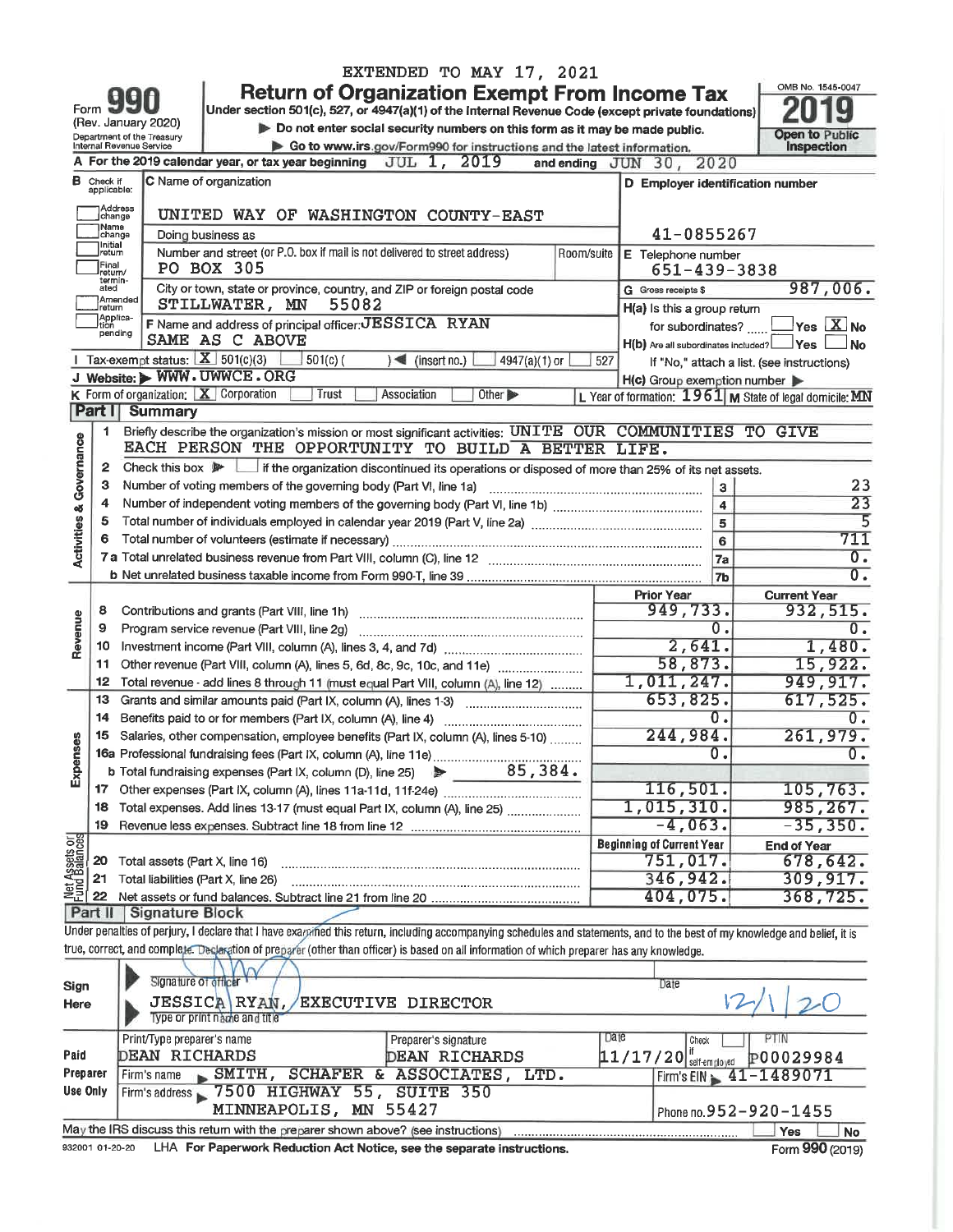|              | 41-0855267<br>UNITED WAY OF WASHINGTON COUNTY-EAST<br>Page 2<br>Form 990 (2019)                                                                  |
|--------------|--------------------------------------------------------------------------------------------------------------------------------------------------|
|              | Part III   Statement of Program Service Accomplishments                                                                                          |
|              | $\boxed{\mathbf{X}}$                                                                                                                             |
| 1            | Briefly describe the organization's mission:                                                                                                     |
|              | THE MISSION OF THE UNITED WAY OF WASHINGTON COUNTY - EAST IS TO UNITE                                                                            |
|              | OUR COMMUNITY AND LOCAL RESOURCES TO GIVE EACH PERSON THE OPPORTUNITY                                                                            |
|              | TO BUILD A BETTER LIFE.                                                                                                                          |
|              |                                                                                                                                                  |
| $\mathbf{2}$ | Did the organization undertake any significant program services during the year which were not listed on the                                     |
|              | $\exists$ Yes $\boxed{\text{X}}$ No<br>prior Form 990 or 990-EZ?                                                                                 |
|              | If "Yes," describe these new services on Schedule O.                                                                                             |
| 3            | $\Box$ Yes $\boxed{\text{X}}$ No<br>Did the organization cease conducting, or make significant changes in how it conducts, any program services? |
|              | If "Yes," describe these changes on Schedule O.                                                                                                  |
| 4            | Describe the organization's program service accomplishments for each of its three largest program services, as measured by expenses.             |
|              | Section 501(c)(3) and 501(c)(4) organizations are required to report the amount of grants and allocations to others, the total expenses, and     |
|              | revenue, if any, for each program service reported.                                                                                              |
|              | $145,000.$ (Revenue \$)<br>$171,991$ $\cdot$ including grants of \$<br>4a (Code:<br>) (Expenses \$                                               |
|              | UWWCE SUPPORTED PROGRAMS THAT MET THE CRITICAL BASIC NEEDS OF THOUSANDS                                                                          |
|              | WHO LACK FINANCIAL RESOURCES AND HELP PEOPLE FIND LONG-TERM SOLUTIONS.                                                                           |
|              | THIS FUNDING ENSURES THAT:                                                                                                                       |
|              | - A SAFETY NET OF FOOD, SHELTER AND EMERGENCY FINANCIAL ASSISTANCE IS                                                                            |
|              | <b>AVAILABLE WHEN NEEDED</b>                                                                                                                     |
|              | - FINANCIAL EDUCATION AND COUNSELING IS PROVIDED TO BUILD MORE STABLE                                                                            |
|              | <b>FUTURES</b>                                                                                                                                   |
|              | JOB PROGRAMS ALLOW EACH PERSON THE CHANCE TO PROVIDE FOR THEMSELVES                                                                              |
|              | - HOUSING RESOURCES LET FAMILIES BE SELF-RELIANT                                                                                                 |
|              | - TRANSITIONAL SUPPORT GETS LIVES BACK ON TRACK                                                                                                  |
|              | - SERVING FAMILIES EXPERIENCING HOMELESSNESS INCLUDING RENTAL                                                                                    |
|              | <b>ASSISTANCE AND SUPPORTIVE SERVICES</b>                                                                                                        |
| 4b           | 179, 157. including grants of \$<br>$151,000.$ (Revenue \$<br>) (Expenses \$<br>(Code:                                                           |
|              | UWWCE SUPPORTED PROGRAMS THAT IMPROVE HEALTH AND INDEPENDENCE.<br>THESE                                                                          |
|              | PROGRAMS ARE DESIGNED TO IMPROVE COMMUNITY HEALTH AND PROMOTE                                                                                    |
|              | PREVENTION AND WELLNESS.<br>FUNDED PROGRAMS:                                                                                                     |
|              | INCREASE ACCESS TO HEALTH CARE, MENTAL HEALTH CARE, AND                                                                                          |
|              | REHABILITATION FOR ELDERS, THOSE WITH DISABILITIES, THE UNINSURED, AND                                                                           |
|              | NEIGHBORS WHO CANNOT AFFORD CARE                                                                                                                 |
|              | - PROVIDE SERVICES TO HIGH SCHOOL STUDENTS, MENTALLY ILL ADULTS,                                                                                 |
|              | VICTIMS OF RAPE, AND PREGNANCY SERVICES FOR THOSE CONSIDERING ADOPTION                                                                           |
|              | - IMPROVE THE LIVES OF OUR ELDERS WITH SUPPORT AND SERVICES                                                                                      |
|              | - SUPPORT THOSE WHO CARE FOR A LOVED ONE WITH SUPPORT AND RESPITE                                                                                |
|              | - PROMOTE WELLNESS AND HEALTH                                                                                                                    |
|              | - DENTAL CARE                                                                                                                                    |
|              | $186$ , $323$ or including grants of \$<br>$155,000.$ ) (Revenue \$<br>) (Expenses \$<br>4c (Code:                                               |
|              | UWWCE FUNDED PROGRAMS TO HELP CONNECT PEOPLE TO SERVICES THEY NEED,                                                                              |
|              | DEVELOP SKILLS TO BE SELF-SUFFICIENT, AND OFFER SUPPORT IN A CRISIS.                                                                             |
|              | SERVICES INCLUDE:                                                                                                                                |
|              | - TRANSPORTATION TO GET TO THE DOCTOR OR TO THE STORE FOR THE ELDERLY                                                                            |
|              | OR DISABLED WHO LACK TRANSPORTATION                                                                                                              |
|              | - EMERGENCY SERVICES WHEN VIOLENCE OR OTHER CRISIS SITUATION OCCURS                                                                              |
|              | - ADVOCACY AND FAMILY LAW SUPPORT TO BE SELF SUFFICIENT                                                                                          |
|              | - 2-1-1 24-HOUR RESOURCE HOTLINE AND LOCAL STAFF TO DIRECT TO PEOPLE                                                                             |
|              | TO COMMUNITY RESOURCES                                                                                                                           |
|              | - CONNECTING VOLUNTEERS TO MEANINGFUL WAYS TO GIVE BACK TO OUR                                                                                   |
|              | COMMUNITY                                                                                                                                        |
|              |                                                                                                                                                  |
|              | 4d Other program services (Describe on Schedule O.)                                                                                              |

(Expenses \$ $218$  ,  $798$   $\cdot$  including grants of \$ $166$  ,  $525$   $\cdot$  ) (Revenue \$ **4e** Total program service expenses | 756,269.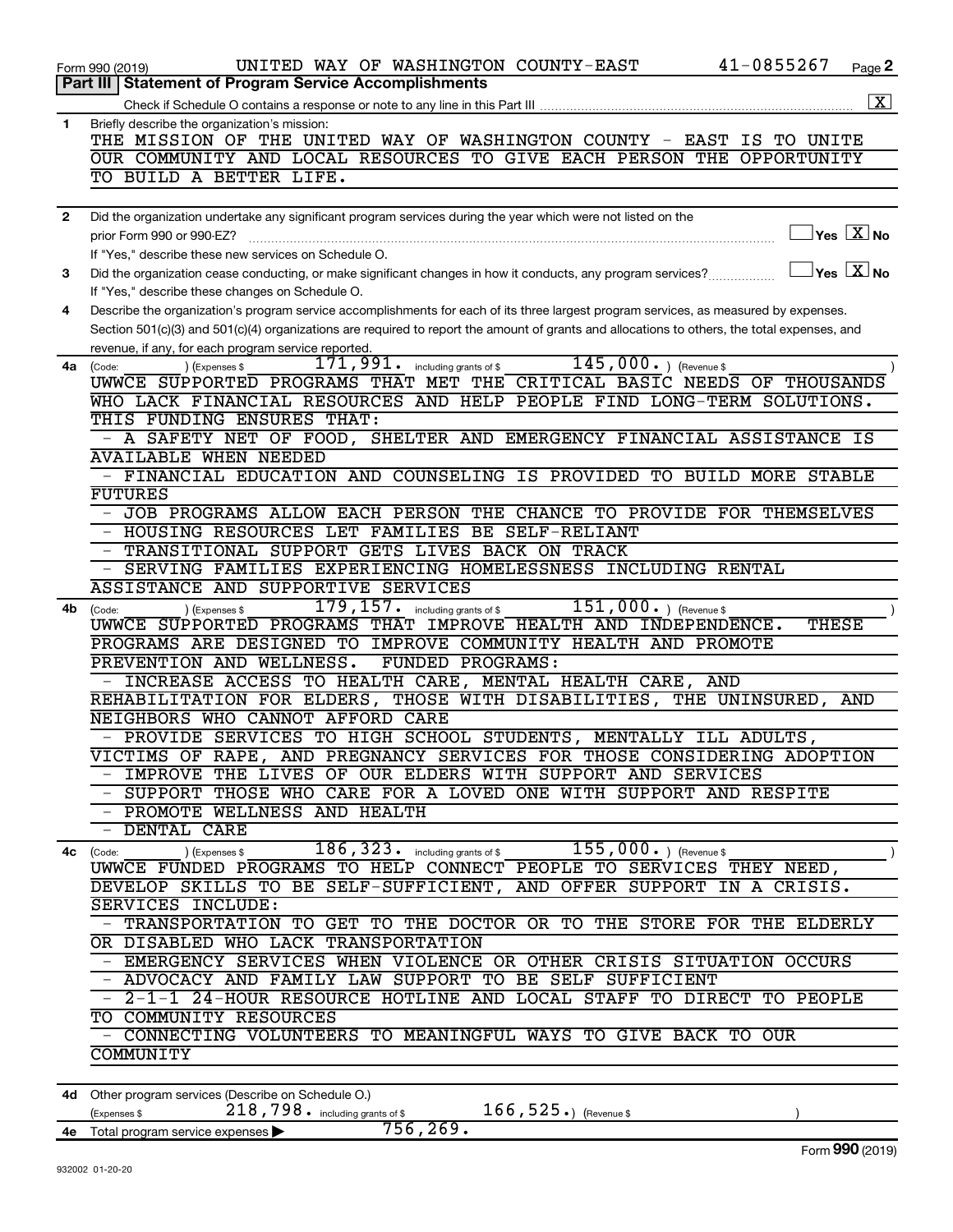|  | Form 990 (2019) |
|--|-----------------|
|  |                 |

**Part IV Checklist of Required Schedules**

|    |                                                                                                                                                                                          |                 | Yes                        | No                      |
|----|------------------------------------------------------------------------------------------------------------------------------------------------------------------------------------------|-----------------|----------------------------|-------------------------|
| 1. | Is the organization described in section 501(c)(3) or 4947(a)(1) (other than a private foundation)?                                                                                      |                 |                            |                         |
|    |                                                                                                                                                                                          | 1               | X<br>$\overline{\text{x}}$ |                         |
| 2  |                                                                                                                                                                                          | $\mathbf{2}$    |                            |                         |
| 3  | Did the organization engage in direct or indirect political campaign activities on behalf of or in opposition to candidates for                                                          |                 |                            | x                       |
| 4  | public office? If "Yes," complete Schedule C, Part I<br>Section 501(c)(3) organizations. Did the organization engage in lobbying activities, or have a section 501(h) election in effect | 3               |                            |                         |
|    |                                                                                                                                                                                          | 4               |                            | x                       |
| 5  | Is the organization a section 501(c)(4), 501(c)(5), or 501(c)(6) organization that receives membership dues, assessments, or                                                             |                 |                            |                         |
|    |                                                                                                                                                                                          | 5               |                            | х                       |
| 6  | Did the organization maintain any donor advised funds or any similar funds or accounts for which donors have the right to                                                                |                 |                            |                         |
|    | provide advice on the distribution or investment of amounts in such funds or accounts? If "Yes," complete Schedule D, Part I                                                             | 6               |                            | х                       |
| 7  | Did the organization receive or hold a conservation easement, including easements to preserve open space,                                                                                |                 |                            |                         |
|    | the environment, historic land areas, or historic structures? If "Yes," complete Schedule D, Part II                                                                                     | $\overline{7}$  |                            | х                       |
| 8  | Did the organization maintain collections of works of art, historical treasures, or other similar assets? If "Yes," complete                                                             |                 |                            |                         |
|    |                                                                                                                                                                                          | 8               |                            | х                       |
| 9  | Did the organization report an amount in Part X, line 21, for escrow or custodial account liability, serve as a custodian for                                                            |                 |                            |                         |
|    | amounts not listed in Part X; or provide credit counseling, debt management, credit repair, or debt negotiation services?                                                                |                 |                            |                         |
|    |                                                                                                                                                                                          | 9               |                            | х                       |
| 10 | Did the organization, directly or through a related organization, hold assets in donor-restricted endowments                                                                             |                 |                            |                         |
|    |                                                                                                                                                                                          | 10              | х                          |                         |
| 11 | If the organization's answer to any of the following questions is "Yes," then complete Schedule D, Parts VI, VII, VIII, IX, or X<br>as applicable.                                       |                 |                            |                         |
|    | a Did the organization report an amount for land, buildings, and equipment in Part X, line 10? If "Yes," complete Schedule D,                                                            |                 |                            |                         |
|    |                                                                                                                                                                                          | 11a             | X                          |                         |
|    | <b>b</b> Did the organization report an amount for investments - other securities in Part X, line 12, that is 5% or more of its total                                                    |                 |                            |                         |
|    |                                                                                                                                                                                          | 11 <sub>b</sub> |                            | х                       |
|    | c Did the organization report an amount for investments - program related in Part X, line 13, that is 5% or more of its total                                                            |                 |                            |                         |
|    |                                                                                                                                                                                          | 11c             |                            | х                       |
|    | d Did the organization report an amount for other assets in Part X, line 15, that is 5% or more of its total assets reported in                                                          |                 |                            |                         |
|    |                                                                                                                                                                                          | 11d             | X                          |                         |
|    |                                                                                                                                                                                          | 11e             | $\overline{\mathbf{x}}$    |                         |
| f  | Did the organization's separate or consolidated financial statements for the tax year include a footnote that addresses                                                                  |                 |                            |                         |
|    | the organization's liability for uncertain tax positions under FIN 48 (ASC 740)? If "Yes," complete Schedule D, Part X                                                                   | 11f             | X                          |                         |
|    | 12a Did the organization obtain separate, independent audited financial statements for the tax year? If "Yes," complete<br>Schedule D, Parts XI and XII                                  |                 | х                          |                         |
|    | b Was the organization included in consolidated, independent audited financial statements for the tax year?                                                                              | 12a             |                            |                         |
|    | If "Yes," and if the organization answered "No" to line 12a, then completing Schedule D, Parts XI and XII is optional                                                                    | 12 <sub>b</sub> |                            |                         |
| 13 |                                                                                                                                                                                          | 13              |                            | $\overline{\textbf{x}}$ |
|    |                                                                                                                                                                                          | 14a             |                            | $\overline{\mathbf{X}}$ |
|    | <b>b</b> Did the organization have aggregate revenues or expenses of more than \$10,000 from grantmaking, fundraising, business,                                                         |                 |                            |                         |
|    | investment, and program service activities outside the United States, or aggregate foreign investments valued at \$100,000                                                               |                 |                            |                         |
|    |                                                                                                                                                                                          | 14b             |                            | x                       |
| 15 | Did the organization report on Part IX, column (A), line 3, more than \$5,000 of grants or other assistance to or for any                                                                |                 |                            |                         |
|    |                                                                                                                                                                                          | 15              |                            | x                       |
| 16 | Did the organization report on Part IX, column (A), line 3, more than \$5,000 of aggregate grants or other assistance to                                                                 |                 |                            |                         |
|    |                                                                                                                                                                                          | 16              |                            | x                       |
| 17 | Did the organization report a total of more than \$15,000 of expenses for professional fundraising services on Part IX,                                                                  |                 |                            | x                       |
| 18 | Did the organization report more than \$15,000 total of fundraising event gross income and contributions on Part VIII, lines                                                             | 17              |                            |                         |
|    |                                                                                                                                                                                          | 18              | х                          |                         |
| 19 | Did the organization report more than \$15,000 of gross income from gaming activities on Part VIII, line 9a? If "Yes,"                                                                   |                 |                            |                         |
|    |                                                                                                                                                                                          | 19              |                            | x                       |
|    |                                                                                                                                                                                          | 20a             |                            | $\overline{\mathtt{x}}$ |
|    |                                                                                                                                                                                          | 20 <sub>b</sub> |                            |                         |
| 21 | Did the organization report more than \$5,000 of grants or other assistance to any domestic organization or                                                                              |                 |                            |                         |
|    |                                                                                                                                                                                          | 21              | х                          |                         |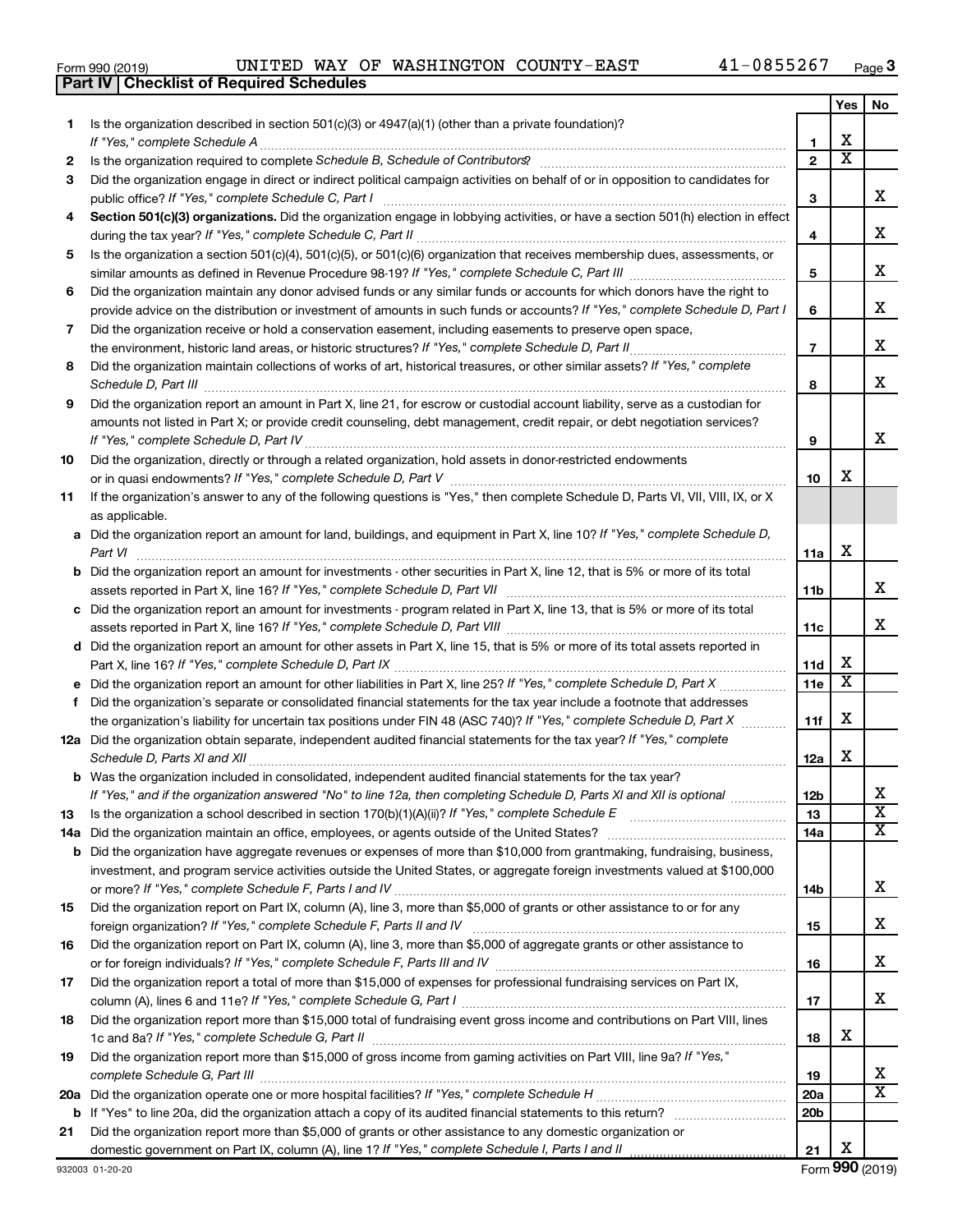|  | Form 990 (2019) |
|--|-----------------|
|  |                 |

*(continued)* **Part IV Checklist of Required Schedules**

|          |                                                                                                                                                                 |                 | Yes | No                      |
|----------|-----------------------------------------------------------------------------------------------------------------------------------------------------------------|-----------------|-----|-------------------------|
| 22       | Did the organization report more than \$5,000 of grants or other assistance to or for domestic individuals on                                                   |                 |     |                         |
|          |                                                                                                                                                                 | 22              |     | X                       |
| 23       | Did the organization answer "Yes" to Part VII, Section A, line 3, 4, or 5 about compensation of the organization's current                                      |                 |     |                         |
|          | and former officers, directors, trustees, key employees, and highest compensated employees? If "Yes," complete                                                  |                 |     |                         |
|          |                                                                                                                                                                 | 23              |     | х                       |
|          | 24a Did the organization have a tax-exempt bond issue with an outstanding principal amount of more than \$100,000 as of the                                     |                 |     |                         |
|          | last day of the year, that was issued after December 31, 2002? If "Yes," answer lines 24b through 24d and complete                                              |                 |     |                         |
|          |                                                                                                                                                                 | 24a             |     | x                       |
|          |                                                                                                                                                                 | 24 <sub>b</sub> |     |                         |
|          | c Did the organization maintain an escrow account other than a refunding escrow at any time during the year to defease                                          |                 |     |                         |
|          |                                                                                                                                                                 | 24c             |     |                         |
|          |                                                                                                                                                                 | 24d             |     |                         |
|          | 25a Section 501(c)(3), 501(c)(4), and 501(c)(29) organizations. Did the organization engage in an excess benefit                                                |                 |     | x                       |
|          |                                                                                                                                                                 | 25a             |     |                         |
|          | b Is the organization aware that it engaged in an excess benefit transaction with a disqualified person in a prior year, and                                    |                 |     |                         |
|          | that the transaction has not been reported on any of the organization's prior Forms 990 or 990-EZ? If "Yes," complete                                           |                 |     | х                       |
|          | Schedule L, Part I                                                                                                                                              | 25b             |     |                         |
| 26       | Did the organization report any amount on Part X, line 5 or 22, for receivables from or payables to any current                                                 |                 |     |                         |
|          | or former officer, director, trustee, key employee, creator or founder, substantial contributor, or 35%                                                         | 26              |     | х                       |
| 27       | Did the organization provide a grant or other assistance to any current or former officer, director, trustee, key employee,                                     |                 |     |                         |
|          | creator or founder, substantial contributor or employee thereof, a grant selection committee member, or to a 35% controlled                                     |                 |     |                         |
|          | entity (including an employee thereof) or family member of any of these persons? If "Yes," complete Schedule L, Part III                                        | 27              |     | х                       |
| 28       | Was the organization a party to a business transaction with one of the following parties (see Schedule L, Part IV                                               |                 |     |                         |
|          | instructions, for applicable filing thresholds, conditions, and exceptions):                                                                                    |                 |     |                         |
|          | a A current or former officer, director, trustee, key employee, creator or founder, or substantial contributor? If                                              |                 |     |                         |
|          |                                                                                                                                                                 | 28a             |     | X                       |
|          |                                                                                                                                                                 | 28 <sub>b</sub> |     | X                       |
|          | c A 35% controlled entity of one or more individuals and/or organizations described in lines 28a or 28b?If                                                      |                 |     |                         |
|          |                                                                                                                                                                 | 28c             |     | х                       |
| 29       |                                                                                                                                                                 | 29              |     | $\overline{\text{x}}$   |
| 30       | Did the organization receive contributions of art, historical treasures, or other similar assets, or qualified conservation                                     |                 |     |                         |
|          |                                                                                                                                                                 | 30              |     | х                       |
| 31       | Did the organization liquidate, terminate, or dissolve and cease operations? If "Yes," complete Schedule N, Part I                                              | 31              |     | X                       |
| 32       | Did the organization sell, exchange, dispose of, or transfer more than 25% of its net assets? If "Yes," complete                                                |                 |     |                         |
|          |                                                                                                                                                                 | 32              |     | х                       |
| 33       | Did the organization own 100% of an entity disregarded as separate from the organization under Regulations                                                      |                 |     |                         |
|          |                                                                                                                                                                 | 33              |     | х                       |
| 34       | Was the organization related to any tax-exempt or taxable entity? If "Yes," complete Schedule R, Part II, III, or IV, and                                       |                 |     |                         |
|          | Part V, line 1                                                                                                                                                  | 34              |     | х                       |
|          |                                                                                                                                                                 | 35a             |     | $\overline{\textbf{X}}$ |
|          | <b>b</b> If "Yes" to line 35a, did the organization receive any payment from or engage in any transaction with a controlled entity                              |                 |     |                         |
|          |                                                                                                                                                                 | 35b             |     |                         |
| 36       | Section 501(c)(3) organizations. Did the organization make any transfers to an exempt non-charitable related organization?                                      |                 |     |                         |
|          |                                                                                                                                                                 | 36              |     | х                       |
| 37       | Did the organization conduct more than 5% of its activities through an entity that is not a related organization                                                |                 |     |                         |
|          | and that is treated as a partnership for federal income tax purposes? If "Yes," complete Schedule R, Part VI                                                    | 37              |     | x                       |
| 38       | Did the organization complete Schedule O and provide explanations in Schedule O for Part VI, lines 11b and 19?                                                  |                 | х   |                         |
| ∣ Part V | <b>Statements Regarding Other IRS Filings and Tax Compliance</b>                                                                                                | 38              |     |                         |
|          |                                                                                                                                                                 |                 |     |                         |
|          | Check if Schedule O contains a response or note to any line in this Part V [11] [12] Check if Schedule O contains a response or note to any line in this Part V |                 | Yes |                         |
|          | 1a                                                                                                                                                              |                 |     | No                      |
|          | 1b                                                                                                                                                              |                 |     |                         |
|          | c Did the organization comply with backup withholding rules for reportable payments to vendors and reportable gaming                                            |                 |     |                         |
|          |                                                                                                                                                                 | 1c              | х   |                         |
|          |                                                                                                                                                                 |                 |     |                         |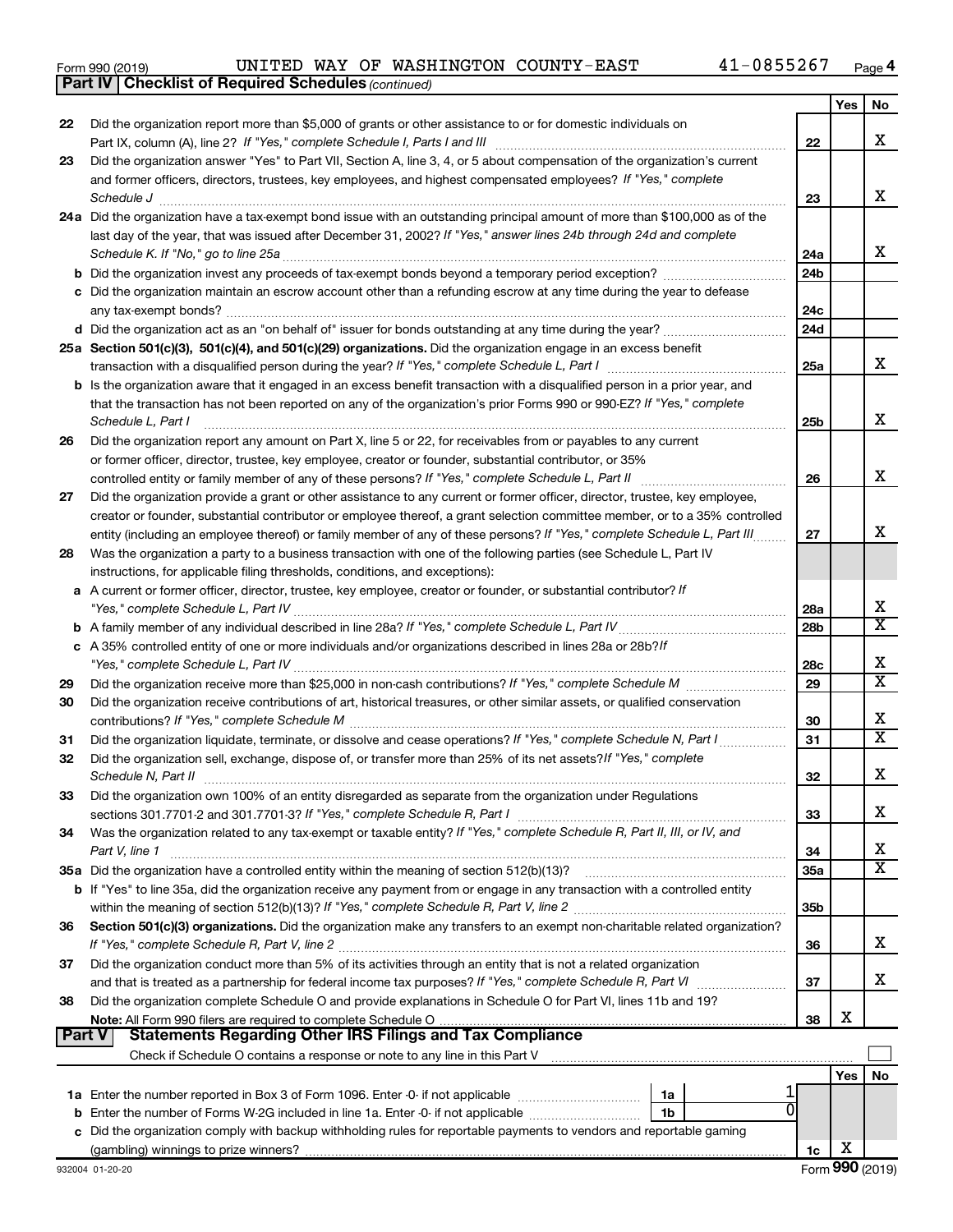| Form 990 (2019) |  |  | UNITED WAY OF WASHINGTON COUNTY-EAST                                                | $41 - 0855267$ | Page |
|-----------------|--|--|-------------------------------------------------------------------------------------|----------------|------|
|                 |  |  | <b>Part V</b> Statements Regarding Other IRS Filings and Tax Compliance (continued) |                |      |

| 2a Enter the number of employees reported on Form W-3, Transmittal of Wage and Tax Statements,<br>51<br>filed for the calendar year ending with or within the year covered by this return <i>[[[[[[[[[[[[[]]]]</i><br>2a<br>х<br><b>b</b> If at least one is reported on line 2a, did the organization file all required federal employment tax returns?<br>2 <sub>b</sub><br>х<br>За<br>3a Did the organization have unrelated business gross income of \$1,000 or more during the year?<br>3 <sub>b</sub><br><b>b</b> If "Yes," has it filed a Form 990-T for this year? If "No" to line 3b, provide an explanation on Schedule O<br>4a At any time during the calendar year, did the organization have an interest in, or a signature or other authority over, a<br>х<br>financial account in a foreign country (such as a bank account, securities account, or other financial account)?<br>4a<br><b>b</b> If "Yes," enter the name of the foreign country $\blacktriangleright$<br>See instructions for filing requirements for FinCEN Form 114, Report of Foreign Bank and Financial Accounts (FBAR).<br>х<br>5a<br>х<br>5b<br>b<br>5c<br>6a Does the organization have annual gross receipts that are normally greater than \$100,000, and did the organization solicit<br>х<br>6a<br><b>b</b> If "Yes," did the organization include with every solicitation an express statement that such contributions or gifts<br>were not tax deductible?<br>6b<br>Organizations that may receive deductible contributions under section 170(c).<br>7<br>х<br>Did the organization receive a payment in excess of \$75 made partly as a contribution and partly for goods and services provided to the payor?<br>7a<br>a<br>X<br><b>b</b> If "Yes," did the organization notify the donor of the value of the goods or services provided?<br>7b<br>c Did the organization sell, exchange, or otherwise dispose of tangible personal property for which it was required<br>х<br>7с<br>7d<br>d<br>7e<br>Did the organization receive any funds, directly or indirectly, to pay premiums on a personal benefit contract?<br>е<br>7f<br>Did the organization, during the year, pay premiums, directly or indirectly, on a personal benefit contract?<br>f<br>If the organization received a contribution of qualified intellectual property, did the organization file Form 8899 as required?<br>7g<br>g<br>If the organization received a contribution of cars, boats, airplanes, or other vehicles, did the organization file a Form 1098-C?<br>7h<br>h.<br>Sponsoring organizations maintaining donor advised funds. Did a donor advised fund maintained by the<br>8<br>8<br>Sponsoring organizations maintaining donor advised funds.<br>9<br>Did the sponsoring organization make any taxable distributions under section 4966?<br>9а<br>a<br>9b<br>Section 501(c)(7) organizations. Enter:<br>10<br>10a<br>10 <sub>b</sub><br>b Gross receipts, included on Form 990, Part VIII, line 12, for public use of club facilities<br>11 Section 501(c)(12) organizations. Enter:<br>  11a<br><b>b</b> Gross income from other sources (Do not net amounts due or paid to other sources against<br>11 <sub>b</sub><br>12a Section 4947(a)(1) non-exempt charitable trusts. Is the organization filing Form 990 in lieu of Form 1041?<br><b>12a</b><br>b If "Yes," enter the amount of tax-exempt interest received or accrued during the year<br>12 <sub>b</sub><br>Section 501(c)(29) qualified nonprofit health insurance issuers.<br>13<br><b>13a</b><br>Note: See the instructions for additional information the organization must report on Schedule O.<br><b>b</b> Enter the amount of reserves the organization is required to maintain by the states in which the<br>13b<br>13 <sub>c</sub><br>х<br>14a Did the organization receive any payments for indoor tanning services during the tax year?<br>14a<br><b>b</b> If "Yes," has it filed a Form 720 to report these payments? If "No," provide an explanation on Schedule O<br>14b<br>Is the organization subject to the section 4960 tax on payment(s) of more than \$1,000,000 in remuneration or<br>15<br>х<br>excess parachute payment(s) during the year?<br>15<br>If "Yes," see instructions and file Form 4720, Schedule N.<br>х<br>Is the organization an educational institution subject to the section 4968 excise tax on net investment income?<br>16<br>16<br>If "Yes," complete Form 4720, Schedule O. |  | Yes | No |
|--------------------------------------------------------------------------------------------------------------------------------------------------------------------------------------------------------------------------------------------------------------------------------------------------------------------------------------------------------------------------------------------------------------------------------------------------------------------------------------------------------------------------------------------------------------------------------------------------------------------------------------------------------------------------------------------------------------------------------------------------------------------------------------------------------------------------------------------------------------------------------------------------------------------------------------------------------------------------------------------------------------------------------------------------------------------------------------------------------------------------------------------------------------------------------------------------------------------------------------------------------------------------------------------------------------------------------------------------------------------------------------------------------------------------------------------------------------------------------------------------------------------------------------------------------------------------------------------------------------------------------------------------------------------------------------------------------------------------------------------------------------------------------------------------------------------------------------------------------------------------------------------------------------------------------------------------------------------------------------------------------------------------------------------------------------------------------------------------------------------------------------------------------------------------------------------------------------------------------------------------------------------------------------------------------------------------------------------------------------------------------------------------------------------------------------------------------------------------------------------------------------------------------------------------------------------------------------------------------------------------------------------------------------------------------------------------------------------------------------------------------------------------------------------------------------------------------------------------------------------------------------------------------------------------------------------------------------------------------------------------------------------------------------------------------------------------------------------------------------------------------------------------------------------------------------------------------------------------------------------------------------------------------------------------------------------------------------------------------------------------------------------------------------------------------------------------------------------------------------------------------------------------------------------------------------------------------------------------------------------------------------------------------------------------------------------------------------------------------------------------------------------------------------------------------------------------------------------------------------------------------------------------------------------------------------------------------------------------------------------------------------------------------------------------------------------------------------------------------------------------------------------------------------------------------------------------------------------------------------------------------------------------------------------------------------------------------------------------------------------------------------------------------------------------------------------------------------------------|--|-----|----|
|                                                                                                                                                                                                                                                                                                                                                                                                                                                                                                                                                                                                                                                                                                                                                                                                                                                                                                                                                                                                                                                                                                                                                                                                                                                                                                                                                                                                                                                                                                                                                                                                                                                                                                                                                                                                                                                                                                                                                                                                                                                                                                                                                                                                                                                                                                                                                                                                                                                                                                                                                                                                                                                                                                                                                                                                                                                                                                                                                                                                                                                                                                                                                                                                                                                                                                                                                                                                                                                                                                                                                                                                                                                                                                                                                                                                                                                                                                                                                                                                                                                                                                                                                                                                                                                                                                                                                                                                                                                                          |  |     |    |
|                                                                                                                                                                                                                                                                                                                                                                                                                                                                                                                                                                                                                                                                                                                                                                                                                                                                                                                                                                                                                                                                                                                                                                                                                                                                                                                                                                                                                                                                                                                                                                                                                                                                                                                                                                                                                                                                                                                                                                                                                                                                                                                                                                                                                                                                                                                                                                                                                                                                                                                                                                                                                                                                                                                                                                                                                                                                                                                                                                                                                                                                                                                                                                                                                                                                                                                                                                                                                                                                                                                                                                                                                                                                                                                                                                                                                                                                                                                                                                                                                                                                                                                                                                                                                                                                                                                                                                                                                                                                          |  |     |    |
|                                                                                                                                                                                                                                                                                                                                                                                                                                                                                                                                                                                                                                                                                                                                                                                                                                                                                                                                                                                                                                                                                                                                                                                                                                                                                                                                                                                                                                                                                                                                                                                                                                                                                                                                                                                                                                                                                                                                                                                                                                                                                                                                                                                                                                                                                                                                                                                                                                                                                                                                                                                                                                                                                                                                                                                                                                                                                                                                                                                                                                                                                                                                                                                                                                                                                                                                                                                                                                                                                                                                                                                                                                                                                                                                                                                                                                                                                                                                                                                                                                                                                                                                                                                                                                                                                                                                                                                                                                                                          |  |     |    |
|                                                                                                                                                                                                                                                                                                                                                                                                                                                                                                                                                                                                                                                                                                                                                                                                                                                                                                                                                                                                                                                                                                                                                                                                                                                                                                                                                                                                                                                                                                                                                                                                                                                                                                                                                                                                                                                                                                                                                                                                                                                                                                                                                                                                                                                                                                                                                                                                                                                                                                                                                                                                                                                                                                                                                                                                                                                                                                                                                                                                                                                                                                                                                                                                                                                                                                                                                                                                                                                                                                                                                                                                                                                                                                                                                                                                                                                                                                                                                                                                                                                                                                                                                                                                                                                                                                                                                                                                                                                                          |  |     |    |
|                                                                                                                                                                                                                                                                                                                                                                                                                                                                                                                                                                                                                                                                                                                                                                                                                                                                                                                                                                                                                                                                                                                                                                                                                                                                                                                                                                                                                                                                                                                                                                                                                                                                                                                                                                                                                                                                                                                                                                                                                                                                                                                                                                                                                                                                                                                                                                                                                                                                                                                                                                                                                                                                                                                                                                                                                                                                                                                                                                                                                                                                                                                                                                                                                                                                                                                                                                                                                                                                                                                                                                                                                                                                                                                                                                                                                                                                                                                                                                                                                                                                                                                                                                                                                                                                                                                                                                                                                                                                          |  |     |    |
|                                                                                                                                                                                                                                                                                                                                                                                                                                                                                                                                                                                                                                                                                                                                                                                                                                                                                                                                                                                                                                                                                                                                                                                                                                                                                                                                                                                                                                                                                                                                                                                                                                                                                                                                                                                                                                                                                                                                                                                                                                                                                                                                                                                                                                                                                                                                                                                                                                                                                                                                                                                                                                                                                                                                                                                                                                                                                                                                                                                                                                                                                                                                                                                                                                                                                                                                                                                                                                                                                                                                                                                                                                                                                                                                                                                                                                                                                                                                                                                                                                                                                                                                                                                                                                                                                                                                                                                                                                                                          |  |     |    |
|                                                                                                                                                                                                                                                                                                                                                                                                                                                                                                                                                                                                                                                                                                                                                                                                                                                                                                                                                                                                                                                                                                                                                                                                                                                                                                                                                                                                                                                                                                                                                                                                                                                                                                                                                                                                                                                                                                                                                                                                                                                                                                                                                                                                                                                                                                                                                                                                                                                                                                                                                                                                                                                                                                                                                                                                                                                                                                                                                                                                                                                                                                                                                                                                                                                                                                                                                                                                                                                                                                                                                                                                                                                                                                                                                                                                                                                                                                                                                                                                                                                                                                                                                                                                                                                                                                                                                                                                                                                                          |  |     |    |
|                                                                                                                                                                                                                                                                                                                                                                                                                                                                                                                                                                                                                                                                                                                                                                                                                                                                                                                                                                                                                                                                                                                                                                                                                                                                                                                                                                                                                                                                                                                                                                                                                                                                                                                                                                                                                                                                                                                                                                                                                                                                                                                                                                                                                                                                                                                                                                                                                                                                                                                                                                                                                                                                                                                                                                                                                                                                                                                                                                                                                                                                                                                                                                                                                                                                                                                                                                                                                                                                                                                                                                                                                                                                                                                                                                                                                                                                                                                                                                                                                                                                                                                                                                                                                                                                                                                                                                                                                                                                          |  |     |    |
|                                                                                                                                                                                                                                                                                                                                                                                                                                                                                                                                                                                                                                                                                                                                                                                                                                                                                                                                                                                                                                                                                                                                                                                                                                                                                                                                                                                                                                                                                                                                                                                                                                                                                                                                                                                                                                                                                                                                                                                                                                                                                                                                                                                                                                                                                                                                                                                                                                                                                                                                                                                                                                                                                                                                                                                                                                                                                                                                                                                                                                                                                                                                                                                                                                                                                                                                                                                                                                                                                                                                                                                                                                                                                                                                                                                                                                                                                                                                                                                                                                                                                                                                                                                                                                                                                                                                                                                                                                                                          |  |     |    |
|                                                                                                                                                                                                                                                                                                                                                                                                                                                                                                                                                                                                                                                                                                                                                                                                                                                                                                                                                                                                                                                                                                                                                                                                                                                                                                                                                                                                                                                                                                                                                                                                                                                                                                                                                                                                                                                                                                                                                                                                                                                                                                                                                                                                                                                                                                                                                                                                                                                                                                                                                                                                                                                                                                                                                                                                                                                                                                                                                                                                                                                                                                                                                                                                                                                                                                                                                                                                                                                                                                                                                                                                                                                                                                                                                                                                                                                                                                                                                                                                                                                                                                                                                                                                                                                                                                                                                                                                                                                                          |  |     |    |
|                                                                                                                                                                                                                                                                                                                                                                                                                                                                                                                                                                                                                                                                                                                                                                                                                                                                                                                                                                                                                                                                                                                                                                                                                                                                                                                                                                                                                                                                                                                                                                                                                                                                                                                                                                                                                                                                                                                                                                                                                                                                                                                                                                                                                                                                                                                                                                                                                                                                                                                                                                                                                                                                                                                                                                                                                                                                                                                                                                                                                                                                                                                                                                                                                                                                                                                                                                                                                                                                                                                                                                                                                                                                                                                                                                                                                                                                                                                                                                                                                                                                                                                                                                                                                                                                                                                                                                                                                                                                          |  |     |    |
|                                                                                                                                                                                                                                                                                                                                                                                                                                                                                                                                                                                                                                                                                                                                                                                                                                                                                                                                                                                                                                                                                                                                                                                                                                                                                                                                                                                                                                                                                                                                                                                                                                                                                                                                                                                                                                                                                                                                                                                                                                                                                                                                                                                                                                                                                                                                                                                                                                                                                                                                                                                                                                                                                                                                                                                                                                                                                                                                                                                                                                                                                                                                                                                                                                                                                                                                                                                                                                                                                                                                                                                                                                                                                                                                                                                                                                                                                                                                                                                                                                                                                                                                                                                                                                                                                                                                                                                                                                                                          |  |     |    |
|                                                                                                                                                                                                                                                                                                                                                                                                                                                                                                                                                                                                                                                                                                                                                                                                                                                                                                                                                                                                                                                                                                                                                                                                                                                                                                                                                                                                                                                                                                                                                                                                                                                                                                                                                                                                                                                                                                                                                                                                                                                                                                                                                                                                                                                                                                                                                                                                                                                                                                                                                                                                                                                                                                                                                                                                                                                                                                                                                                                                                                                                                                                                                                                                                                                                                                                                                                                                                                                                                                                                                                                                                                                                                                                                                                                                                                                                                                                                                                                                                                                                                                                                                                                                                                                                                                                                                                                                                                                                          |  |     |    |
|                                                                                                                                                                                                                                                                                                                                                                                                                                                                                                                                                                                                                                                                                                                                                                                                                                                                                                                                                                                                                                                                                                                                                                                                                                                                                                                                                                                                                                                                                                                                                                                                                                                                                                                                                                                                                                                                                                                                                                                                                                                                                                                                                                                                                                                                                                                                                                                                                                                                                                                                                                                                                                                                                                                                                                                                                                                                                                                                                                                                                                                                                                                                                                                                                                                                                                                                                                                                                                                                                                                                                                                                                                                                                                                                                                                                                                                                                                                                                                                                                                                                                                                                                                                                                                                                                                                                                                                                                                                                          |  |     |    |
|                                                                                                                                                                                                                                                                                                                                                                                                                                                                                                                                                                                                                                                                                                                                                                                                                                                                                                                                                                                                                                                                                                                                                                                                                                                                                                                                                                                                                                                                                                                                                                                                                                                                                                                                                                                                                                                                                                                                                                                                                                                                                                                                                                                                                                                                                                                                                                                                                                                                                                                                                                                                                                                                                                                                                                                                                                                                                                                                                                                                                                                                                                                                                                                                                                                                                                                                                                                                                                                                                                                                                                                                                                                                                                                                                                                                                                                                                                                                                                                                                                                                                                                                                                                                                                                                                                                                                                                                                                                                          |  |     |    |
|                                                                                                                                                                                                                                                                                                                                                                                                                                                                                                                                                                                                                                                                                                                                                                                                                                                                                                                                                                                                                                                                                                                                                                                                                                                                                                                                                                                                                                                                                                                                                                                                                                                                                                                                                                                                                                                                                                                                                                                                                                                                                                                                                                                                                                                                                                                                                                                                                                                                                                                                                                                                                                                                                                                                                                                                                                                                                                                                                                                                                                                                                                                                                                                                                                                                                                                                                                                                                                                                                                                                                                                                                                                                                                                                                                                                                                                                                                                                                                                                                                                                                                                                                                                                                                                                                                                                                                                                                                                                          |  |     |    |
|                                                                                                                                                                                                                                                                                                                                                                                                                                                                                                                                                                                                                                                                                                                                                                                                                                                                                                                                                                                                                                                                                                                                                                                                                                                                                                                                                                                                                                                                                                                                                                                                                                                                                                                                                                                                                                                                                                                                                                                                                                                                                                                                                                                                                                                                                                                                                                                                                                                                                                                                                                                                                                                                                                                                                                                                                                                                                                                                                                                                                                                                                                                                                                                                                                                                                                                                                                                                                                                                                                                                                                                                                                                                                                                                                                                                                                                                                                                                                                                                                                                                                                                                                                                                                                                                                                                                                                                                                                                                          |  |     |    |
|                                                                                                                                                                                                                                                                                                                                                                                                                                                                                                                                                                                                                                                                                                                                                                                                                                                                                                                                                                                                                                                                                                                                                                                                                                                                                                                                                                                                                                                                                                                                                                                                                                                                                                                                                                                                                                                                                                                                                                                                                                                                                                                                                                                                                                                                                                                                                                                                                                                                                                                                                                                                                                                                                                                                                                                                                                                                                                                                                                                                                                                                                                                                                                                                                                                                                                                                                                                                                                                                                                                                                                                                                                                                                                                                                                                                                                                                                                                                                                                                                                                                                                                                                                                                                                                                                                                                                                                                                                                                          |  |     |    |
|                                                                                                                                                                                                                                                                                                                                                                                                                                                                                                                                                                                                                                                                                                                                                                                                                                                                                                                                                                                                                                                                                                                                                                                                                                                                                                                                                                                                                                                                                                                                                                                                                                                                                                                                                                                                                                                                                                                                                                                                                                                                                                                                                                                                                                                                                                                                                                                                                                                                                                                                                                                                                                                                                                                                                                                                                                                                                                                                                                                                                                                                                                                                                                                                                                                                                                                                                                                                                                                                                                                                                                                                                                                                                                                                                                                                                                                                                                                                                                                                                                                                                                                                                                                                                                                                                                                                                                                                                                                                          |  |     |    |
|                                                                                                                                                                                                                                                                                                                                                                                                                                                                                                                                                                                                                                                                                                                                                                                                                                                                                                                                                                                                                                                                                                                                                                                                                                                                                                                                                                                                                                                                                                                                                                                                                                                                                                                                                                                                                                                                                                                                                                                                                                                                                                                                                                                                                                                                                                                                                                                                                                                                                                                                                                                                                                                                                                                                                                                                                                                                                                                                                                                                                                                                                                                                                                                                                                                                                                                                                                                                                                                                                                                                                                                                                                                                                                                                                                                                                                                                                                                                                                                                                                                                                                                                                                                                                                                                                                                                                                                                                                                                          |  |     |    |
|                                                                                                                                                                                                                                                                                                                                                                                                                                                                                                                                                                                                                                                                                                                                                                                                                                                                                                                                                                                                                                                                                                                                                                                                                                                                                                                                                                                                                                                                                                                                                                                                                                                                                                                                                                                                                                                                                                                                                                                                                                                                                                                                                                                                                                                                                                                                                                                                                                                                                                                                                                                                                                                                                                                                                                                                                                                                                                                                                                                                                                                                                                                                                                                                                                                                                                                                                                                                                                                                                                                                                                                                                                                                                                                                                                                                                                                                                                                                                                                                                                                                                                                                                                                                                                                                                                                                                                                                                                                                          |  |     |    |
|                                                                                                                                                                                                                                                                                                                                                                                                                                                                                                                                                                                                                                                                                                                                                                                                                                                                                                                                                                                                                                                                                                                                                                                                                                                                                                                                                                                                                                                                                                                                                                                                                                                                                                                                                                                                                                                                                                                                                                                                                                                                                                                                                                                                                                                                                                                                                                                                                                                                                                                                                                                                                                                                                                                                                                                                                                                                                                                                                                                                                                                                                                                                                                                                                                                                                                                                                                                                                                                                                                                                                                                                                                                                                                                                                                                                                                                                                                                                                                                                                                                                                                                                                                                                                                                                                                                                                                                                                                                                          |  |     |    |
|                                                                                                                                                                                                                                                                                                                                                                                                                                                                                                                                                                                                                                                                                                                                                                                                                                                                                                                                                                                                                                                                                                                                                                                                                                                                                                                                                                                                                                                                                                                                                                                                                                                                                                                                                                                                                                                                                                                                                                                                                                                                                                                                                                                                                                                                                                                                                                                                                                                                                                                                                                                                                                                                                                                                                                                                                                                                                                                                                                                                                                                                                                                                                                                                                                                                                                                                                                                                                                                                                                                                                                                                                                                                                                                                                                                                                                                                                                                                                                                                                                                                                                                                                                                                                                                                                                                                                                                                                                                                          |  |     |    |
|                                                                                                                                                                                                                                                                                                                                                                                                                                                                                                                                                                                                                                                                                                                                                                                                                                                                                                                                                                                                                                                                                                                                                                                                                                                                                                                                                                                                                                                                                                                                                                                                                                                                                                                                                                                                                                                                                                                                                                                                                                                                                                                                                                                                                                                                                                                                                                                                                                                                                                                                                                                                                                                                                                                                                                                                                                                                                                                                                                                                                                                                                                                                                                                                                                                                                                                                                                                                                                                                                                                                                                                                                                                                                                                                                                                                                                                                                                                                                                                                                                                                                                                                                                                                                                                                                                                                                                                                                                                                          |  |     |    |
|                                                                                                                                                                                                                                                                                                                                                                                                                                                                                                                                                                                                                                                                                                                                                                                                                                                                                                                                                                                                                                                                                                                                                                                                                                                                                                                                                                                                                                                                                                                                                                                                                                                                                                                                                                                                                                                                                                                                                                                                                                                                                                                                                                                                                                                                                                                                                                                                                                                                                                                                                                                                                                                                                                                                                                                                                                                                                                                                                                                                                                                                                                                                                                                                                                                                                                                                                                                                                                                                                                                                                                                                                                                                                                                                                                                                                                                                                                                                                                                                                                                                                                                                                                                                                                                                                                                                                                                                                                                                          |  |     |    |
|                                                                                                                                                                                                                                                                                                                                                                                                                                                                                                                                                                                                                                                                                                                                                                                                                                                                                                                                                                                                                                                                                                                                                                                                                                                                                                                                                                                                                                                                                                                                                                                                                                                                                                                                                                                                                                                                                                                                                                                                                                                                                                                                                                                                                                                                                                                                                                                                                                                                                                                                                                                                                                                                                                                                                                                                                                                                                                                                                                                                                                                                                                                                                                                                                                                                                                                                                                                                                                                                                                                                                                                                                                                                                                                                                                                                                                                                                                                                                                                                                                                                                                                                                                                                                                                                                                                                                                                                                                                                          |  |     |    |
|                                                                                                                                                                                                                                                                                                                                                                                                                                                                                                                                                                                                                                                                                                                                                                                                                                                                                                                                                                                                                                                                                                                                                                                                                                                                                                                                                                                                                                                                                                                                                                                                                                                                                                                                                                                                                                                                                                                                                                                                                                                                                                                                                                                                                                                                                                                                                                                                                                                                                                                                                                                                                                                                                                                                                                                                                                                                                                                                                                                                                                                                                                                                                                                                                                                                                                                                                                                                                                                                                                                                                                                                                                                                                                                                                                                                                                                                                                                                                                                                                                                                                                                                                                                                                                                                                                                                                                                                                                                                          |  |     |    |
|                                                                                                                                                                                                                                                                                                                                                                                                                                                                                                                                                                                                                                                                                                                                                                                                                                                                                                                                                                                                                                                                                                                                                                                                                                                                                                                                                                                                                                                                                                                                                                                                                                                                                                                                                                                                                                                                                                                                                                                                                                                                                                                                                                                                                                                                                                                                                                                                                                                                                                                                                                                                                                                                                                                                                                                                                                                                                                                                                                                                                                                                                                                                                                                                                                                                                                                                                                                                                                                                                                                                                                                                                                                                                                                                                                                                                                                                                                                                                                                                                                                                                                                                                                                                                                                                                                                                                                                                                                                                          |  |     |    |
|                                                                                                                                                                                                                                                                                                                                                                                                                                                                                                                                                                                                                                                                                                                                                                                                                                                                                                                                                                                                                                                                                                                                                                                                                                                                                                                                                                                                                                                                                                                                                                                                                                                                                                                                                                                                                                                                                                                                                                                                                                                                                                                                                                                                                                                                                                                                                                                                                                                                                                                                                                                                                                                                                                                                                                                                                                                                                                                                                                                                                                                                                                                                                                                                                                                                                                                                                                                                                                                                                                                                                                                                                                                                                                                                                                                                                                                                                                                                                                                                                                                                                                                                                                                                                                                                                                                                                                                                                                                                          |  |     |    |
|                                                                                                                                                                                                                                                                                                                                                                                                                                                                                                                                                                                                                                                                                                                                                                                                                                                                                                                                                                                                                                                                                                                                                                                                                                                                                                                                                                                                                                                                                                                                                                                                                                                                                                                                                                                                                                                                                                                                                                                                                                                                                                                                                                                                                                                                                                                                                                                                                                                                                                                                                                                                                                                                                                                                                                                                                                                                                                                                                                                                                                                                                                                                                                                                                                                                                                                                                                                                                                                                                                                                                                                                                                                                                                                                                                                                                                                                                                                                                                                                                                                                                                                                                                                                                                                                                                                                                                                                                                                                          |  |     |    |
|                                                                                                                                                                                                                                                                                                                                                                                                                                                                                                                                                                                                                                                                                                                                                                                                                                                                                                                                                                                                                                                                                                                                                                                                                                                                                                                                                                                                                                                                                                                                                                                                                                                                                                                                                                                                                                                                                                                                                                                                                                                                                                                                                                                                                                                                                                                                                                                                                                                                                                                                                                                                                                                                                                                                                                                                                                                                                                                                                                                                                                                                                                                                                                                                                                                                                                                                                                                                                                                                                                                                                                                                                                                                                                                                                                                                                                                                                                                                                                                                                                                                                                                                                                                                                                                                                                                                                                                                                                                                          |  |     |    |
|                                                                                                                                                                                                                                                                                                                                                                                                                                                                                                                                                                                                                                                                                                                                                                                                                                                                                                                                                                                                                                                                                                                                                                                                                                                                                                                                                                                                                                                                                                                                                                                                                                                                                                                                                                                                                                                                                                                                                                                                                                                                                                                                                                                                                                                                                                                                                                                                                                                                                                                                                                                                                                                                                                                                                                                                                                                                                                                                                                                                                                                                                                                                                                                                                                                                                                                                                                                                                                                                                                                                                                                                                                                                                                                                                                                                                                                                                                                                                                                                                                                                                                                                                                                                                                                                                                                                                                                                                                                                          |  |     |    |
|                                                                                                                                                                                                                                                                                                                                                                                                                                                                                                                                                                                                                                                                                                                                                                                                                                                                                                                                                                                                                                                                                                                                                                                                                                                                                                                                                                                                                                                                                                                                                                                                                                                                                                                                                                                                                                                                                                                                                                                                                                                                                                                                                                                                                                                                                                                                                                                                                                                                                                                                                                                                                                                                                                                                                                                                                                                                                                                                                                                                                                                                                                                                                                                                                                                                                                                                                                                                                                                                                                                                                                                                                                                                                                                                                                                                                                                                                                                                                                                                                                                                                                                                                                                                                                                                                                                                                                                                                                                                          |  |     |    |
|                                                                                                                                                                                                                                                                                                                                                                                                                                                                                                                                                                                                                                                                                                                                                                                                                                                                                                                                                                                                                                                                                                                                                                                                                                                                                                                                                                                                                                                                                                                                                                                                                                                                                                                                                                                                                                                                                                                                                                                                                                                                                                                                                                                                                                                                                                                                                                                                                                                                                                                                                                                                                                                                                                                                                                                                                                                                                                                                                                                                                                                                                                                                                                                                                                                                                                                                                                                                                                                                                                                                                                                                                                                                                                                                                                                                                                                                                                                                                                                                                                                                                                                                                                                                                                                                                                                                                                                                                                                                          |  |     |    |
|                                                                                                                                                                                                                                                                                                                                                                                                                                                                                                                                                                                                                                                                                                                                                                                                                                                                                                                                                                                                                                                                                                                                                                                                                                                                                                                                                                                                                                                                                                                                                                                                                                                                                                                                                                                                                                                                                                                                                                                                                                                                                                                                                                                                                                                                                                                                                                                                                                                                                                                                                                                                                                                                                                                                                                                                                                                                                                                                                                                                                                                                                                                                                                                                                                                                                                                                                                                                                                                                                                                                                                                                                                                                                                                                                                                                                                                                                                                                                                                                                                                                                                                                                                                                                                                                                                                                                                                                                                                                          |  |     |    |
|                                                                                                                                                                                                                                                                                                                                                                                                                                                                                                                                                                                                                                                                                                                                                                                                                                                                                                                                                                                                                                                                                                                                                                                                                                                                                                                                                                                                                                                                                                                                                                                                                                                                                                                                                                                                                                                                                                                                                                                                                                                                                                                                                                                                                                                                                                                                                                                                                                                                                                                                                                                                                                                                                                                                                                                                                                                                                                                                                                                                                                                                                                                                                                                                                                                                                                                                                                                                                                                                                                                                                                                                                                                                                                                                                                                                                                                                                                                                                                                                                                                                                                                                                                                                                                                                                                                                                                                                                                                                          |  |     |    |
|                                                                                                                                                                                                                                                                                                                                                                                                                                                                                                                                                                                                                                                                                                                                                                                                                                                                                                                                                                                                                                                                                                                                                                                                                                                                                                                                                                                                                                                                                                                                                                                                                                                                                                                                                                                                                                                                                                                                                                                                                                                                                                                                                                                                                                                                                                                                                                                                                                                                                                                                                                                                                                                                                                                                                                                                                                                                                                                                                                                                                                                                                                                                                                                                                                                                                                                                                                                                                                                                                                                                                                                                                                                                                                                                                                                                                                                                                                                                                                                                                                                                                                                                                                                                                                                                                                                                                                                                                                                                          |  |     |    |
|                                                                                                                                                                                                                                                                                                                                                                                                                                                                                                                                                                                                                                                                                                                                                                                                                                                                                                                                                                                                                                                                                                                                                                                                                                                                                                                                                                                                                                                                                                                                                                                                                                                                                                                                                                                                                                                                                                                                                                                                                                                                                                                                                                                                                                                                                                                                                                                                                                                                                                                                                                                                                                                                                                                                                                                                                                                                                                                                                                                                                                                                                                                                                                                                                                                                                                                                                                                                                                                                                                                                                                                                                                                                                                                                                                                                                                                                                                                                                                                                                                                                                                                                                                                                                                                                                                                                                                                                                                                                          |  |     |    |
|                                                                                                                                                                                                                                                                                                                                                                                                                                                                                                                                                                                                                                                                                                                                                                                                                                                                                                                                                                                                                                                                                                                                                                                                                                                                                                                                                                                                                                                                                                                                                                                                                                                                                                                                                                                                                                                                                                                                                                                                                                                                                                                                                                                                                                                                                                                                                                                                                                                                                                                                                                                                                                                                                                                                                                                                                                                                                                                                                                                                                                                                                                                                                                                                                                                                                                                                                                                                                                                                                                                                                                                                                                                                                                                                                                                                                                                                                                                                                                                                                                                                                                                                                                                                                                                                                                                                                                                                                                                                          |  |     |    |
|                                                                                                                                                                                                                                                                                                                                                                                                                                                                                                                                                                                                                                                                                                                                                                                                                                                                                                                                                                                                                                                                                                                                                                                                                                                                                                                                                                                                                                                                                                                                                                                                                                                                                                                                                                                                                                                                                                                                                                                                                                                                                                                                                                                                                                                                                                                                                                                                                                                                                                                                                                                                                                                                                                                                                                                                                                                                                                                                                                                                                                                                                                                                                                                                                                                                                                                                                                                                                                                                                                                                                                                                                                                                                                                                                                                                                                                                                                                                                                                                                                                                                                                                                                                                                                                                                                                                                                                                                                                                          |  |     |    |
|                                                                                                                                                                                                                                                                                                                                                                                                                                                                                                                                                                                                                                                                                                                                                                                                                                                                                                                                                                                                                                                                                                                                                                                                                                                                                                                                                                                                                                                                                                                                                                                                                                                                                                                                                                                                                                                                                                                                                                                                                                                                                                                                                                                                                                                                                                                                                                                                                                                                                                                                                                                                                                                                                                                                                                                                                                                                                                                                                                                                                                                                                                                                                                                                                                                                                                                                                                                                                                                                                                                                                                                                                                                                                                                                                                                                                                                                                                                                                                                                                                                                                                                                                                                                                                                                                                                                                                                                                                                                          |  |     |    |
|                                                                                                                                                                                                                                                                                                                                                                                                                                                                                                                                                                                                                                                                                                                                                                                                                                                                                                                                                                                                                                                                                                                                                                                                                                                                                                                                                                                                                                                                                                                                                                                                                                                                                                                                                                                                                                                                                                                                                                                                                                                                                                                                                                                                                                                                                                                                                                                                                                                                                                                                                                                                                                                                                                                                                                                                                                                                                                                                                                                                                                                                                                                                                                                                                                                                                                                                                                                                                                                                                                                                                                                                                                                                                                                                                                                                                                                                                                                                                                                                                                                                                                                                                                                                                                                                                                                                                                                                                                                                          |  |     |    |
|                                                                                                                                                                                                                                                                                                                                                                                                                                                                                                                                                                                                                                                                                                                                                                                                                                                                                                                                                                                                                                                                                                                                                                                                                                                                                                                                                                                                                                                                                                                                                                                                                                                                                                                                                                                                                                                                                                                                                                                                                                                                                                                                                                                                                                                                                                                                                                                                                                                                                                                                                                                                                                                                                                                                                                                                                                                                                                                                                                                                                                                                                                                                                                                                                                                                                                                                                                                                                                                                                                                                                                                                                                                                                                                                                                                                                                                                                                                                                                                                                                                                                                                                                                                                                                                                                                                                                                                                                                                                          |  |     |    |
|                                                                                                                                                                                                                                                                                                                                                                                                                                                                                                                                                                                                                                                                                                                                                                                                                                                                                                                                                                                                                                                                                                                                                                                                                                                                                                                                                                                                                                                                                                                                                                                                                                                                                                                                                                                                                                                                                                                                                                                                                                                                                                                                                                                                                                                                                                                                                                                                                                                                                                                                                                                                                                                                                                                                                                                                                                                                                                                                                                                                                                                                                                                                                                                                                                                                                                                                                                                                                                                                                                                                                                                                                                                                                                                                                                                                                                                                                                                                                                                                                                                                                                                                                                                                                                                                                                                                                                                                                                                                          |  |     |    |
|                                                                                                                                                                                                                                                                                                                                                                                                                                                                                                                                                                                                                                                                                                                                                                                                                                                                                                                                                                                                                                                                                                                                                                                                                                                                                                                                                                                                                                                                                                                                                                                                                                                                                                                                                                                                                                                                                                                                                                                                                                                                                                                                                                                                                                                                                                                                                                                                                                                                                                                                                                                                                                                                                                                                                                                                                                                                                                                                                                                                                                                                                                                                                                                                                                                                                                                                                                                                                                                                                                                                                                                                                                                                                                                                                                                                                                                                                                                                                                                                                                                                                                                                                                                                                                                                                                                                                                                                                                                                          |  |     |    |
|                                                                                                                                                                                                                                                                                                                                                                                                                                                                                                                                                                                                                                                                                                                                                                                                                                                                                                                                                                                                                                                                                                                                                                                                                                                                                                                                                                                                                                                                                                                                                                                                                                                                                                                                                                                                                                                                                                                                                                                                                                                                                                                                                                                                                                                                                                                                                                                                                                                                                                                                                                                                                                                                                                                                                                                                                                                                                                                                                                                                                                                                                                                                                                                                                                                                                                                                                                                                                                                                                                                                                                                                                                                                                                                                                                                                                                                                                                                                                                                                                                                                                                                                                                                                                                                                                                                                                                                                                                                                          |  |     |    |
|                                                                                                                                                                                                                                                                                                                                                                                                                                                                                                                                                                                                                                                                                                                                                                                                                                                                                                                                                                                                                                                                                                                                                                                                                                                                                                                                                                                                                                                                                                                                                                                                                                                                                                                                                                                                                                                                                                                                                                                                                                                                                                                                                                                                                                                                                                                                                                                                                                                                                                                                                                                                                                                                                                                                                                                                                                                                                                                                                                                                                                                                                                                                                                                                                                                                                                                                                                                                                                                                                                                                                                                                                                                                                                                                                                                                                                                                                                                                                                                                                                                                                                                                                                                                                                                                                                                                                                                                                                                                          |  |     |    |
|                                                                                                                                                                                                                                                                                                                                                                                                                                                                                                                                                                                                                                                                                                                                                                                                                                                                                                                                                                                                                                                                                                                                                                                                                                                                                                                                                                                                                                                                                                                                                                                                                                                                                                                                                                                                                                                                                                                                                                                                                                                                                                                                                                                                                                                                                                                                                                                                                                                                                                                                                                                                                                                                                                                                                                                                                                                                                                                                                                                                                                                                                                                                                                                                                                                                                                                                                                                                                                                                                                                                                                                                                                                                                                                                                                                                                                                                                                                                                                                                                                                                                                                                                                                                                                                                                                                                                                                                                                                                          |  |     |    |
|                                                                                                                                                                                                                                                                                                                                                                                                                                                                                                                                                                                                                                                                                                                                                                                                                                                                                                                                                                                                                                                                                                                                                                                                                                                                                                                                                                                                                                                                                                                                                                                                                                                                                                                                                                                                                                                                                                                                                                                                                                                                                                                                                                                                                                                                                                                                                                                                                                                                                                                                                                                                                                                                                                                                                                                                                                                                                                                                                                                                                                                                                                                                                                                                                                                                                                                                                                                                                                                                                                                                                                                                                                                                                                                                                                                                                                                                                                                                                                                                                                                                                                                                                                                                                                                                                                                                                                                                                                                                          |  |     |    |
|                                                                                                                                                                                                                                                                                                                                                                                                                                                                                                                                                                                                                                                                                                                                                                                                                                                                                                                                                                                                                                                                                                                                                                                                                                                                                                                                                                                                                                                                                                                                                                                                                                                                                                                                                                                                                                                                                                                                                                                                                                                                                                                                                                                                                                                                                                                                                                                                                                                                                                                                                                                                                                                                                                                                                                                                                                                                                                                                                                                                                                                                                                                                                                                                                                                                                                                                                                                                                                                                                                                                                                                                                                                                                                                                                                                                                                                                                                                                                                                                                                                                                                                                                                                                                                                                                                                                                                                                                                                                          |  |     |    |
|                                                                                                                                                                                                                                                                                                                                                                                                                                                                                                                                                                                                                                                                                                                                                                                                                                                                                                                                                                                                                                                                                                                                                                                                                                                                                                                                                                                                                                                                                                                                                                                                                                                                                                                                                                                                                                                                                                                                                                                                                                                                                                                                                                                                                                                                                                                                                                                                                                                                                                                                                                                                                                                                                                                                                                                                                                                                                                                                                                                                                                                                                                                                                                                                                                                                                                                                                                                                                                                                                                                                                                                                                                                                                                                                                                                                                                                                                                                                                                                                                                                                                                                                                                                                                                                                                                                                                                                                                                                                          |  |     |    |
|                                                                                                                                                                                                                                                                                                                                                                                                                                                                                                                                                                                                                                                                                                                                                                                                                                                                                                                                                                                                                                                                                                                                                                                                                                                                                                                                                                                                                                                                                                                                                                                                                                                                                                                                                                                                                                                                                                                                                                                                                                                                                                                                                                                                                                                                                                                                                                                                                                                                                                                                                                                                                                                                                                                                                                                                                                                                                                                                                                                                                                                                                                                                                                                                                                                                                                                                                                                                                                                                                                                                                                                                                                                                                                                                                                                                                                                                                                                                                                                                                                                                                                                                                                                                                                                                                                                                                                                                                                                                          |  |     |    |

Form (2019) **990**

l,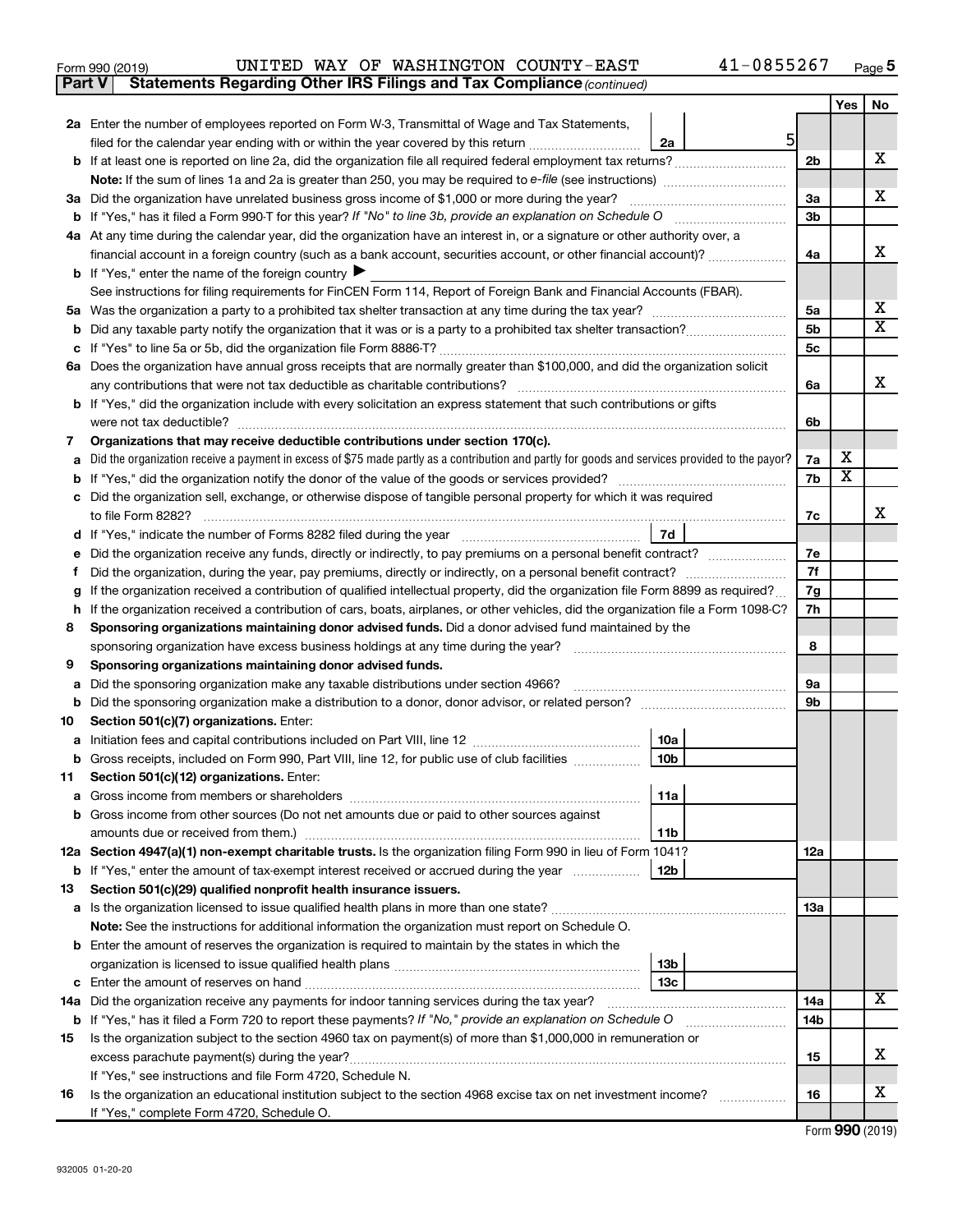932006 01-20-20

|  |  | MARY PAUL $-651-439-3838$ | 20 State the name, address, and telephone number of the person who possesses the organization's books and records |  |  |
|--|--|---------------------------|-------------------------------------------------------------------------------------------------------------------|--|--|
|  |  |                           | 1825 CURVE CREST BLVD., STILLWATER, MN 55082                                                                      |  |  |

|  | Form 990 (2019) |
|--|-----------------|

|     |                                                                                                                                                  |                 |                         | $\mathbf{X}$                |
|-----|--------------------------------------------------------------------------------------------------------------------------------------------------|-----------------|-------------------------|-----------------------------|
|     | <b>Section A. Governing Body and Management</b>                                                                                                  |                 |                         |                             |
|     |                                                                                                                                                  |                 | Yes                     | No                          |
|     | 23<br><b>1a</b> Enter the number of voting members of the governing body at the end of the tax year<br>1a                                        |                 |                         |                             |
|     | If there are material differences in voting rights among members of the governing body, or if the governing                                      |                 |                         |                             |
|     | body delegated broad authority to an executive committee or similar committee, explain on Schedule O.                                            |                 |                         |                             |
| b   | 23<br>Enter the number of voting members included on line 1a, above, who are independent<br>1b                                                   |                 |                         |                             |
| 2   | Did any officer, director, trustee, or key employee have a family relationship or a business relationship with any other                         |                 |                         |                             |
|     | officer, director, trustee, or key employee?                                                                                                     | 2               |                         | х                           |
| 3   | Did the organization delegate control over management duties customarily performed by or under the direct supervision                            |                 |                         |                             |
|     |                                                                                                                                                  | 3               |                         | X                           |
| 4   | Did the organization make any significant changes to its governing documents since the prior Form 990 was filed?                                 | 4               |                         | $\overline{\text{x}}$       |
| 5   |                                                                                                                                                  | 5               |                         | $\overline{\textbf{x}}$     |
| 6   | Did the organization have members or stockholders?                                                                                               | 6               |                         | $\overline{\mathtt{x}}$     |
| 7a  | Did the organization have members, stockholders, or other persons who had the power to elect or appoint one or                                   |                 |                         |                             |
|     | more members of the governing body?                                                                                                              | 7a              |                         | X                           |
|     | <b>b</b> Are any governance decisions of the organization reserved to (or subject to approval by) members, stockholders, or                      |                 |                         |                             |
|     | persons other than the governing body?                                                                                                           | 7b              |                         | X                           |
| 8   | Did the organization contemporaneously document the meetings held or written actions undertaken during the year by the following:                |                 |                         |                             |
|     |                                                                                                                                                  |                 | х                       |                             |
| a   |                                                                                                                                                  | 8а              | $\overline{\textbf{x}}$ |                             |
| b   |                                                                                                                                                  | 8b              |                         |                             |
| 9   | Is there any officer, director, trustee, or key employee listed in Part VII, Section A, who cannot be reached at the                             |                 |                         | x                           |
|     |                                                                                                                                                  | 9               |                         |                             |
|     | <b>Section B. Policies</b> (This Section B requests information about policies not required by the Internal Revenue Code.)                       |                 |                         |                             |
|     |                                                                                                                                                  |                 | Yes                     | No<br>$\overline{\text{X}}$ |
|     |                                                                                                                                                  | 10a             |                         |                             |
|     | <b>b</b> If "Yes," did the organization have written policies and procedures governing the activities of such chapters, affiliates,              |                 |                         |                             |
|     |                                                                                                                                                  | 10 <sub>b</sub> |                         |                             |
|     | 11a Has the organization provided a complete copy of this Form 990 to all members of its governing body before filing the form?                  | 11a             | X                       |                             |
|     | <b>b</b> Describe in Schedule O the process, if any, used by the organization to review this Form 990.                                           |                 |                         |                             |
| 12a | Did the organization have a written conflict of interest policy? If "No," go to line 13                                                          | 12a             | х                       |                             |
| b   | Were officers, directors, or trustees, and key employees required to disclose annually interests that could give rise to conflicts?              | 12 <sub>b</sub> | $\overline{\textbf{x}}$ |                             |
| с   | Did the organization regularly and consistently monitor and enforce compliance with the policy? If "Yes," describe                               |                 |                         |                             |
|     | in Schedule O how this was done                                                                                                                  | 12c             | х                       |                             |
| 13  | Did the organization have a written whistleblower policy?                                                                                        | 13              | $\overline{\textbf{x}}$ |                             |
| 14  |                                                                                                                                                  | 14              | $\overline{\textbf{x}}$ |                             |
| 15  | Did the process for determining compensation of the following persons include a review and approval by independent                               |                 |                         |                             |
|     | persons, comparability data, and contemporaneous substantiation of the deliberation and decision?                                                |                 |                         |                             |
|     |                                                                                                                                                  | 15a             | х                       |                             |
|     |                                                                                                                                                  | <b>15b</b>      |                         | X                           |
|     | If "Yes" to line 15a or 15b, describe the process in Schedule O (see instructions).                                                              |                 |                         |                             |
|     | 16a Did the organization invest in, contribute assets to, or participate in a joint venture or similar arrangement with a                        |                 |                         |                             |
|     | taxable entity during the year?                                                                                                                  | 16a             |                         | х                           |
|     | b If "Yes," did the organization follow a written policy or procedure requiring the organization to evaluate its participation                   |                 |                         |                             |
|     | in joint venture arrangements under applicable federal tax law, and take steps to safeguard the organization's                                   |                 |                         |                             |
|     | exempt status with respect to such arrangements?                                                                                                 | 16b             |                         |                             |
|     | <b>Section C. Disclosure</b>                                                                                                                     |                 |                         |                             |
| 17  | List the states with which a copy of this Form 990 is required to be filed $\blacktriangleright$ MN , WI                                         |                 |                         |                             |
| 18  | Section 6104 requires an organization to make its Forms 1023 (1024 or 1024-A, if applicable), 990, and 990-T (Section 501(c)(3)s only) available |                 |                         |                             |
|     | for public inspection. Indicate how you made these available. Check all that apply.                                                              |                 |                         |                             |
|     | $\lfloor x \rfloor$ Upon request<br>  X   Own website<br>Another's website<br>Other (explain on Schedule O)                                      |                 |                         |                             |
| 19  | Describe on Schedule O whether (and if so, how) the organization made its governing documents, conflict of interest policy, and financial        |                 |                         |                             |
|     | statements available to the public during the tax year.                                                                                          |                 |                         |                             |
| 20  | State the name, address, and telephone number of the person who possesses the organization's books and records                                   |                 |                         |                             |
|     | MARY PAUL $-651-439-3838$                                                                                                                        |                 |                         |                             |

*to line 8a, 8b, or 10b below, describe the circumstances, processes, or changes on Schedule O. See instructions.*

**Part VI** Governance, Management, and Disclosure For each "Yes" response to lines 2 through 7b below, and for a "No" response

**6**

| JNITED WAY OF WASHIN |  |  |  |  |
|----------------------|--|--|--|--|
|----------------------|--|--|--|--|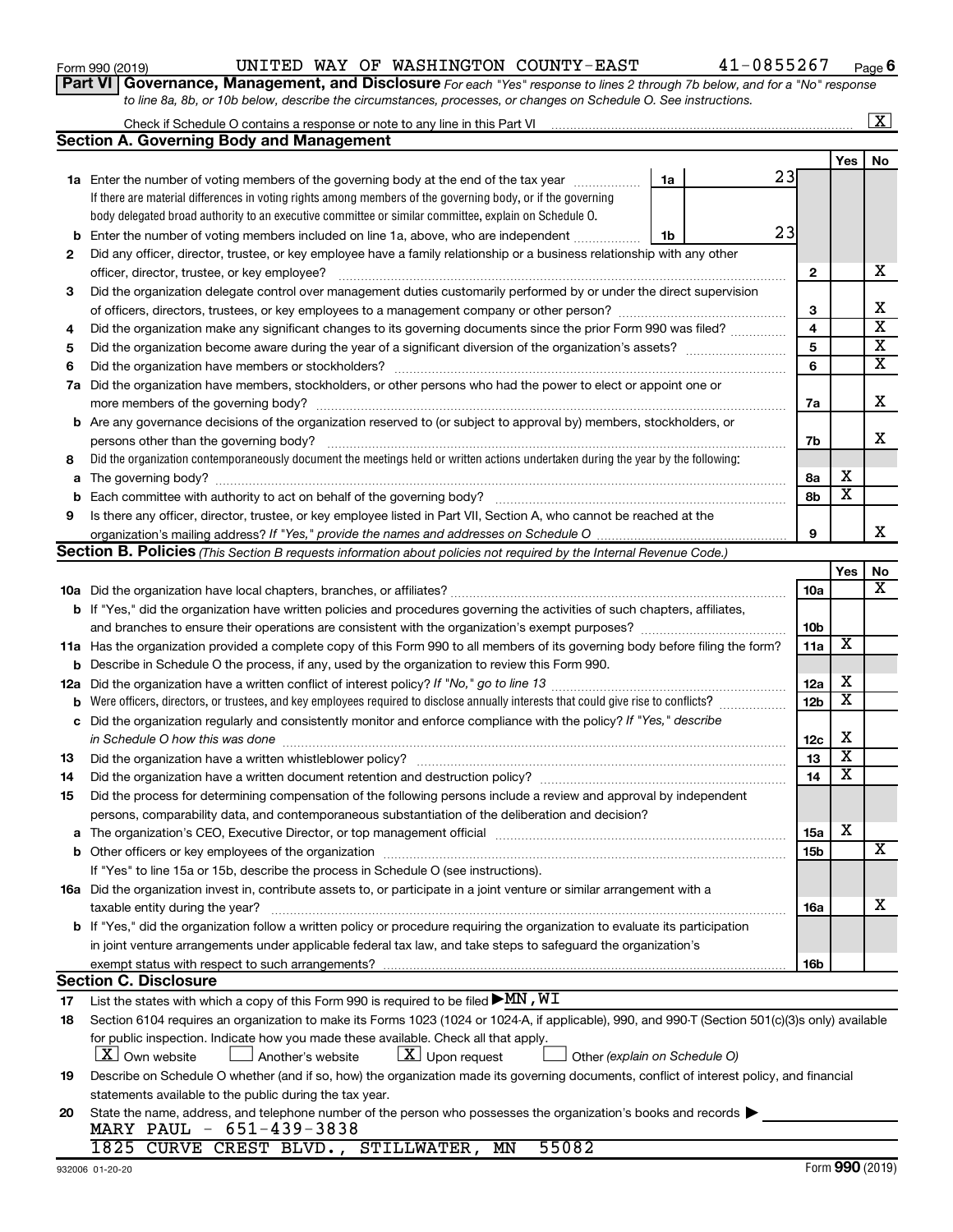$\Box$ 

| Part VII Compensation of Officers, Directors, Trustees, Key Employees, Highest Compensated |  |
|--------------------------------------------------------------------------------------------|--|
| <b>Employees, and Independent Contractors</b>                                              |  |

Check if Schedule O contains a response or note to any line in this Part VII

**Section A. Officers, Directors, Trustees, Key Employees, and Highest Compensated Employees**

**1a**  Complete this table for all persons required to be listed. Report compensation for the calendar year ending with or within the organization's tax year.  $\bullet$  List all of the organization's current officers, directors, trustees (whether individuals or organizations), regardless of amount of compensation.

Enter -0- in columns (D), (E), and (F) if no compensation was paid.

**•** List all of the organization's current key employees, if any. See instructions for definition of "key employee."

• List the organization's five *current* highest compensated employees (other than an officer, director, trustee, or key employee) who received reportable compensation (Box 5 of Form W-2 and/or Box 7 of Form 1099-MISC) of more than \$100,000 from the organization and any related organizations.

 $\bullet$  List all of the organization's former officers, key employees, and highest compensated employees who received more than \$100,000 of reportable compensation from the organization and any related organizations.

**•** List all of the organization's former directors or trustees that received, in the capacity as a former director or trustee of the organization, more than \$10,000 of reportable compensation from the organization and any related organizations.

See instructions for the order in which to list the persons above.

Check this box if neither the organization nor any related organization compensated any current officer, director, or trustee.  $\Box$ 

| Position<br>Reportable<br>Reportable<br>Name and title<br>Average<br>Estimated<br>(do not check more than one<br>compensation<br>hours per<br>box, unless person is both an<br>compensation<br>amount of<br>officer and a director/trustee)<br>week<br>from<br>from related<br>other<br>Individual trustee or director<br>the<br>organizations<br>(list any<br>compensation<br>(W-2/1099-MISC)<br>organization<br>from the<br>hours for<br>Highest compensated<br>employee<br>Institutional trustee<br>related<br>(W-2/1099-MISC)<br>organization<br>Key employee<br>organizations<br>and related<br>below<br>organizations<br>Former<br>Officer<br>line)<br>4.00<br>(1)<br>ANGIE DILLOW<br>$\mathbf x$<br>$\mathbf X$<br>$\mathbf 0$ .<br>0.<br>$\mathbf 0$ .<br>PRESIDENT<br>4.00<br>DAN STARRY<br>(2)<br>$\mathbf 0$<br>$\mathbf X$<br>X<br>0<br>$\mathbf 0$ .<br>PRESIDENT ELECT<br>4.00<br>DAVID DZIUK<br>(3)<br>X<br>0<br>$\mathbf 0$<br>$\mathbf 0$ .<br>$\mathbf X$<br>TREASURER<br>4.00<br>RAMSEY JAMES<br>(4)<br>$\mathbf X$<br>X<br>$\mathbf 0$ .<br>$\mathbf 0$ .<br>$\mathbf 0$ .<br><b>SECRETARY</b><br>1.00<br>TIM BALL<br>(5)<br>$\mathbf 0$ .<br>$\mathbf 0$ .<br>$\mathbf 0$ .<br>$\mathbf X$<br><b>MEMBER</b><br>1.00<br>(6)<br>KIRSTEN HALL<br>$\mathbf X$<br>$\mathbf 0$ .<br>$\mathbf 0$ .<br>$\mathbf 0$ .<br><b>MEMBER</b><br>1.00<br><b>GRETTA KENNEDY</b><br>(7)<br>$\mathbf x$<br>$\mathbf 0$ .<br>0.<br>$\mathbf 0$ .<br><b>MEMBER</b><br>1.00<br>ROMMEL CARLSON<br>(8)<br>$0$ .<br>$\mathbf X$<br>$\mathbf 0$ .<br>$\mathbf 0$ .<br><b>MEMBER</b><br>1.00<br><b>JOSEPH CARPENTIER</b><br>(9)<br>$\mathbf x$<br>$\mathbf 0$ .<br>$\mathbf 0$ .<br>$\mathbf 0$ .<br><b>MEMBER</b><br>1.00<br>(10) DIANA M EITZMANN<br>$\mathbf X$<br>$\mathbf 0$ .<br>$\mathbf 0$ .<br>$\mathbf 0$ .<br><b>MEMBER</b><br>1.00<br>(11) CARRIE HIGGS<br>$\mathbf x$<br>$\mathbf 0$ .<br>$\mathbf 0$ .<br>$\mathbf 0$ .<br><b>MEMBER</b><br>1.00<br>(12) CHRISTOPHER JOHNSON<br>$\mathbf x$<br>$\mathbf 0$ .<br>$\mathbf 0$ .<br>$\mathbf 0$ .<br><b>MEMBER</b><br>1.00<br>(13) LOWELL JOHNSON<br>X<br>$\mathbf 0$ .<br>$\mathbf 0$ .<br>$\boldsymbol{0}$ .<br><b>MEMBER</b><br>1.00<br>(14) SARAH KEENAN<br>$\mathbf X$<br>0.<br>$\mathbf 0$ .<br>$\boldsymbol{0}$ .<br><b>MEMBER</b><br>1.00<br>(15) SOPHIE FRISBIE<br>$\mathbf 0$ .<br>$\mathbf 0$ .<br>X<br>$\boldsymbol{0}$ .<br><b>MEMBER</b><br>1.00<br>(16) ELISA RASMUSSEN<br>$\mathbf X$<br>$\mathbf 0$ .<br>$\mathbf 0$ .<br>$\mathbf 0$ .<br><b>MEMBER</b><br>1.00<br>(17) JANE ROEHL<br>$\mathbf 0$ .<br>$\mathbf 0$ .<br>$\mathbf X$<br>$\mathbf 0$ . | (A)           | (B) |  | (C) |  |  |  | (D) | (E) | (F) |
|-----------------------------------------------------------------------------------------------------------------------------------------------------------------------------------------------------------------------------------------------------------------------------------------------------------------------------------------------------------------------------------------------------------------------------------------------------------------------------------------------------------------------------------------------------------------------------------------------------------------------------------------------------------------------------------------------------------------------------------------------------------------------------------------------------------------------------------------------------------------------------------------------------------------------------------------------------------------------------------------------------------------------------------------------------------------------------------------------------------------------------------------------------------------------------------------------------------------------------------------------------------------------------------------------------------------------------------------------------------------------------------------------------------------------------------------------------------------------------------------------------------------------------------------------------------------------------------------------------------------------------------------------------------------------------------------------------------------------------------------------------------------------------------------------------------------------------------------------------------------------------------------------------------------------------------------------------------------------------------------------------------------------------------------------------------------------------------------------------------------------------------------------------------------------------------------------------------------------------------------------------------------------------------------------------------------------------------------------------------------------------------------------------------------------------------------------------------------------------------------------------------------------------------------------------------------------------------------------------------------------------|---------------|-----|--|-----|--|--|--|-----|-----|-----|
|                                                                                                                                                                                                                                                                                                                                                                                                                                                                                                                                                                                                                                                                                                                                                                                                                                                                                                                                                                                                                                                                                                                                                                                                                                                                                                                                                                                                                                                                                                                                                                                                                                                                                                                                                                                                                                                                                                                                                                                                                                                                                                                                                                                                                                                                                                                                                                                                                                                                                                                                                                                                                             |               |     |  |     |  |  |  |     |     |     |
|                                                                                                                                                                                                                                                                                                                                                                                                                                                                                                                                                                                                                                                                                                                                                                                                                                                                                                                                                                                                                                                                                                                                                                                                                                                                                                                                                                                                                                                                                                                                                                                                                                                                                                                                                                                                                                                                                                                                                                                                                                                                                                                                                                                                                                                                                                                                                                                                                                                                                                                                                                                                                             |               |     |  |     |  |  |  |     |     |     |
|                                                                                                                                                                                                                                                                                                                                                                                                                                                                                                                                                                                                                                                                                                                                                                                                                                                                                                                                                                                                                                                                                                                                                                                                                                                                                                                                                                                                                                                                                                                                                                                                                                                                                                                                                                                                                                                                                                                                                                                                                                                                                                                                                                                                                                                                                                                                                                                                                                                                                                                                                                                                                             |               |     |  |     |  |  |  |     |     |     |
|                                                                                                                                                                                                                                                                                                                                                                                                                                                                                                                                                                                                                                                                                                                                                                                                                                                                                                                                                                                                                                                                                                                                                                                                                                                                                                                                                                                                                                                                                                                                                                                                                                                                                                                                                                                                                                                                                                                                                                                                                                                                                                                                                                                                                                                                                                                                                                                                                                                                                                                                                                                                                             |               |     |  |     |  |  |  |     |     |     |
|                                                                                                                                                                                                                                                                                                                                                                                                                                                                                                                                                                                                                                                                                                                                                                                                                                                                                                                                                                                                                                                                                                                                                                                                                                                                                                                                                                                                                                                                                                                                                                                                                                                                                                                                                                                                                                                                                                                                                                                                                                                                                                                                                                                                                                                                                                                                                                                                                                                                                                                                                                                                                             |               |     |  |     |  |  |  |     |     |     |
|                                                                                                                                                                                                                                                                                                                                                                                                                                                                                                                                                                                                                                                                                                                                                                                                                                                                                                                                                                                                                                                                                                                                                                                                                                                                                                                                                                                                                                                                                                                                                                                                                                                                                                                                                                                                                                                                                                                                                                                                                                                                                                                                                                                                                                                                                                                                                                                                                                                                                                                                                                                                                             |               |     |  |     |  |  |  |     |     |     |
|                                                                                                                                                                                                                                                                                                                                                                                                                                                                                                                                                                                                                                                                                                                                                                                                                                                                                                                                                                                                                                                                                                                                                                                                                                                                                                                                                                                                                                                                                                                                                                                                                                                                                                                                                                                                                                                                                                                                                                                                                                                                                                                                                                                                                                                                                                                                                                                                                                                                                                                                                                                                                             |               |     |  |     |  |  |  |     |     |     |
|                                                                                                                                                                                                                                                                                                                                                                                                                                                                                                                                                                                                                                                                                                                                                                                                                                                                                                                                                                                                                                                                                                                                                                                                                                                                                                                                                                                                                                                                                                                                                                                                                                                                                                                                                                                                                                                                                                                                                                                                                                                                                                                                                                                                                                                                                                                                                                                                                                                                                                                                                                                                                             |               |     |  |     |  |  |  |     |     |     |
|                                                                                                                                                                                                                                                                                                                                                                                                                                                                                                                                                                                                                                                                                                                                                                                                                                                                                                                                                                                                                                                                                                                                                                                                                                                                                                                                                                                                                                                                                                                                                                                                                                                                                                                                                                                                                                                                                                                                                                                                                                                                                                                                                                                                                                                                                                                                                                                                                                                                                                                                                                                                                             |               |     |  |     |  |  |  |     |     |     |
|                                                                                                                                                                                                                                                                                                                                                                                                                                                                                                                                                                                                                                                                                                                                                                                                                                                                                                                                                                                                                                                                                                                                                                                                                                                                                                                                                                                                                                                                                                                                                                                                                                                                                                                                                                                                                                                                                                                                                                                                                                                                                                                                                                                                                                                                                                                                                                                                                                                                                                                                                                                                                             |               |     |  |     |  |  |  |     |     |     |
|                                                                                                                                                                                                                                                                                                                                                                                                                                                                                                                                                                                                                                                                                                                                                                                                                                                                                                                                                                                                                                                                                                                                                                                                                                                                                                                                                                                                                                                                                                                                                                                                                                                                                                                                                                                                                                                                                                                                                                                                                                                                                                                                                                                                                                                                                                                                                                                                                                                                                                                                                                                                                             |               |     |  |     |  |  |  |     |     |     |
|                                                                                                                                                                                                                                                                                                                                                                                                                                                                                                                                                                                                                                                                                                                                                                                                                                                                                                                                                                                                                                                                                                                                                                                                                                                                                                                                                                                                                                                                                                                                                                                                                                                                                                                                                                                                                                                                                                                                                                                                                                                                                                                                                                                                                                                                                                                                                                                                                                                                                                                                                                                                                             |               |     |  |     |  |  |  |     |     |     |
|                                                                                                                                                                                                                                                                                                                                                                                                                                                                                                                                                                                                                                                                                                                                                                                                                                                                                                                                                                                                                                                                                                                                                                                                                                                                                                                                                                                                                                                                                                                                                                                                                                                                                                                                                                                                                                                                                                                                                                                                                                                                                                                                                                                                                                                                                                                                                                                                                                                                                                                                                                                                                             |               |     |  |     |  |  |  |     |     |     |
|                                                                                                                                                                                                                                                                                                                                                                                                                                                                                                                                                                                                                                                                                                                                                                                                                                                                                                                                                                                                                                                                                                                                                                                                                                                                                                                                                                                                                                                                                                                                                                                                                                                                                                                                                                                                                                                                                                                                                                                                                                                                                                                                                                                                                                                                                                                                                                                                                                                                                                                                                                                                                             |               |     |  |     |  |  |  |     |     |     |
|                                                                                                                                                                                                                                                                                                                                                                                                                                                                                                                                                                                                                                                                                                                                                                                                                                                                                                                                                                                                                                                                                                                                                                                                                                                                                                                                                                                                                                                                                                                                                                                                                                                                                                                                                                                                                                                                                                                                                                                                                                                                                                                                                                                                                                                                                                                                                                                                                                                                                                                                                                                                                             |               |     |  |     |  |  |  |     |     |     |
|                                                                                                                                                                                                                                                                                                                                                                                                                                                                                                                                                                                                                                                                                                                                                                                                                                                                                                                                                                                                                                                                                                                                                                                                                                                                                                                                                                                                                                                                                                                                                                                                                                                                                                                                                                                                                                                                                                                                                                                                                                                                                                                                                                                                                                                                                                                                                                                                                                                                                                                                                                                                                             |               |     |  |     |  |  |  |     |     |     |
|                                                                                                                                                                                                                                                                                                                                                                                                                                                                                                                                                                                                                                                                                                                                                                                                                                                                                                                                                                                                                                                                                                                                                                                                                                                                                                                                                                                                                                                                                                                                                                                                                                                                                                                                                                                                                                                                                                                                                                                                                                                                                                                                                                                                                                                                                                                                                                                                                                                                                                                                                                                                                             |               |     |  |     |  |  |  |     |     |     |
|                                                                                                                                                                                                                                                                                                                                                                                                                                                                                                                                                                                                                                                                                                                                                                                                                                                                                                                                                                                                                                                                                                                                                                                                                                                                                                                                                                                                                                                                                                                                                                                                                                                                                                                                                                                                                                                                                                                                                                                                                                                                                                                                                                                                                                                                                                                                                                                                                                                                                                                                                                                                                             |               |     |  |     |  |  |  |     |     |     |
|                                                                                                                                                                                                                                                                                                                                                                                                                                                                                                                                                                                                                                                                                                                                                                                                                                                                                                                                                                                                                                                                                                                                                                                                                                                                                                                                                                                                                                                                                                                                                                                                                                                                                                                                                                                                                                                                                                                                                                                                                                                                                                                                                                                                                                                                                                                                                                                                                                                                                                                                                                                                                             |               |     |  |     |  |  |  |     |     |     |
|                                                                                                                                                                                                                                                                                                                                                                                                                                                                                                                                                                                                                                                                                                                                                                                                                                                                                                                                                                                                                                                                                                                                                                                                                                                                                                                                                                                                                                                                                                                                                                                                                                                                                                                                                                                                                                                                                                                                                                                                                                                                                                                                                                                                                                                                                                                                                                                                                                                                                                                                                                                                                             |               |     |  |     |  |  |  |     |     |     |
|                                                                                                                                                                                                                                                                                                                                                                                                                                                                                                                                                                                                                                                                                                                                                                                                                                                                                                                                                                                                                                                                                                                                                                                                                                                                                                                                                                                                                                                                                                                                                                                                                                                                                                                                                                                                                                                                                                                                                                                                                                                                                                                                                                                                                                                                                                                                                                                                                                                                                                                                                                                                                             |               |     |  |     |  |  |  |     |     |     |
|                                                                                                                                                                                                                                                                                                                                                                                                                                                                                                                                                                                                                                                                                                                                                                                                                                                                                                                                                                                                                                                                                                                                                                                                                                                                                                                                                                                                                                                                                                                                                                                                                                                                                                                                                                                                                                                                                                                                                                                                                                                                                                                                                                                                                                                                                                                                                                                                                                                                                                                                                                                                                             |               |     |  |     |  |  |  |     |     |     |
|                                                                                                                                                                                                                                                                                                                                                                                                                                                                                                                                                                                                                                                                                                                                                                                                                                                                                                                                                                                                                                                                                                                                                                                                                                                                                                                                                                                                                                                                                                                                                                                                                                                                                                                                                                                                                                                                                                                                                                                                                                                                                                                                                                                                                                                                                                                                                                                                                                                                                                                                                                                                                             |               |     |  |     |  |  |  |     |     |     |
|                                                                                                                                                                                                                                                                                                                                                                                                                                                                                                                                                                                                                                                                                                                                                                                                                                                                                                                                                                                                                                                                                                                                                                                                                                                                                                                                                                                                                                                                                                                                                                                                                                                                                                                                                                                                                                                                                                                                                                                                                                                                                                                                                                                                                                                                                                                                                                                                                                                                                                                                                                                                                             |               |     |  |     |  |  |  |     |     |     |
|                                                                                                                                                                                                                                                                                                                                                                                                                                                                                                                                                                                                                                                                                                                                                                                                                                                                                                                                                                                                                                                                                                                                                                                                                                                                                                                                                                                                                                                                                                                                                                                                                                                                                                                                                                                                                                                                                                                                                                                                                                                                                                                                                                                                                                                                                                                                                                                                                                                                                                                                                                                                                             |               |     |  |     |  |  |  |     |     |     |
|                                                                                                                                                                                                                                                                                                                                                                                                                                                                                                                                                                                                                                                                                                                                                                                                                                                                                                                                                                                                                                                                                                                                                                                                                                                                                                                                                                                                                                                                                                                                                                                                                                                                                                                                                                                                                                                                                                                                                                                                                                                                                                                                                                                                                                                                                                                                                                                                                                                                                                                                                                                                                             |               |     |  |     |  |  |  |     |     |     |
|                                                                                                                                                                                                                                                                                                                                                                                                                                                                                                                                                                                                                                                                                                                                                                                                                                                                                                                                                                                                                                                                                                                                                                                                                                                                                                                                                                                                                                                                                                                                                                                                                                                                                                                                                                                                                                                                                                                                                                                                                                                                                                                                                                                                                                                                                                                                                                                                                                                                                                                                                                                                                             |               |     |  |     |  |  |  |     |     |     |
|                                                                                                                                                                                                                                                                                                                                                                                                                                                                                                                                                                                                                                                                                                                                                                                                                                                                                                                                                                                                                                                                                                                                                                                                                                                                                                                                                                                                                                                                                                                                                                                                                                                                                                                                                                                                                                                                                                                                                                                                                                                                                                                                                                                                                                                                                                                                                                                                                                                                                                                                                                                                                             |               |     |  |     |  |  |  |     |     |     |
|                                                                                                                                                                                                                                                                                                                                                                                                                                                                                                                                                                                                                                                                                                                                                                                                                                                                                                                                                                                                                                                                                                                                                                                                                                                                                                                                                                                                                                                                                                                                                                                                                                                                                                                                                                                                                                                                                                                                                                                                                                                                                                                                                                                                                                                                                                                                                                                                                                                                                                                                                                                                                             |               |     |  |     |  |  |  |     |     |     |
|                                                                                                                                                                                                                                                                                                                                                                                                                                                                                                                                                                                                                                                                                                                                                                                                                                                                                                                                                                                                                                                                                                                                                                                                                                                                                                                                                                                                                                                                                                                                                                                                                                                                                                                                                                                                                                                                                                                                                                                                                                                                                                                                                                                                                                                                                                                                                                                                                                                                                                                                                                                                                             |               |     |  |     |  |  |  |     |     |     |
|                                                                                                                                                                                                                                                                                                                                                                                                                                                                                                                                                                                                                                                                                                                                                                                                                                                                                                                                                                                                                                                                                                                                                                                                                                                                                                                                                                                                                                                                                                                                                                                                                                                                                                                                                                                                                                                                                                                                                                                                                                                                                                                                                                                                                                                                                                                                                                                                                                                                                                                                                                                                                             |               |     |  |     |  |  |  |     |     |     |
|                                                                                                                                                                                                                                                                                                                                                                                                                                                                                                                                                                                                                                                                                                                                                                                                                                                                                                                                                                                                                                                                                                                                                                                                                                                                                                                                                                                                                                                                                                                                                                                                                                                                                                                                                                                                                                                                                                                                                                                                                                                                                                                                                                                                                                                                                                                                                                                                                                                                                                                                                                                                                             |               |     |  |     |  |  |  |     |     |     |
|                                                                                                                                                                                                                                                                                                                                                                                                                                                                                                                                                                                                                                                                                                                                                                                                                                                                                                                                                                                                                                                                                                                                                                                                                                                                                                                                                                                                                                                                                                                                                                                                                                                                                                                                                                                                                                                                                                                                                                                                                                                                                                                                                                                                                                                                                                                                                                                                                                                                                                                                                                                                                             |               |     |  |     |  |  |  |     |     |     |
|                                                                                                                                                                                                                                                                                                                                                                                                                                                                                                                                                                                                                                                                                                                                                                                                                                                                                                                                                                                                                                                                                                                                                                                                                                                                                                                                                                                                                                                                                                                                                                                                                                                                                                                                                                                                                                                                                                                                                                                                                                                                                                                                                                                                                                                                                                                                                                                                                                                                                                                                                                                                                             |               |     |  |     |  |  |  |     |     |     |
|                                                                                                                                                                                                                                                                                                                                                                                                                                                                                                                                                                                                                                                                                                                                                                                                                                                                                                                                                                                                                                                                                                                                                                                                                                                                                                                                                                                                                                                                                                                                                                                                                                                                                                                                                                                                                                                                                                                                                                                                                                                                                                                                                                                                                                                                                                                                                                                                                                                                                                                                                                                                                             |               |     |  |     |  |  |  |     |     |     |
|                                                                                                                                                                                                                                                                                                                                                                                                                                                                                                                                                                                                                                                                                                                                                                                                                                                                                                                                                                                                                                                                                                                                                                                                                                                                                                                                                                                                                                                                                                                                                                                                                                                                                                                                                                                                                                                                                                                                                                                                                                                                                                                                                                                                                                                                                                                                                                                                                                                                                                                                                                                                                             |               |     |  |     |  |  |  |     |     |     |
|                                                                                                                                                                                                                                                                                                                                                                                                                                                                                                                                                                                                                                                                                                                                                                                                                                                                                                                                                                                                                                                                                                                                                                                                                                                                                                                                                                                                                                                                                                                                                                                                                                                                                                                                                                                                                                                                                                                                                                                                                                                                                                                                                                                                                                                                                                                                                                                                                                                                                                                                                                                                                             |               |     |  |     |  |  |  |     |     |     |
|                                                                                                                                                                                                                                                                                                                                                                                                                                                                                                                                                                                                                                                                                                                                                                                                                                                                                                                                                                                                                                                                                                                                                                                                                                                                                                                                                                                                                                                                                                                                                                                                                                                                                                                                                                                                                                                                                                                                                                                                                                                                                                                                                                                                                                                                                                                                                                                                                                                                                                                                                                                                                             |               |     |  |     |  |  |  |     |     |     |
|                                                                                                                                                                                                                                                                                                                                                                                                                                                                                                                                                                                                                                                                                                                                                                                                                                                                                                                                                                                                                                                                                                                                                                                                                                                                                                                                                                                                                                                                                                                                                                                                                                                                                                                                                                                                                                                                                                                                                                                                                                                                                                                                                                                                                                                                                                                                                                                                                                                                                                                                                                                                                             |               |     |  |     |  |  |  |     |     |     |
|                                                                                                                                                                                                                                                                                                                                                                                                                                                                                                                                                                                                                                                                                                                                                                                                                                                                                                                                                                                                                                                                                                                                                                                                                                                                                                                                                                                                                                                                                                                                                                                                                                                                                                                                                                                                                                                                                                                                                                                                                                                                                                                                                                                                                                                                                                                                                                                                                                                                                                                                                                                                                             |               |     |  |     |  |  |  |     |     |     |
|                                                                                                                                                                                                                                                                                                                                                                                                                                                                                                                                                                                                                                                                                                                                                                                                                                                                                                                                                                                                                                                                                                                                                                                                                                                                                                                                                                                                                                                                                                                                                                                                                                                                                                                                                                                                                                                                                                                                                                                                                                                                                                                                                                                                                                                                                                                                                                                                                                                                                                                                                                                                                             |               |     |  |     |  |  |  |     |     |     |
|                                                                                                                                                                                                                                                                                                                                                                                                                                                                                                                                                                                                                                                                                                                                                                                                                                                                                                                                                                                                                                                                                                                                                                                                                                                                                                                                                                                                                                                                                                                                                                                                                                                                                                                                                                                                                                                                                                                                                                                                                                                                                                                                                                                                                                                                                                                                                                                                                                                                                                                                                                                                                             | <b>MEMBER</b> |     |  |     |  |  |  |     |     |     |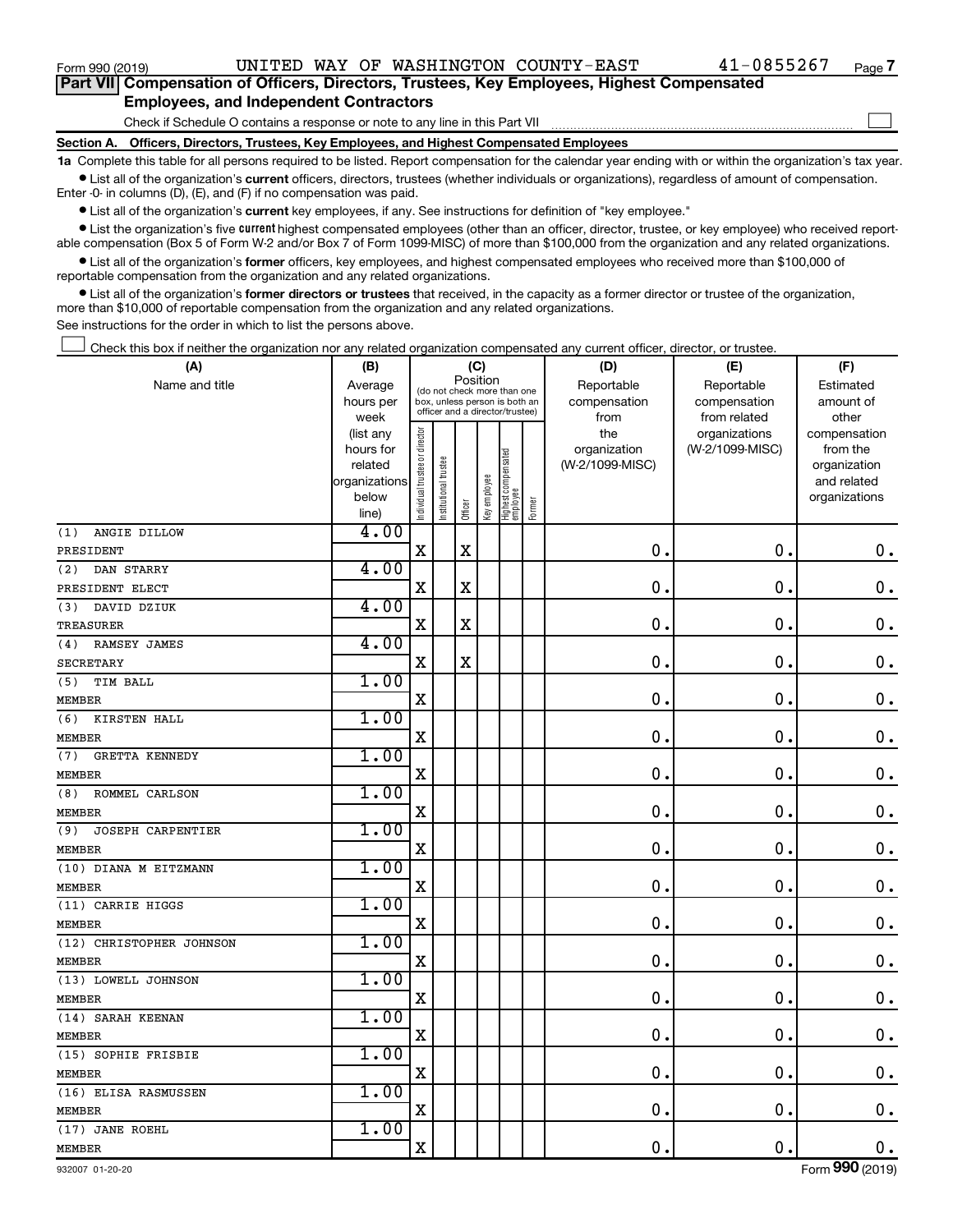| Form 990 (2019)                                                                                                                                                                                                                              |                                                                      |                                                                                                                    |                       |         |                |                                  |        | UNITED WAY OF WASHINGTON COUNTY-EAST      | 41-0855267                                        |               |                     |                                                                          | Page 8                               |
|----------------------------------------------------------------------------------------------------------------------------------------------------------------------------------------------------------------------------------------------|----------------------------------------------------------------------|--------------------------------------------------------------------------------------------------------------------|-----------------------|---------|----------------|----------------------------------|--------|-------------------------------------------|---------------------------------------------------|---------------|---------------------|--------------------------------------------------------------------------|--------------------------------------|
| <b>Part VII</b><br>Section A. Officers, Directors, Trustees, Key Employees, and Highest Compensated Employees (continued)                                                                                                                    |                                                                      |                                                                                                                    |                       |         |                |                                  |        |                                           |                                                   |               |                     |                                                                          |                                      |
| (A)<br>Name and title                                                                                                                                                                                                                        | (B)<br>Average<br>hours per<br>week                                  | (C)<br>Position<br>(do not check more than one<br>box, unless person is both an<br>officer and a director/trustee) |                       |         |                |                                  |        | (D)<br>Reportable<br>compensation<br>from | (E)<br>Reportable<br>compensation<br>from related |               |                     | (F)<br>Estimated<br>amount of<br>other                                   |                                      |
|                                                                                                                                                                                                                                              | (list any<br>hours for<br>related<br>organizations<br>below<br>line) | ndividual trustee or director                                                                                      | Institutional trustee | Officer | ea oppduue Aey | Highest compensated<br> employee | Former | the<br>organization<br>(W-2/1099-MISC)    | organizations<br>(W-2/1099-MISC)                  |               |                     | compensation<br>from the<br>organization<br>and related<br>organizations |                                      |
| (18) ANNETTE SALLMAN<br>MEMBER                                                                                                                                                                                                               | 1.00                                                                 | X                                                                                                                  |                       |         |                |                                  |        | 0.                                        |                                                   | 0.            |                     |                                                                          | 0.                                   |
| (19) JENNIFER SLETTEN<br>MEMBER                                                                                                                                                                                                              | 1.00                                                                 | X                                                                                                                  |                       |         |                |                                  |        | 0.                                        |                                                   | 0.            |                     |                                                                          | $\mathbf 0$ .                        |
| (20) TERRY THOMAS                                                                                                                                                                                                                            | 1.00                                                                 |                                                                                                                    |                       |         |                |                                  |        |                                           |                                                   |               |                     |                                                                          |                                      |
| <b>MEMBER</b><br>(21) BILL TIEDEMANN                                                                                                                                                                                                         | 1.00                                                                 | X                                                                                                                  |                       |         |                |                                  |        | $\mathbf 0$ .                             |                                                   | 0.            |                     |                                                                          | $\mathbf 0$ .                        |
| MEMBER<br>(22) SHARON TOLVA                                                                                                                                                                                                                  | 1.00                                                                 | X                                                                                                                  |                       |         |                |                                  |        | $\mathbf 0$ .                             |                                                   | 0.            |                     |                                                                          | $\mathbf 0$ .                        |
| <b>MEMBER</b>                                                                                                                                                                                                                                | 1.00                                                                 | X                                                                                                                  |                       |         |                |                                  |        | $\mathbf 0$ .                             |                                                   | 0.            |                     |                                                                          | $\mathbf 0$ .                        |
| (23) AARON SIEGLE<br><b>MEMBER</b>                                                                                                                                                                                                           |                                                                      | X                                                                                                                  |                       |         |                |                                  |        | 0.                                        |                                                   | $\mathbf 0$ . |                     |                                                                          | 0.                                   |
| (24) JESSICA RYAN<br>EXECUTIVE DIRECTOR                                                                                                                                                                                                      | 40.00                                                                |                                                                                                                    |                       | X       |                |                                  |        | 98,700.                                   |                                                   | 0.            |                     |                                                                          | 0.                                   |
|                                                                                                                                                                                                                                              |                                                                      |                                                                                                                    |                       |         |                |                                  |        |                                           |                                                   |               |                     |                                                                          |                                      |
| 1b Subtotal                                                                                                                                                                                                                                  |                                                                      |                                                                                                                    |                       |         |                |                                  |        | 98,700.                                   |                                                   | σ.            |                     |                                                                          | $\overline{0}$ .                     |
| c Total from continuation sheets to Part VII, Section A manuscreen continuum                                                                                                                                                                 |                                                                      |                                                                                                                    |                       |         |                |                                  |        | $\overline{0}$<br>98,700.                 |                                                   | σ.<br>σ.      |                     |                                                                          | $\overline{0}$ .<br>$\overline{0}$ . |
| Total number of individuals (including but not limited to those listed above) who received more than \$100,000 of reportable<br>2<br>compensation from the organization $\blacktriangleright$                                                |                                                                      |                                                                                                                    |                       |         |                |                                  |        |                                           |                                                   |               |                     |                                                                          | 0                                    |
|                                                                                                                                                                                                                                              |                                                                      |                                                                                                                    |                       |         |                |                                  |        |                                           |                                                   |               |                     | Yes                                                                      | No                                   |
| 3<br>Did the organization list any former officer, director, trustee, key employee, or highest compensated employee on<br>line 1a? If "Yes," complete Schedule J for such individual manufacture content to the set of the set of the such a |                                                                      |                                                                                                                    |                       |         |                |                                  |        |                                           |                                                   |               | 3                   |                                                                          | X                                    |
| For any individual listed on line 1a, is the sum of reportable compensation and other compensation from the organization<br>and related organizations greater than \$150,000? If "Yes," complete Schedule J for such individual              |                                                                      |                                                                                                                    |                       |         |                |                                  |        |                                           |                                                   |               | 4                   |                                                                          | х                                    |
| Did any person listed on line 1a receive or accrue compensation from any unrelated organization or individual for services<br>5                                                                                                              |                                                                      |                                                                                                                    |                       |         |                |                                  |        |                                           |                                                   |               |                     |                                                                          |                                      |
| <b>Section B. Independent Contractors</b>                                                                                                                                                                                                    |                                                                      |                                                                                                                    |                       |         |                |                                  |        |                                           |                                                   |               | 5                   |                                                                          | х                                    |
| Complete this table for your five highest compensated independent contractors that received more than \$100,000 of compensation from<br>1                                                                                                    |                                                                      |                                                                                                                    |                       |         |                |                                  |        |                                           |                                                   |               |                     |                                                                          |                                      |
| the organization. Report compensation for the calendar year ending with or within the organization's tax year.<br>(A)<br>Name and business address                                                                                           |                                                                      |                                                                                                                    |                       |         |                |                                  |        | (B)<br>Description of services            |                                                   |               | (C)<br>Compensation |                                                                          |                                      |
|                                                                                                                                                                                                                                              |                                                                      |                                                                                                                    | <b>NONE</b>           |         |                |                                  |        |                                           |                                                   |               |                     |                                                                          |                                      |
|                                                                                                                                                                                                                                              |                                                                      |                                                                                                                    |                       |         |                |                                  |        |                                           |                                                   |               |                     |                                                                          |                                      |
|                                                                                                                                                                                                                                              |                                                                      |                                                                                                                    |                       |         |                |                                  |        |                                           |                                                   |               |                     |                                                                          |                                      |
|                                                                                                                                                                                                                                              |                                                                      |                                                                                                                    |                       |         |                |                                  |        |                                           |                                                   |               |                     |                                                                          |                                      |
|                                                                                                                                                                                                                                              |                                                                      |                                                                                                                    |                       |         |                |                                  |        |                                           |                                                   |               |                     |                                                                          |                                      |
|                                                                                                                                                                                                                                              |                                                                      |                                                                                                                    |                       |         |                |                                  |        |                                           |                                                   |               |                     |                                                                          |                                      |
| Total number of independent contractors (including but not limited to those listed above) who received more than<br>2<br>\$100,000 of compensation from the organization                                                                     |                                                                      |                                                                                                                    |                       |         |                | 0                                |        |                                           |                                                   |               |                     |                                                                          |                                      |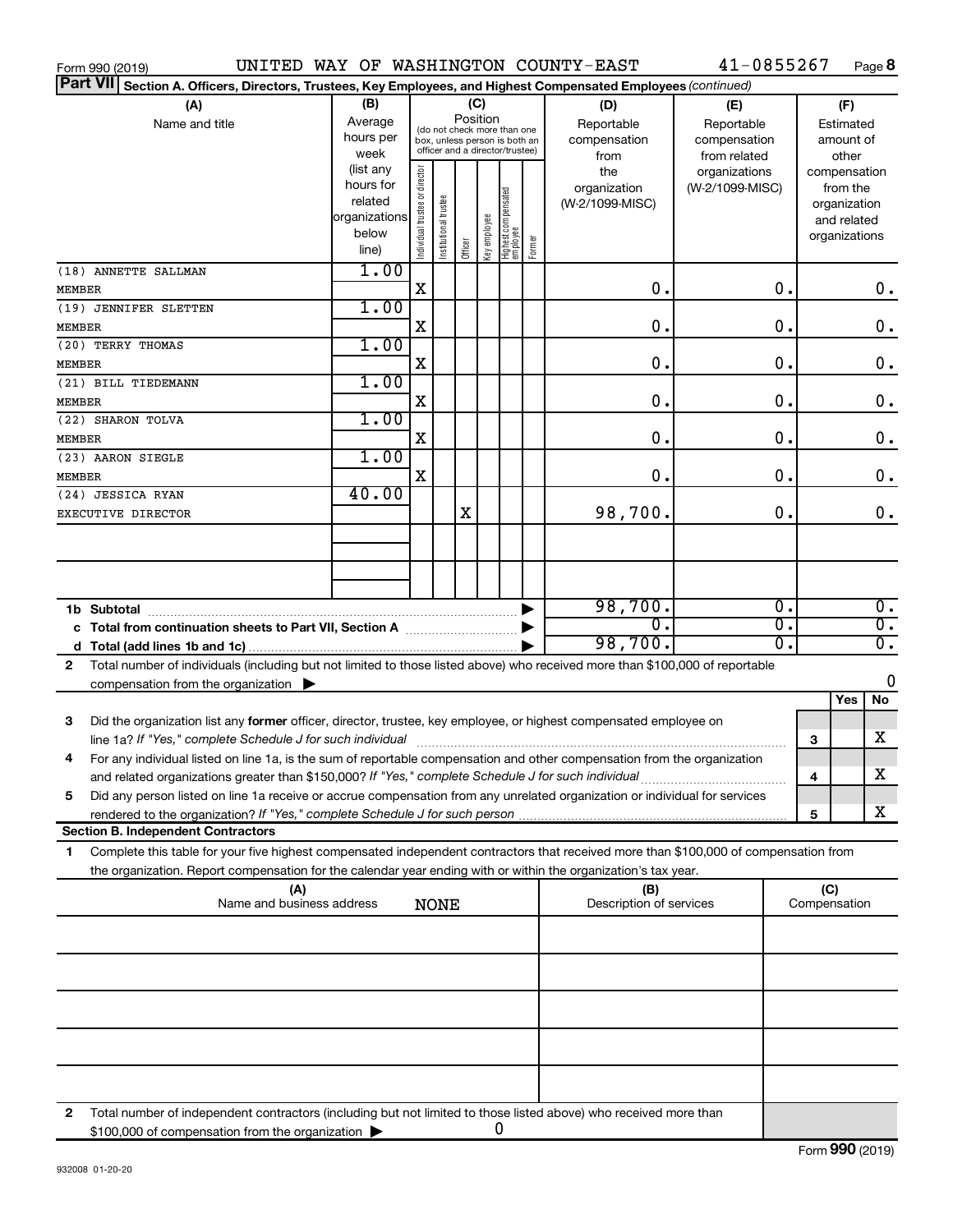|                                                           |                  | Form 990 (2019)                                                                                                      |                                      |                           |                |                      | UNITED WAY OF WASHINGTON COUNTY-EAST |                                    | 41-0855267       | Page 9                               |
|-----------------------------------------------------------|------------------|----------------------------------------------------------------------------------------------------------------------|--------------------------------------|---------------------------|----------------|----------------------|--------------------------------------|------------------------------------|------------------|--------------------------------------|
|                                                           | <b>Part VIII</b> | <b>Statement of Revenue</b>                                                                                          |                                      |                           |                |                      |                                      |                                    |                  |                                      |
|                                                           |                  |                                                                                                                      |                                      |                           |                |                      | (A)                                  | (B)                                | $\overline{C}$   | (D)                                  |
|                                                           |                  |                                                                                                                      |                                      |                           |                |                      | Total revenue                        | Related or exempt                  | Unrelated        | Revenue excluded                     |
|                                                           |                  |                                                                                                                      |                                      |                           |                |                      |                                      | function revenue business revenuel |                  | from tax under<br>sections 512 - 514 |
|                                                           |                  | 1 a Federated campaigns                                                                                              |                                      | 1a                        |                | 185, 871.            |                                      |                                    |                  |                                      |
|                                                           |                  | <b>b</b> Membership dues                                                                                             | $\ldots \ldots \ldots \ldots \ldots$ | 1 <sub>b</sub>            |                |                      |                                      |                                    |                  |                                      |
|                                                           |                  | c Fundraising events                                                                                                 |                                      | 1 <sub>c</sub>            |                |                      |                                      |                                    |                  |                                      |
|                                                           |                  | d Related organizations                                                                                              |                                      | 1 <sub>d</sub>            |                |                      |                                      |                                    |                  |                                      |
| Contributions, Gifts, Grants<br>and Other Similar Amounts |                  | e Government grants (contributions)                                                                                  |                                      | 1е                        |                |                      |                                      |                                    |                  |                                      |
|                                                           |                  | f All other contributions, gifts, grants, and                                                                        |                                      |                           |                |                      |                                      |                                    |                  |                                      |
|                                                           |                  | similar amounts not included above                                                                                   |                                      | 1f                        |                | 746,644.             |                                      |                                    |                  |                                      |
|                                                           |                  | g Noncash contributions included in lines 1a-1f                                                                      |                                      | $1g$ \$                   |                |                      |                                      |                                    |                  |                                      |
|                                                           |                  |                                                                                                                      |                                      |                           |                |                      | 932,515.                             |                                    |                  |                                      |
|                                                           |                  |                                                                                                                      |                                      |                           |                | <b>Business Code</b> |                                      |                                    |                  |                                      |
| Program Service<br>Revenue                                | 2 a              |                                                                                                                      |                                      |                           |                |                      |                                      |                                    |                  |                                      |
|                                                           | b                | <u> 1989 - Johann Harry Barn, mars ar breist ar yn y breist y breist yn y breist ar y breist ar y breist ar y br</u> |                                      |                           |                |                      |                                      |                                    |                  |                                      |
|                                                           | с                |                                                                                                                      |                                      |                           |                |                      |                                      |                                    |                  |                                      |
|                                                           | d                | the contract of the contract of the contract of the contract of                                                      |                                      |                           |                |                      |                                      |                                    |                  |                                      |
|                                                           | f                | All other program service revenue                                                                                    |                                      |                           |                |                      |                                      |                                    |                  |                                      |
|                                                           |                  |                                                                                                                      |                                      |                           |                | ▶                    |                                      |                                    |                  |                                      |
|                                                           | 3                | Investment income (including dividends, interest, and                                                                |                                      |                           |                |                      |                                      |                                    |                  |                                      |
|                                                           |                  |                                                                                                                      |                                      |                           |                | ▶                    | 2,197.                               |                                    |                  | 2,197.                               |
|                                                           | 4                | Income from investment of tax-exempt bond proceeds                                                                   |                                      |                           |                |                      |                                      |                                    |                  |                                      |
|                                                           | 5                |                                                                                                                      |                                      |                           |                |                      |                                      |                                    |                  |                                      |
|                                                           |                  |                                                                                                                      |                                      | (i) Real                  |                | (ii) Personal        |                                      |                                    |                  |                                      |
|                                                           |                  | 6 a Gross rents<br>$\ldots \ldots \ldots$                                                                            | l 6a                                 |                           |                |                      |                                      |                                    |                  |                                      |
|                                                           |                  | <b>b</b> Less: rental expenses $\ldots$                                                                              | 6 <sub>b</sub>                       |                           |                |                      |                                      |                                    |                  |                                      |
|                                                           | c                | Rental income or (loss)                                                                                              | 6c                                   |                           |                |                      |                                      |                                    |                  |                                      |
|                                                           |                  | d Net rental income or (loss)                                                                                        |                                      |                           |                |                      |                                      |                                    |                  |                                      |
|                                                           |                  | 7 a Gross amount from sales of                                                                                       |                                      | (i) Securities<br>32,627. |                | (ii) Other           |                                      |                                    |                  |                                      |
|                                                           |                  | assets other than inventory<br><b>b</b> Less: cost or other basis                                                    | 7a                                   |                           |                |                      |                                      |                                    |                  |                                      |
|                                                           |                  | and sales expenses                                                                                                   | 7 <sub>b</sub>                       |                           |                |                      |                                      |                                    |                  |                                      |
| venue                                                     |                  | c Gain or (loss)                                                                                                     | $\overline{7c}$                      | $\frac{33,344}{-717}$ .   |                |                      |                                      |                                    |                  |                                      |
| č                                                         |                  |                                                                                                                      |                                      |                           |                |                      | $-717.$                              |                                    |                  | $-717.$                              |
| Other                                                     |                  | 8 a Gross income from fundraising events (not                                                                        |                                      |                           |                |                      |                                      |                                    |                  |                                      |
|                                                           |                  |                                                                                                                      |                                      |                           |                |                      |                                      |                                    |                  |                                      |
|                                                           |                  | contributions reported on line 1c). See                                                                              |                                      |                           |                |                      |                                      |                                    |                  |                                      |
|                                                           |                  |                                                                                                                      |                                      |                           | 8a             | 19,667.              |                                      |                                    |                  |                                      |
|                                                           |                  | b Less: direct expenses                                                                                              |                                      |                           | 8b             | 3,745.               |                                      |                                    |                  |                                      |
|                                                           |                  | c Net income or (loss) from fundraising events                                                                       |                                      |                           |                |                      | 15,922.                              |                                    |                  | 15,922.                              |
|                                                           |                  | 9 a Gross income from gaming activities. See                                                                         |                                      |                           |                |                      |                                      |                                    |                  |                                      |
|                                                           |                  |                                                                                                                      |                                      |                           | 9a             |                      |                                      |                                    |                  |                                      |
|                                                           |                  |                                                                                                                      |                                      |                           | 9 <sub>b</sub> |                      |                                      |                                    |                  |                                      |
|                                                           |                  | c Net income or (loss) from gaming activities<br>10 a Gross sales of inventory, less returns                         |                                      |                           |                |                      |                                      |                                    |                  |                                      |
|                                                           |                  |                                                                                                                      |                                      |                           | 10a            |                      |                                      |                                    |                  |                                      |
|                                                           |                  | <b>b</b> Less: cost of goods sold                                                                                    |                                      |                           | 10bl           |                      |                                      |                                    |                  |                                      |
|                                                           |                  | c Net income or (loss) from sales of inventory                                                                       |                                      |                           |                |                      |                                      |                                    |                  |                                      |
|                                                           |                  |                                                                                                                      |                                      |                           |                | <b>Business Code</b> |                                      |                                    |                  |                                      |
|                                                           | 11 a             | the control of the control of the control of the control of the control of                                           |                                      |                           |                |                      |                                      |                                    |                  |                                      |
|                                                           | b                | <u> 1989 - Johann Barn, mars et al. (b. 1989)</u>                                                                    |                                      |                           |                |                      |                                      |                                    |                  |                                      |
| Miscellaneous<br>Revenue                                  | C                | the control of the control of the control of the control of the control of                                           |                                      |                           |                |                      |                                      |                                    |                  |                                      |
|                                                           |                  |                                                                                                                      |                                      |                           |                |                      |                                      |                                    |                  |                                      |
|                                                           |                  |                                                                                                                      |                                      |                           |                | ▶                    |                                      |                                    |                  |                                      |
|                                                           | 12               |                                                                                                                      |                                      |                           |                |                      | 949, 917.                            | 0.                                 | $\overline{0}$ . | 17,402.                              |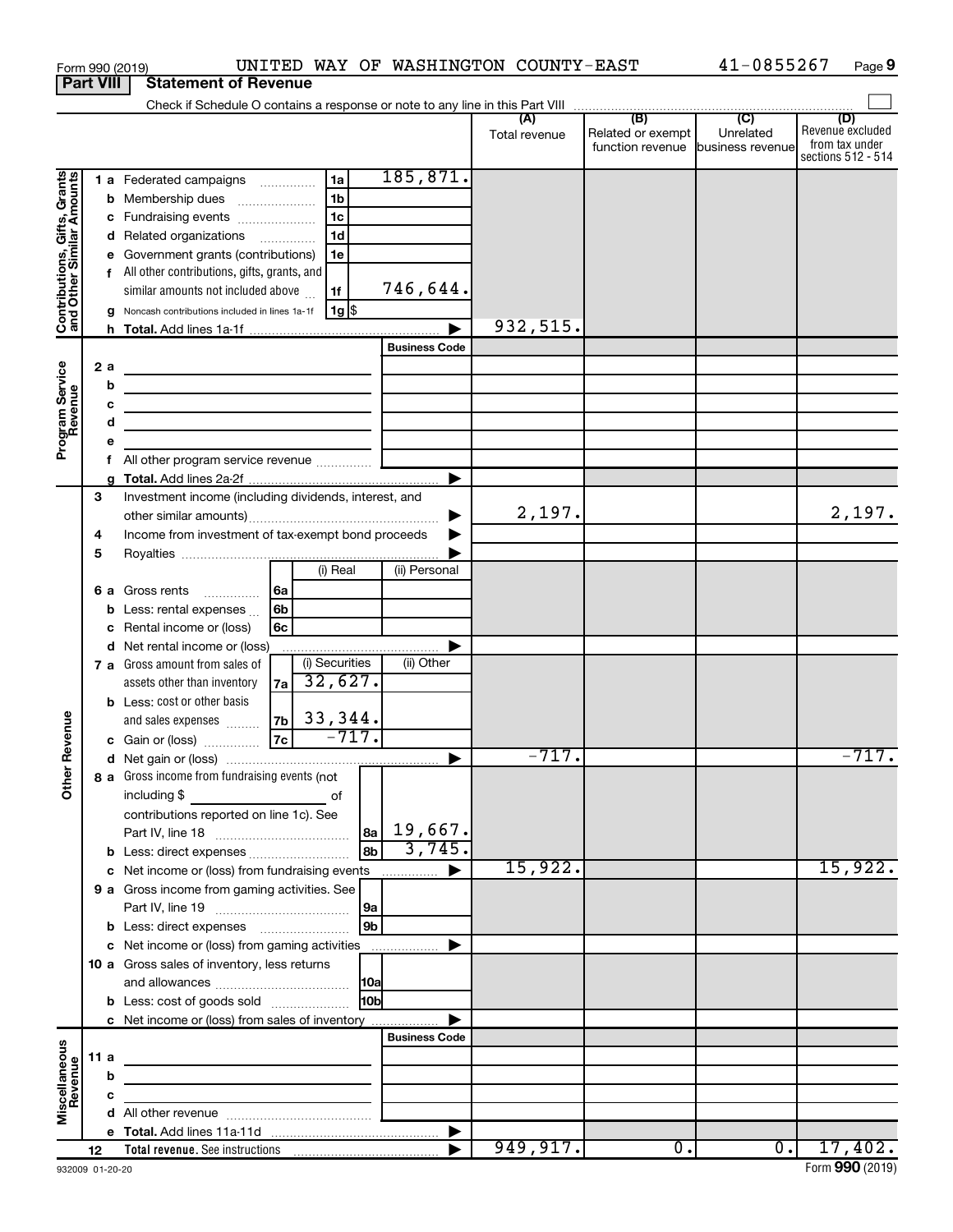Form 990 (2019) UNITED WAY OF WASHINGTON COUNTY-EAST 41-0855267 <sub>Page</sub> **Part IX Statement of Functional Expenses**

*Section 501(c)(3) and 501(c)(4) organizations must complete all columns. All other organizations must complete column (A).*

| Check if Schedule O contains a response or note to any line in this Part IX |                                                                                                                                                                                                            |                       |                                    |                                    |                                |  |  |  |
|-----------------------------------------------------------------------------|------------------------------------------------------------------------------------------------------------------------------------------------------------------------------------------------------------|-----------------------|------------------------------------|------------------------------------|--------------------------------|--|--|--|
|                                                                             | Do not include amounts reported on lines 6b,<br>7b, 8b, 9b, and 10b of Part VIII.                                                                                                                          | (A)<br>Total expenses | (B)<br>Program service<br>expenses | Management and<br>general expenses | (D)<br>Fundraising<br>expenses |  |  |  |
| 1.                                                                          | Grants and other assistance to domestic organizations                                                                                                                                                      |                       |                                    |                                    |                                |  |  |  |
|                                                                             | and domestic governments. See Part IV, line 21                                                                                                                                                             | 617,525.              | 617,525.                           |                                    |                                |  |  |  |
| $\mathbf{2}$                                                                | Grants and other assistance to domestic                                                                                                                                                                    |                       |                                    |                                    |                                |  |  |  |
|                                                                             | individuals. See Part IV, line 22                                                                                                                                                                          |                       |                                    |                                    |                                |  |  |  |
| 3                                                                           | Grants and other assistance to foreign                                                                                                                                                                     |                       |                                    |                                    |                                |  |  |  |
|                                                                             | organizations, foreign governments, and foreign                                                                                                                                                            |                       |                                    |                                    |                                |  |  |  |
|                                                                             | individuals. See Part IV, lines 15 and 16                                                                                                                                                                  |                       |                                    |                                    |                                |  |  |  |
| 4                                                                           | Benefits paid to or for members                                                                                                                                                                            |                       |                                    |                                    |                                |  |  |  |
| 5                                                                           | Compensation of current officers, directors,                                                                                                                                                               |                       |                                    |                                    |                                |  |  |  |
|                                                                             | trustees, and key employees                                                                                                                                                                                | 104,872.              | 51,044.                            | 46,178.                            | 7,650.                         |  |  |  |
| 6                                                                           | Compensation not included above to disqualified                                                                                                                                                            |                       |                                    |                                    |                                |  |  |  |
|                                                                             | persons (as defined under section 4958(f)(1)) and                                                                                                                                                          |                       |                                    |                                    |                                |  |  |  |
|                                                                             | persons described in section 4958(c)(3)(B)                                                                                                                                                                 |                       |                                    |                                    |                                |  |  |  |
| 7                                                                           | Other salaries and wages                                                                                                                                                                                   | 126, 119.             | 48,690.                            | 33,934.                            | 43,495.                        |  |  |  |
| 8                                                                           | Pension plan accruals and contributions (include                                                                                                                                                           |                       |                                    |                                    |                                |  |  |  |
|                                                                             | section 401(k) and 403(b) employer contributions)                                                                                                                                                          |                       |                                    |                                    |                                |  |  |  |
| 9                                                                           |                                                                                                                                                                                                            | 13, 135.              | 6,499.                             | 2,985.                             | 3,651.                         |  |  |  |
| 10                                                                          |                                                                                                                                                                                                            | 17,853.               | 7,725.                             | 6,167.                             | 3,961.                         |  |  |  |
| 11                                                                          | Fees for services (nonemployees):                                                                                                                                                                          |                       |                                    |                                    |                                |  |  |  |
| a                                                                           |                                                                                                                                                                                                            |                       |                                    |                                    |                                |  |  |  |
| b                                                                           |                                                                                                                                                                                                            |                       |                                    |                                    | 404.                           |  |  |  |
| c                                                                           |                                                                                                                                                                                                            | 32,078.               | 3,368.                             | 28, 306.                           |                                |  |  |  |
| d                                                                           | Lobbying                                                                                                                                                                                                   |                       |                                    |                                    |                                |  |  |  |
|                                                                             | Professional fundraising services. See Part IV, line 17                                                                                                                                                    |                       |                                    |                                    |                                |  |  |  |
| f                                                                           | Investment management fees                                                                                                                                                                                 |                       |                                    |                                    |                                |  |  |  |
| q                                                                           | Other. (If line 11g amount exceeds 10% of line 25,<br>column (A) amount, list line 11g expenses on Sch 0.)                                                                                                 |                       |                                    |                                    |                                |  |  |  |
| 12                                                                          |                                                                                                                                                                                                            |                       |                                    |                                    |                                |  |  |  |
| 13                                                                          |                                                                                                                                                                                                            |                       |                                    |                                    |                                |  |  |  |
| 14                                                                          |                                                                                                                                                                                                            | 4,907.                | 2,022.                             | 1,562.                             | 1,323.                         |  |  |  |
| 15                                                                          |                                                                                                                                                                                                            |                       |                                    |                                    |                                |  |  |  |
| 16                                                                          |                                                                                                                                                                                                            | 21,838.               | 8,999.                             | 6,950.                             | 5,889.                         |  |  |  |
| 17                                                                          | Travel                                                                                                                                                                                                     | 979.                  | 285.                               | 573.                               | 121.                           |  |  |  |
| 18                                                                          | Payments of travel or entertainment expenses                                                                                                                                                               |                       |                                    |                                    |                                |  |  |  |
|                                                                             | for any federal, state, or local public officials                                                                                                                                                          |                       |                                    |                                    |                                |  |  |  |
| 19                                                                          | Conferences, conventions, and meetings                                                                                                                                                                     | 1,082.                | 260.                               | 559.                               | 263.                           |  |  |  |
| 20                                                                          | Interest                                                                                                                                                                                                   |                       |                                    |                                    |                                |  |  |  |
| 21                                                                          |                                                                                                                                                                                                            |                       |                                    |                                    |                                |  |  |  |
| 22                                                                          | Depreciation, depletion, and amortization                                                                                                                                                                  | 2,166.                | 892.                               | 690.                               | 584.                           |  |  |  |
| 23                                                                          | Insurance                                                                                                                                                                                                  | 2,453.                | 1,010.                             | 782.                               | 661.                           |  |  |  |
| 24                                                                          | Other expenses. Itemize expenses not covered<br>above (List miscellaneous expenses on line 24e. If<br>line 24e amount exceeds 10% of line 25, column (A)<br>amount, list line 24e expenses on Schedule O.) |                       |                                    |                                    |                                |  |  |  |
| a                                                                           | PAID TO AFFILIATES                                                                                                                                                                                         | 8,142.                | 3,356.                             | 2,590.                             | 2,196.                         |  |  |  |
| b                                                                           | PRINTING AND PUBLICATIO                                                                                                                                                                                    | 7,854.                | 86.                                | 545.                               | 7,223.                         |  |  |  |
| C                                                                           | <b>POSTAGE</b>                                                                                                                                                                                             | 5,797.                | $\overline{20}$                    | 1,869.                             | 3,908.                         |  |  |  |
| d                                                                           | TELEPHONE AND UTILITIES                                                                                                                                                                                    | 5,545.                | 2,285.                             | 1,765.                             | 1,495.                         |  |  |  |
| е                                                                           | All other expenses                                                                                                                                                                                         | 12,922.               | 2,203.                             | 8,159.                             | 2,560.                         |  |  |  |
| 25                                                                          | Total functional expenses. Add lines 1 through 24e                                                                                                                                                         | 985, 267.             | 756, 269.                          | 143,614                            | 85,384.                        |  |  |  |
| 26                                                                          | Joint costs. Complete this line only if the organization                                                                                                                                                   |                       |                                    |                                    |                                |  |  |  |
|                                                                             | reported in column (B) joint costs from a combined                                                                                                                                                         |                       |                                    |                                    |                                |  |  |  |
|                                                                             | educational campaign and fundraising solicitation.                                                                                                                                                         |                       |                                    |                                    |                                |  |  |  |
|                                                                             | Check here<br>if following SOP 98-2 (ASC 958-720)                                                                                                                                                          |                       |                                    |                                    |                                |  |  |  |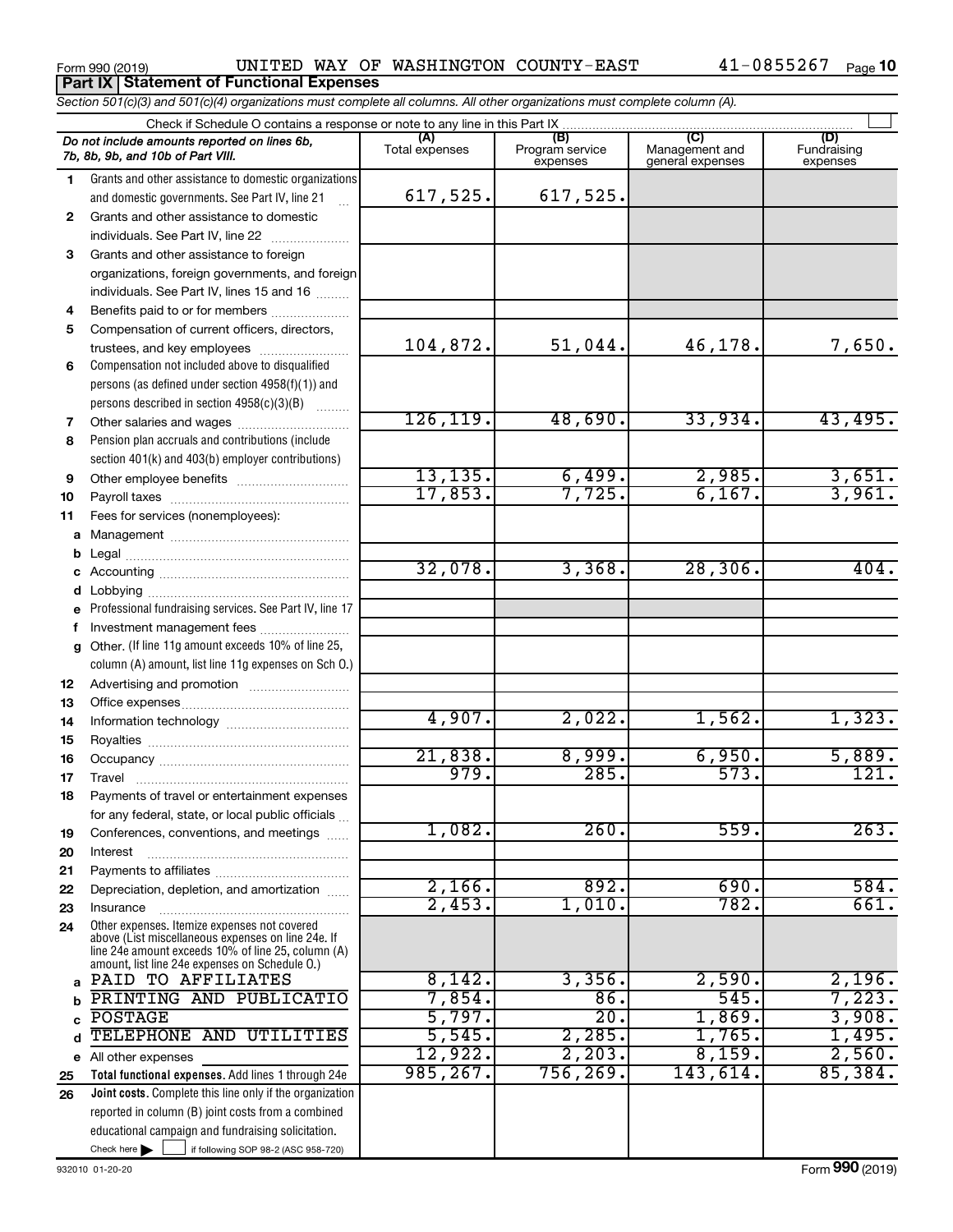| Form 990 (2019) |                               |  |
|-----------------|-------------------------------|--|
|                 | <b>Part X   Balance Sheet</b> |  |

## Form 990 (2019) UNITED WAY OF WASHINGTON COUNTY-EAST 41-0855267 <sub>Page</sub>

41-0855267 Page 11

|                             |    |                                                                                                                                                                                                                                |                 |          | (A)<br>Beginning of year |                         | (B)<br>End of year |
|-----------------------------|----|--------------------------------------------------------------------------------------------------------------------------------------------------------------------------------------------------------------------------------|-----------------|----------|--------------------------|-------------------------|--------------------|
|                             | 1  |                                                                                                                                                                                                                                |                 |          | 81,472.                  | $\mathbf{1}$            | 119,518.           |
|                             | 2  |                                                                                                                                                                                                                                |                 |          | 350, 407.                | $\mathbf{2}$            | 329, 128.          |
|                             | З  |                                                                                                                                                                                                                                |                 |          | 255,454.                 | 3                       | 160, 430.          |
|                             | 4  |                                                                                                                                                                                                                                |                 |          | 210.                     | $\overline{\mathbf{4}}$ | 0.                 |
|                             | 5  | Loans and other receivables from any current or former officer, director,                                                                                                                                                      |                 |          |                          |                         |                    |
|                             |    | trustee, key employee, creator or founder, substantial contributor, or 35%                                                                                                                                                     |                 |          |                          |                         |                    |
|                             |    | controlled entity or family member of any of these persons                                                                                                                                                                     |                 |          |                          | 5                       |                    |
|                             | 6  | Loans and other receivables from other disqualified persons (as defined                                                                                                                                                        |                 |          |                          |                         |                    |
|                             |    | under section 4958(f)(1)), and persons described in section 4958(c)(3)(B)                                                                                                                                                      |                 |          |                          | 6                       |                    |
|                             | 7  |                                                                                                                                                                                                                                |                 |          |                          | $\overline{7}$          |                    |
| Assets                      | 8  |                                                                                                                                                                                                                                |                 |          |                          | 8                       |                    |
|                             | 9  | Prepaid expenses and deferred charges [11] [11] prepaid expenses and deferred charges [11] [11] minimum and the Prepaid expenses and deferred charges [11] minimum and the Prepaid experiment of Prepaid experiment and the Pr |                 |          | 8,332.                   | 9                       | 6,540.             |
|                             |    | 10a Land, buildings, and equipment: cost or other                                                                                                                                                                              |                 |          |                          |                         |                    |
|                             |    | basis. Complete Part VI of Schedule D                                                                                                                                                                                          | 10a             | 59,868.  |                          |                         |                    |
|                             |    | <b>b</b> Less: accumulated depreciation                                                                                                                                                                                        | 10 <sub>b</sub> | 56,436.  | 5,598.                   | 10 <sub>c</sub>         | 3,432.             |
|                             | 11 |                                                                                                                                                                                                                                |                 |          |                          | 11                      |                    |
|                             | 12 |                                                                                                                                                                                                                                |                 |          | 12                       |                         |                    |
|                             | 13 |                                                                                                                                                                                                                                |                 | 13       |                          |                         |                    |
|                             | 14 |                                                                                                                                                                                                                                |                 |          |                          | 14                      |                    |
|                             | 15 |                                                                                                                                                                                                                                |                 | 49,544.  | 15                       | 59,594.                 |                    |
|                             | 16 |                                                                                                                                                                                                                                |                 |          | 751,017.                 | 16                      | 678, 642.          |
|                             | 17 |                                                                                                                                                                                                                                |                 |          | 17,382.                  | 17                      | 20, 391.           |
|                             | 18 |                                                                                                                                                                                                                                |                 | 18       |                          |                         |                    |
|                             | 19 |                                                                                                                                                                                                                                |                 | 19       |                          |                         |                    |
|                             | 20 |                                                                                                                                                                                                                                |                 |          |                          | 20                      |                    |
|                             | 21 | Escrow or custodial account liability. Complete Part IV of Schedule D                                                                                                                                                          |                 |          |                          | 21                      |                    |
|                             | 22 | Loans and other payables to any current or former officer, director,                                                                                                                                                           |                 |          |                          |                         |                    |
| Liabilities                 |    | trustee, key employee, creator or founder, substantial contributor, or 35%                                                                                                                                                     |                 |          |                          |                         |                    |
|                             |    |                                                                                                                                                                                                                                |                 |          |                          | 22                      |                    |
|                             | 23 | Secured mortgages and notes payable to unrelated third parties                                                                                                                                                                 |                 |          |                          | 23                      |                    |
|                             | 24 |                                                                                                                                                                                                                                |                 |          |                          | 24                      |                    |
|                             | 25 | Other liabilities (including federal income tax, payables to related third                                                                                                                                                     |                 |          |                          |                         |                    |
|                             |    | parties, and other liabilities not included on lines 17-24). Complete Part X                                                                                                                                                   |                 |          |                          |                         |                    |
|                             |    |                                                                                                                                                                                                                                |                 |          | 329,560.                 | 25                      | 289,526.           |
|                             | 26 |                                                                                                                                                                                                                                |                 |          | 346, 942.                | 26                      | 309, 917.          |
|                             |    | Organizations that follow FASB ASC 958, check here $\blacktriangleright \lfloor \underline{X} \rfloor$                                                                                                                         |                 |          |                          |                         |                    |
|                             |    | and complete lines 27, 28, 32, and 33.                                                                                                                                                                                         |                 |          | 354,063.                 |                         | 318,828.           |
|                             | 27 |                                                                                                                                                                                                                                |                 |          | 50,012.                  | 27                      | 49,897.            |
|                             | 28 |                                                                                                                                                                                                                                |                 |          |                          | 28                      |                    |
|                             |    | Organizations that do not follow FASB ASC 958, check here $\blacktriangleright$                                                                                                                                                |                 |          |                          |                         |                    |
|                             |    | and complete lines 29 through 33.                                                                                                                                                                                              |                 |          |                          |                         |                    |
|                             | 29 |                                                                                                                                                                                                                                |                 |          |                          | 29                      |                    |
|                             | 30 | Paid-in or capital surplus, or land, building, or equipment fund                                                                                                                                                               |                 |          |                          | 30                      |                    |
| Net Assets or Fund Balances | 31 | Retained earnings, endowment, accumulated income, or other funds                                                                                                                                                               |                 |          | 404,075.                 | 31                      | 368, 725.          |
|                             | 32 |                                                                                                                                                                                                                                |                 | 751,017. | 32<br>33                 | 678, 642.               |                    |
|                             | 33 |                                                                                                                                                                                                                                |                 |          |                          |                         |                    |

Form (2019) **990**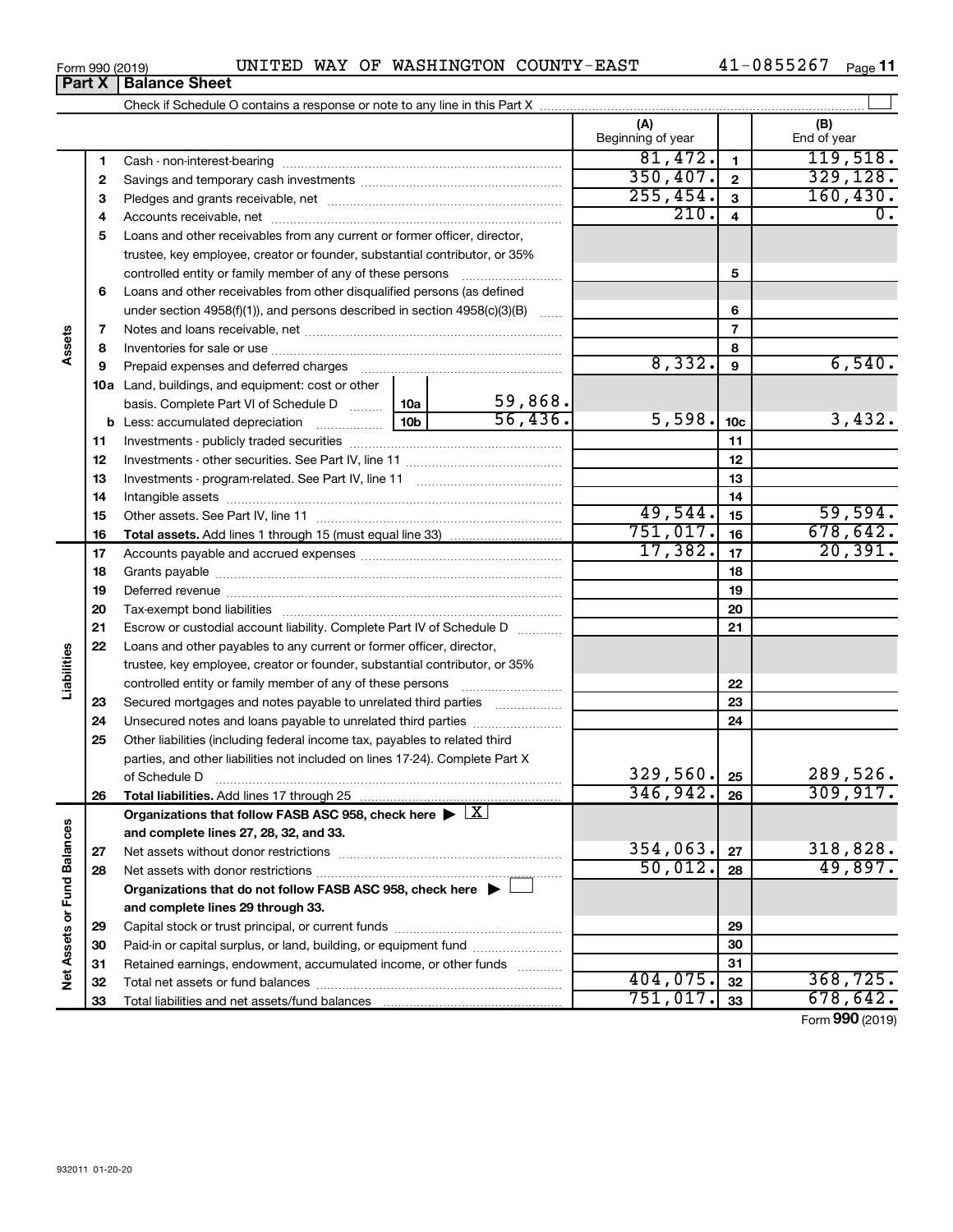|    | UNITED WAY OF WASHINGTON COUNTY-EAST<br>Form 990 (2019)                                                                                                                                                                        | 41-0855267              |                |            | Page 12    |  |  |
|----|--------------------------------------------------------------------------------------------------------------------------------------------------------------------------------------------------------------------------------|-------------------------|----------------|------------|------------|--|--|
|    | Part XI<br><b>Reconciliation of Net Assets</b>                                                                                                                                                                                 |                         |                |            |            |  |  |
|    |                                                                                                                                                                                                                                |                         |                |            |            |  |  |
|    |                                                                                                                                                                                                                                |                         |                |            |            |  |  |
| 1  |                                                                                                                                                                                                                                | $\mathbf{1}$            |                |            | 949,917.   |  |  |
| 2  |                                                                                                                                                                                                                                | $\mathbf{2}$            |                |            | 985, 267.  |  |  |
| З  | Revenue less expenses. Subtract line 2 from line 1                                                                                                                                                                             | 3                       |                |            | $-35,350.$ |  |  |
| 4  |                                                                                                                                                                                                                                | $\overline{\mathbf{4}}$ |                |            | 404,075.   |  |  |
| 5  | Net unrealized gains (losses) on investments [111] matter in the contract of the contract of the contract of the contract of the contract of the contract of the contract of the contract of the contract of the contract of t | 5                       |                |            |            |  |  |
| 6  |                                                                                                                                                                                                                                | 6                       |                |            |            |  |  |
| 7  |                                                                                                                                                                                                                                | $\overline{7}$          |                |            |            |  |  |
| 8  |                                                                                                                                                                                                                                | 8                       |                |            |            |  |  |
| 9  |                                                                                                                                                                                                                                | $\mathbf{Q}$            |                |            | $0$ .      |  |  |
| 10 | Net assets or fund balances at end of year. Combine lines 3 through 9 (must equal Part X, line 32,                                                                                                                             |                         |                |            |            |  |  |
|    |                                                                                                                                                                                                                                | 10                      |                |            | 368,725.   |  |  |
|    | <b>Part XII</b> Financial Statements and Reporting                                                                                                                                                                             |                         |                |            |            |  |  |
|    |                                                                                                                                                                                                                                |                         |                |            |            |  |  |
|    |                                                                                                                                                                                                                                |                         |                | <b>Yes</b> | <b>No</b>  |  |  |
| 1  | Accounting method used to prepare the Form 990: $\Box$ Cash $\Box X$ Accrual<br>Other                                                                                                                                          |                         |                |            |            |  |  |
|    | If the organization changed its method of accounting from a prior year or checked "Other," explain in Schedule O.                                                                                                              |                         |                |            |            |  |  |
|    |                                                                                                                                                                                                                                |                         | 2a             |            | x          |  |  |
|    | If "Yes," check a box below to indicate whether the financial statements for the year were compiled or reviewed on a                                                                                                           |                         |                |            |            |  |  |
|    | separate basis, consolidated basis, or both:                                                                                                                                                                                   |                         |                |            |            |  |  |
|    | Both consolidated and separate basis<br>Separate basis<br>Consolidated basis                                                                                                                                                   |                         |                |            |            |  |  |
|    |                                                                                                                                                                                                                                |                         | 2 <sub>b</sub> | х          |            |  |  |
|    | If "Yes," check a box below to indicate whether the financial statements for the year were audited on a separate basis,                                                                                                        |                         |                |            |            |  |  |
|    | consolidated basis, or both:                                                                                                                                                                                                   |                         |                |            |            |  |  |
|    | $ \mathbf{X} $ Separate basis<br>Consolidated basis<br>Both consolidated and separate basis                                                                                                                                    |                         |                |            |            |  |  |
|    | c If "Yes" to line 2a or 2b, does the organization have a committee that assumes responsibility for oversight of the audit,                                                                                                    |                         |                |            |            |  |  |
|    | review, or compilation of its financial statements and selection of an independent accountant?                                                                                                                                 |                         | 2c             | X          |            |  |  |
|    | If the organization changed either its oversight process or selection process during the tax year, explain on Schedule O.                                                                                                      |                         |                |            |            |  |  |
|    | 3a As a result of a federal award, was the organization required to undergo an audit or audits as set forth in the Single Audit                                                                                                |                         |                |            |            |  |  |
|    | Act and OMB Circular A-133?                                                                                                                                                                                                    |                         | За             |            | x          |  |  |
|    | b If "Yes," did the organization undergo the required audit or audits? If the organization did not undergo the required audit                                                                                                  |                         |                |            |            |  |  |
|    |                                                                                                                                                                                                                                |                         | 3b             | $\sim$     |            |  |  |

Form (2019) **990**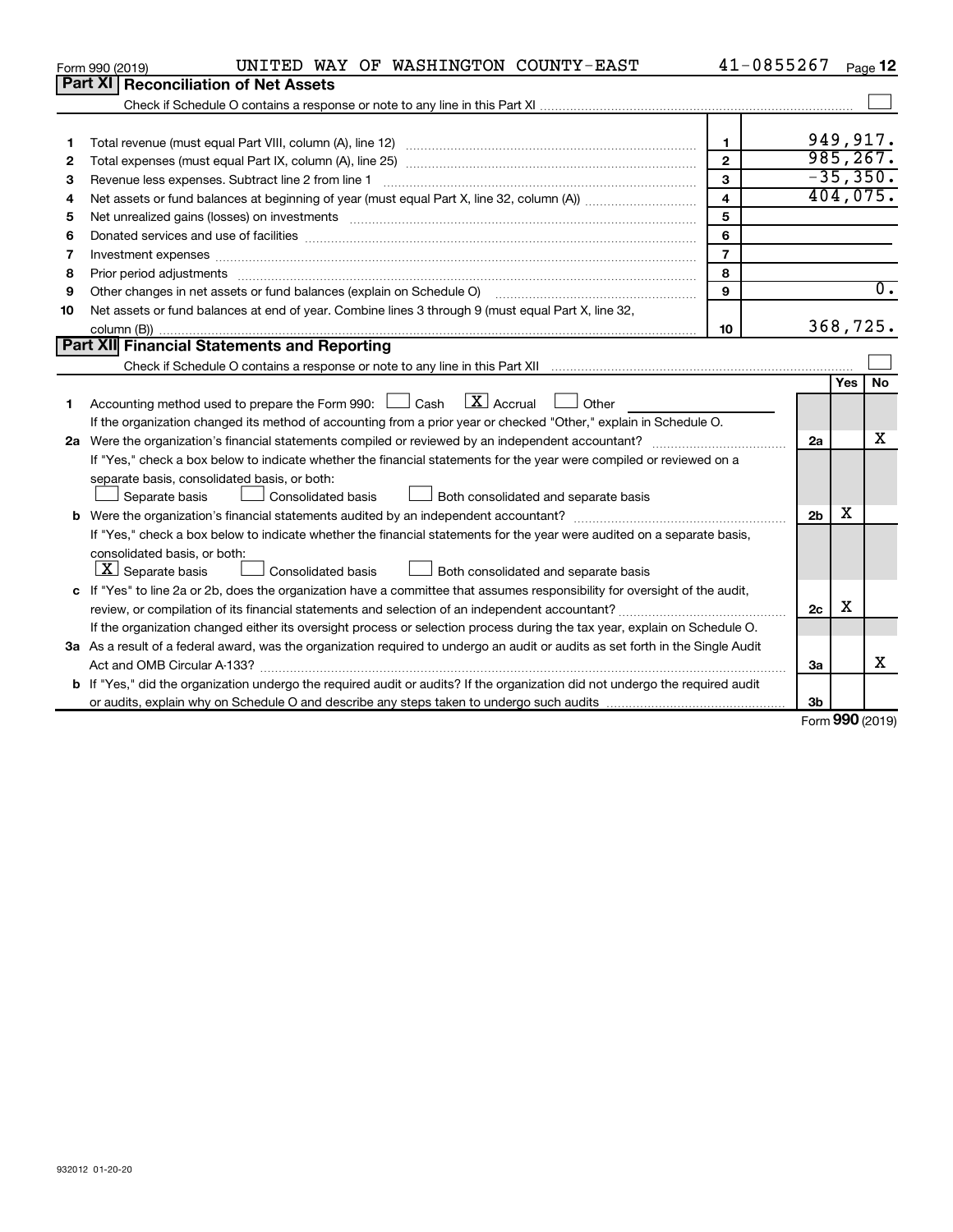| <b>SCHEDULE A</b> |  |
|-------------------|--|
|-------------------|--|

# Form 990 or 990-EZ) **Public Charity Status and Public Support**<br>
Complete if the organization is a section 501(c)(3) organization or a section<br> **2019**

**4947(a)(1) nonexempt charitable trust.**

**| Attach to Form 990 or Form 990-EZ.** 

| OMB No 1545-0047                    |
|-------------------------------------|
| 019                                 |
| <b>Open to Public</b><br>Inspection |

|       | Department of the Treasury<br>Attach to Form 990 or Form 990-EZ.<br>Internal Revenue Service<br>$\blacktriangleright$ Go to www.irs.gov/Form990 for instructions and the latest information. |                          |                                               |                                                                        |                                                                                                                                               | <b>Open to Public</b><br><b>Inspection</b> |                                    |                            |  |                                       |
|-------|----------------------------------------------------------------------------------------------------------------------------------------------------------------------------------------------|--------------------------|-----------------------------------------------|------------------------------------------------------------------------|-----------------------------------------------------------------------------------------------------------------------------------------------|--------------------------------------------|------------------------------------|----------------------------|--|---------------------------------------|
|       |                                                                                                                                                                                              | Name of the organization |                                               |                                                                        |                                                                                                                                               |                                            |                                    |                            |  | <b>Employer identification number</b> |
|       |                                                                                                                                                                                              |                          |                                               |                                                                        | UNITED WAY OF WASHINGTON COUNTY-EAST                                                                                                          |                                            |                                    |                            |  | 41-0855267                            |
|       | Part I                                                                                                                                                                                       |                          |                                               |                                                                        | Reason for Public Charity Status (All organizations must complete this part.) See instructions.                                               |                                            |                                    |                            |  |                                       |
|       |                                                                                                                                                                                              |                          |                                               |                                                                        |                                                                                                                                               |                                            |                                    |                            |  |                                       |
|       |                                                                                                                                                                                              |                          |                                               |                                                                        | The organization is not a private foundation because it is: (For lines 1 through 12, check only one box.)                                     |                                            |                                    |                            |  |                                       |
| 1     |                                                                                                                                                                                              |                          |                                               |                                                                        | A church, convention of churches, or association of churches described in section 170(b)(1)(A)(i).                                            |                                            |                                    |                            |  |                                       |
| 2     |                                                                                                                                                                                              |                          |                                               |                                                                        | A school described in section 170(b)(1)(A)(ii). (Attach Schedule E (Form 990 or 990-EZ).)                                                     |                                            |                                    |                            |  |                                       |
| З     |                                                                                                                                                                                              |                          |                                               |                                                                        | A hospital or a cooperative hospital service organization described in section 170(b)(1)(A)(iii).                                             |                                            |                                    |                            |  |                                       |
| 4     |                                                                                                                                                                                              |                          |                                               |                                                                        | A medical research organization operated in conjunction with a hospital described in section 170(b)(1)(A)(iii). Enter the hospital's name,    |                                            |                                    |                            |  |                                       |
|       |                                                                                                                                                                                              | city, and state:         |                                               |                                                                        |                                                                                                                                               |                                            |                                    |                            |  |                                       |
| 5     |                                                                                                                                                                                              |                          |                                               |                                                                        | An organization operated for the benefit of a college or university owned or operated by a governmental unit described in                     |                                            |                                    |                            |  |                                       |
|       |                                                                                                                                                                                              |                          |                                               | section 170(b)(1)(A)(iv). (Complete Part II.)                          |                                                                                                                                               |                                            |                                    |                            |  |                                       |
| 6     |                                                                                                                                                                                              |                          |                                               |                                                                        | A federal, state, or local government or governmental unit described in section 170(b)(1)(A)(v).                                              |                                            |                                    |                            |  |                                       |
|       | $7 \mid X \mid$                                                                                                                                                                              |                          |                                               |                                                                        | An organization that normally receives a substantial part of its support from a governmental unit or from the general public described in     |                                            |                                    |                            |  |                                       |
|       |                                                                                                                                                                                              |                          |                                               | section 170(b)(1)(A)(vi). (Complete Part II.)                          |                                                                                                                                               |                                            |                                    |                            |  |                                       |
| 8     |                                                                                                                                                                                              |                          |                                               |                                                                        | A community trust described in section 170(b)(1)(A)(vi). (Complete Part II.)                                                                  |                                            |                                    |                            |  |                                       |
| 9     |                                                                                                                                                                                              |                          |                                               |                                                                        | An agricultural research organization described in section 170(b)(1)(A)(ix) operated in conjunction with a land-grant college                 |                                            |                                    |                            |  |                                       |
|       |                                                                                                                                                                                              |                          |                                               |                                                                        | or university or a non-land-grant college of agriculture (see instructions). Enter the name, city, and state of the college or                |                                            |                                    |                            |  |                                       |
|       |                                                                                                                                                                                              | university:              |                                               |                                                                        |                                                                                                                                               |                                            |                                    |                            |  |                                       |
| 10    |                                                                                                                                                                                              |                          |                                               |                                                                        | An organization that normally receives: (1) more than 33 1/3% of its support from contributions, membership fees, and gross receipts from     |                                            |                                    |                            |  |                                       |
|       |                                                                                                                                                                                              |                          |                                               |                                                                        | activities related to its exempt functions - subject to certain exceptions, and (2) no more than 33 1/3% of its support from gross investment |                                            |                                    |                            |  |                                       |
|       |                                                                                                                                                                                              |                          |                                               |                                                                        | income and unrelated business taxable income (less section 511 tax) from businesses acquired by the organization after June 30, 1975.         |                                            |                                    |                            |  |                                       |
|       |                                                                                                                                                                                              |                          |                                               | See section 509(a)(2). (Complete Part III.)                            |                                                                                                                                               |                                            |                                    |                            |  |                                       |
| 11    |                                                                                                                                                                                              |                          |                                               |                                                                        | An organization organized and operated exclusively to test for public safety. See section 509(a)(4).                                          |                                            |                                    |                            |  |                                       |
| 12    |                                                                                                                                                                                              |                          |                                               |                                                                        | An organization organized and operated exclusively for the benefit of, to perform the functions of, or to carry out the purposes of one or    |                                            |                                    |                            |  |                                       |
|       |                                                                                                                                                                                              |                          |                                               |                                                                        | more publicly supported organizations described in section 509(a)(1) or section 509(a)(2). See section 509(a)(3). Check the box in            |                                            |                                    |                            |  |                                       |
|       |                                                                                                                                                                                              |                          |                                               |                                                                        | lines 12a through 12d that describes the type of supporting organization and complete lines 12e, 12f, and 12g.                                |                                            |                                    |                            |  |                                       |
| а     |                                                                                                                                                                                              |                          |                                               |                                                                        | Type I. A supporting organization operated, supervised, or controlled by its supported organization(s), typically by giving                   |                                            |                                    |                            |  |                                       |
|       |                                                                                                                                                                                              |                          |                                               |                                                                        | the supported organization(s) the power to regularly appoint or elect a majority of the directors or trustees of the supporting               |                                            |                                    |                            |  |                                       |
|       |                                                                                                                                                                                              |                          |                                               | organization. You must complete Part IV, Sections A and B.             |                                                                                                                                               |                                            |                                    |                            |  |                                       |
| b     |                                                                                                                                                                                              |                          |                                               |                                                                        | Type II. A supporting organization supervised or controlled in connection with its supported organization(s), by having                       |                                            |                                    |                            |  |                                       |
|       |                                                                                                                                                                                              |                          |                                               |                                                                        | control or management of the supporting organization vested in the same persons that control or manage the supported                          |                                            |                                    |                            |  |                                       |
|       |                                                                                                                                                                                              |                          |                                               | organization(s). You must complete Part IV, Sections A and C.          |                                                                                                                                               |                                            |                                    |                            |  |                                       |
| с     |                                                                                                                                                                                              |                          |                                               |                                                                        | Type III functionally integrated. A supporting organization operated in connection with, and functionally integrated with,                    |                                            |                                    |                            |  |                                       |
|       |                                                                                                                                                                                              |                          |                                               |                                                                        | its supported organization(s) (see instructions). You must complete Part IV, Sections A, D, and E.                                            |                                            |                                    |                            |  |                                       |
| d     |                                                                                                                                                                                              |                          |                                               |                                                                        | Type III non-functionally integrated. A supporting organization operated in connection with its supported organization(s)                     |                                            |                                    |                            |  |                                       |
|       |                                                                                                                                                                                              |                          |                                               |                                                                        | that is not functionally integrated. The organization generally must satisfy a distribution requirement and an attentiveness                  |                                            |                                    |                            |  |                                       |
|       |                                                                                                                                                                                              |                          |                                               |                                                                        | requirement (see instructions). You must complete Part IV, Sections A and D, and Part V.                                                      |                                            |                                    |                            |  |                                       |
| е     |                                                                                                                                                                                              |                          |                                               |                                                                        | Check this box if the organization received a written determination from the IRS that it is a Type I, Type II, Type III                       |                                            |                                    |                            |  |                                       |
|       |                                                                                                                                                                                              |                          |                                               |                                                                        | functionally integrated, or Type III non-functionally integrated supporting organization.                                                     |                                            |                                    |                            |  |                                       |
|       |                                                                                                                                                                                              |                          | f Enter the number of supported organizations |                                                                        |                                                                                                                                               |                                            |                                    |                            |  |                                       |
|       |                                                                                                                                                                                              |                          |                                               | Provide the following information about the supported organization(s). |                                                                                                                                               |                                            |                                    |                            |  |                                       |
|       |                                                                                                                                                                                              | (i) Name of supported    |                                               | $(ii)$ EIN                                                             | (iii) Type of organization                                                                                                                    |                                            | (iv) Is the organization listed    | (v) Amount of monetary     |  | (vi) Amount of other                  |
|       |                                                                                                                                                                                              | organization             |                                               |                                                                        | (described on lines 1-10                                                                                                                      | Yes                                        | in your governing document?<br>No. | support (see instructions) |  | support (see instructions)            |
|       |                                                                                                                                                                                              |                          |                                               |                                                                        | above (see instructions))                                                                                                                     |                                            |                                    |                            |  |                                       |
|       |                                                                                                                                                                                              |                          |                                               |                                                                        |                                                                                                                                               |                                            |                                    |                            |  |                                       |
|       |                                                                                                                                                                                              |                          |                                               |                                                                        |                                                                                                                                               |                                            |                                    |                            |  |                                       |
|       |                                                                                                                                                                                              |                          |                                               |                                                                        |                                                                                                                                               |                                            |                                    |                            |  |                                       |
|       |                                                                                                                                                                                              |                          |                                               |                                                                        |                                                                                                                                               |                                            |                                    |                            |  |                                       |
|       |                                                                                                                                                                                              |                          |                                               |                                                                        |                                                                                                                                               |                                            |                                    |                            |  |                                       |
|       |                                                                                                                                                                                              |                          |                                               |                                                                        |                                                                                                                                               |                                            |                                    |                            |  |                                       |
|       |                                                                                                                                                                                              |                          |                                               |                                                                        |                                                                                                                                               |                                            |                                    |                            |  |                                       |
|       |                                                                                                                                                                                              |                          |                                               |                                                                        |                                                                                                                                               |                                            |                                    |                            |  |                                       |
|       |                                                                                                                                                                                              |                          |                                               |                                                                        |                                                                                                                                               |                                            |                                    |                            |  |                                       |
|       |                                                                                                                                                                                              |                          |                                               |                                                                        |                                                                                                                                               |                                            |                                    |                            |  |                                       |
| Total |                                                                                                                                                                                              |                          |                                               |                                                                        |                                                                                                                                               |                                            |                                    |                            |  |                                       |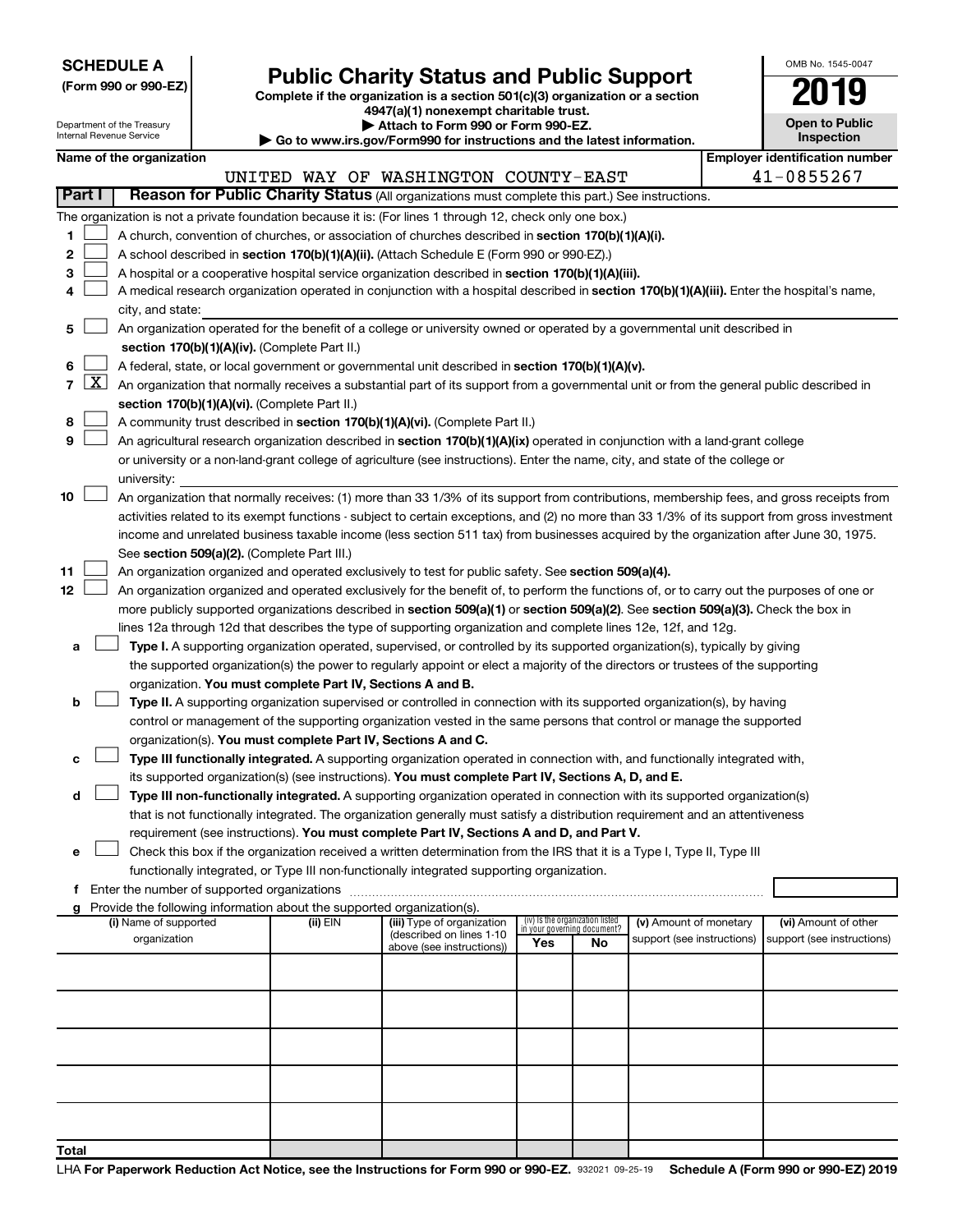### $41 - 0855267$  Page 2 Schedule A (Form 990 or 990-EZ) 2019 UNITED WAY OF WASHINGTON COUNTY-EAST  $41\text{--}0855267$   $_\text{Page}$ **Part II Support Schedule for Organizations Described in Sections 170(b)(1)(A)(iv) and 170(b)(1)(A)(vi)**

(Complete only if you checked the box on line 5, 7, or 8 of Part I or if the organization failed to qualify under Part III. If the organization fails to qualify under the tests listed below, please complete Part III.)

| <b>Section A. Public Support</b>                                                                                                                                                                                               |            |            |            |                       |            |                                    |  |  |
|--------------------------------------------------------------------------------------------------------------------------------------------------------------------------------------------------------------------------------|------------|------------|------------|-----------------------|------------|------------------------------------|--|--|
| Calendar year (or fiscal year beginning in)                                                                                                                                                                                    | (a) 2015   | (b) 2016   | $(c)$ 2017 | $(d)$ 2018            | $(e)$ 2019 | (f) Total                          |  |  |
| 1 Gifts, grants, contributions, and                                                                                                                                                                                            |            |            |            |                       |            |                                    |  |  |
| membership fees received. (Do not                                                                                                                                                                                              |            |            |            |                       |            |                                    |  |  |
| include any "unusual grants.")                                                                                                                                                                                                 | 1,057,848. | 1,048,068. | 983, 452.  | 949,733.              | 932,515.   | 4,971,616.                         |  |  |
| 2 Tax revenues levied for the organ-                                                                                                                                                                                           |            |            |            |                       |            |                                    |  |  |
| ization's benefit and either paid to                                                                                                                                                                                           |            |            |            |                       |            |                                    |  |  |
| or expended on its behalf                                                                                                                                                                                                      |            |            |            |                       |            |                                    |  |  |
| 3 The value of services or facilities                                                                                                                                                                                          |            |            |            |                       |            |                                    |  |  |
| furnished by a governmental unit to                                                                                                                                                                                            |            |            |            |                       |            |                                    |  |  |
| the organization without charge                                                                                                                                                                                                |            |            |            |                       |            |                                    |  |  |
| 4 Total. Add lines 1 through 3                                                                                                                                                                                                 | 1,057,848. | 1,048,068. | 983, 452.  | 949,733.              | 932,515.   | 4,971,616.                         |  |  |
| 5 The portion of total contributions                                                                                                                                                                                           |            |            |            |                       |            |                                    |  |  |
| by each person (other than a                                                                                                                                                                                                   |            |            |            |                       |            |                                    |  |  |
| governmental unit or publicly                                                                                                                                                                                                  |            |            |            |                       |            |                                    |  |  |
| supported organization) included                                                                                                                                                                                               |            |            |            |                       |            |                                    |  |  |
| on line 1 that exceeds 2% of the                                                                                                                                                                                               |            |            |            |                       |            |                                    |  |  |
| amount shown on line 11,                                                                                                                                                                                                       |            |            |            |                       |            |                                    |  |  |
| column (f)                                                                                                                                                                                                                     |            |            |            |                       |            | 605,716.                           |  |  |
| 6 Public support. Subtract line 5 from line 4.                                                                                                                                                                                 |            |            |            |                       |            | 4,365,900.                         |  |  |
| <b>Section B. Total Support</b>                                                                                                                                                                                                |            |            |            |                       |            |                                    |  |  |
| Calendar year (or fiscal year beginning in)                                                                                                                                                                                    | (a) 2015   | (b) 2016   | $(c)$ 2017 | $(d)$ 2018            | (e) 2019   | (f) Total                          |  |  |
| <b>7</b> Amounts from line 4                                                                                                                                                                                                   | 1,057,848  | 1,048,068  | 983,452.   | $\overline{949,733.}$ | 932,515.   | 4,971,616.                         |  |  |
| 8 Gross income from interest,                                                                                                                                                                                                  |            |            |            |                       |            |                                    |  |  |
| dividends, payments received on                                                                                                                                                                                                |            |            |            |                       |            |                                    |  |  |
| securities loans, rents, royalties,                                                                                                                                                                                            |            |            |            |                       |            |                                    |  |  |
| and income from similar sources                                                                                                                                                                                                |            |            | 1,214.     | 2,641.                | 1,480.     | 5,335.                             |  |  |
| <b>9</b> Net income from unrelated business                                                                                                                                                                                    |            |            |            |                       |            |                                    |  |  |
| activities, whether or not the                                                                                                                                                                                                 |            |            |            |                       |            |                                    |  |  |
| business is regularly carried on                                                                                                                                                                                               | 11,640.    | 13,266.    | 43,934.    | 58,873.               | 15,922.    | 143,635.                           |  |  |
| 10 Other income. Do not include gain                                                                                                                                                                                           |            |            |            |                       |            |                                    |  |  |
| or loss from the sale of capital                                                                                                                                                                                               |            |            |            |                       |            |                                    |  |  |
| assets (Explain in Part VI.)                                                                                                                                                                                                   |            |            |            |                       |            |                                    |  |  |
| 11 Total support. Add lines 7 through 10                                                                                                                                                                                       |            |            |            |                       |            | 5,120,586.                         |  |  |
| <b>12</b> Gross receipts from related activities, etc. (see instructions)                                                                                                                                                      |            |            |            |                       | 12         |                                    |  |  |
| 13 First five years. If the Form 990 is for the organization's first, second, third, fourth, or fifth tax year as a section 501(c)(3)                                                                                          |            |            |            |                       |            |                                    |  |  |
| organization, check this box and stop here                                                                                                                                                                                     |            |            |            |                       |            |                                    |  |  |
| <b>Section C. Computation of Public Support Percentage</b>                                                                                                                                                                     |            |            |            |                       |            |                                    |  |  |
|                                                                                                                                                                                                                                |            |            |            |                       | 14         | 85.26<br>%                         |  |  |
|                                                                                                                                                                                                                                |            |            |            |                       | 15         | 88.20<br>%                         |  |  |
| 16a 33 1/3% support test - 2019. If the organization did not check the box on line 13, and line 14 is 33 1/3% or more, check this box and                                                                                      |            |            |            |                       |            |                                    |  |  |
| stop here. The organization qualifies as a publicly supported organization manufactured content and the support of the state of the state of the state of the state of the state of the state of the state of the state of the |            |            |            |                       |            | $\blacktriangleright$ $\mathbf{X}$ |  |  |
| b 33 1/3% support test - 2018. If the organization did not check a box on line 13 or 16a, and line 15 is 33 1/3% or more, check this box                                                                                       |            |            |            |                       |            |                                    |  |  |
|                                                                                                                                                                                                                                |            |            |            |                       |            |                                    |  |  |
| 17a 10% -facts-and-circumstances test - 2019. If the organization did not check a box on line 13, 16a, or 16b, and line 14 is 10% or more,                                                                                     |            |            |            |                       |            |                                    |  |  |
| and if the organization meets the "facts-and-circumstances" test, check this box and stop here. Explain in Part VI how the organization                                                                                        |            |            |            |                       |            |                                    |  |  |
|                                                                                                                                                                                                                                |            |            |            |                       |            |                                    |  |  |
| b 10% -facts-and-circumstances test - 2018. If the organization did not check a box on line 13, 16a, 16b, or 17a, and line 15 is 10% or                                                                                        |            |            |            |                       |            |                                    |  |  |
| more, and if the organization meets the "facts-and-circumstances" test, check this box and stop here. Explain in Part VI how the                                                                                               |            |            |            |                       |            |                                    |  |  |
| organization meets the "facts-and-circumstances" test. The organization qualifies as a publicly supported organization                                                                                                         |            |            |            |                       |            |                                    |  |  |
| 18 Private foundation. If the organization did not check a box on line 13, 16a, 16b, 17a, or 17b, check this box and see instructions                                                                                          |            |            |            |                       |            |                                    |  |  |

**Schedule A (Form 990 or 990-EZ) 2019**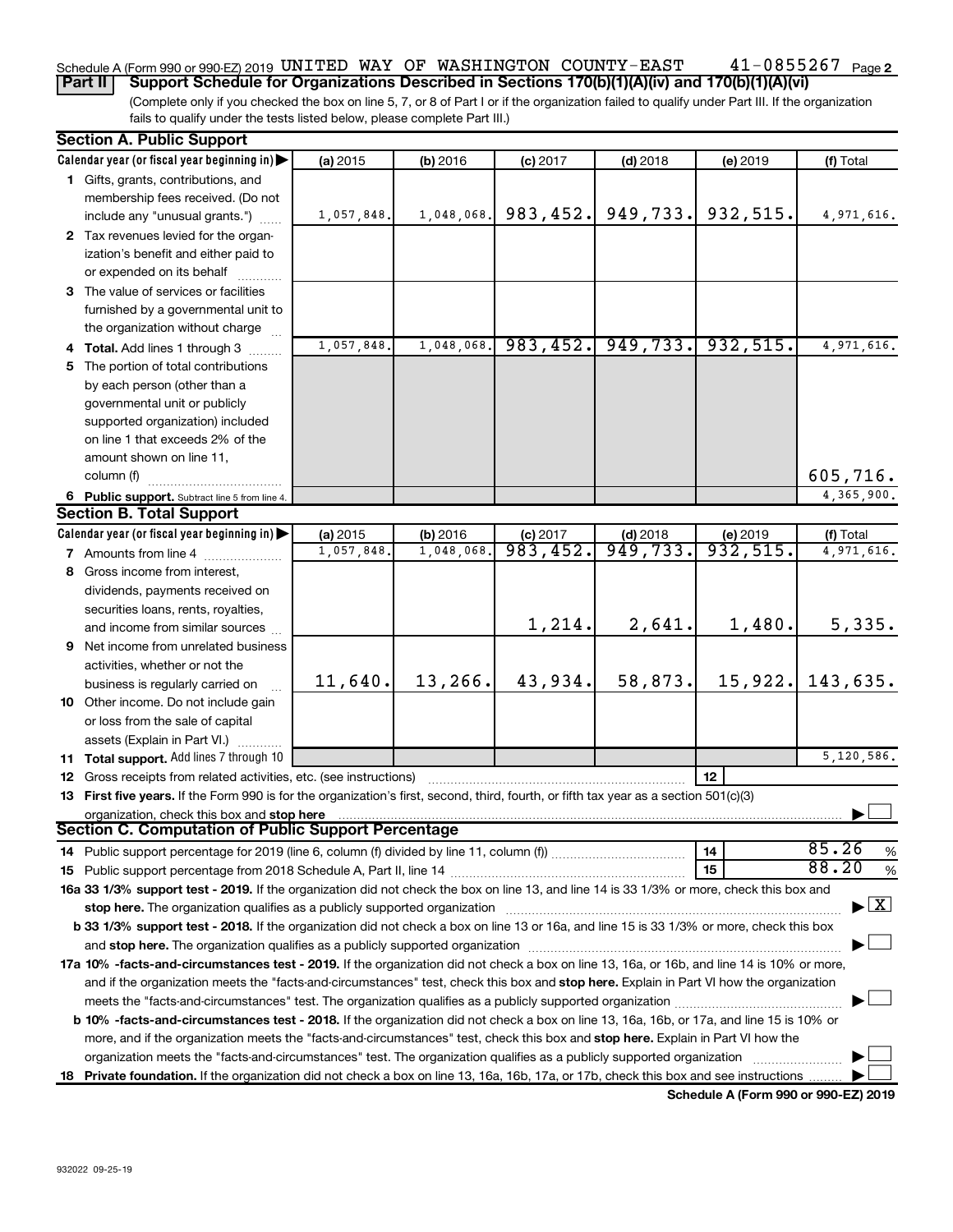## Schedule A (Form 990 or 990-EZ) 2019 UNITED WAY OF WASHINGTON COUNTY-EAST  $41\text{--}0855267$   $_\text{Page}$ **Part III Support Schedule for Organizations Described in Section 509(a)(2)**

(Complete only if you checked the box on line 10 of Part I or if the organization failed to qualify under Part II. If the organization fails to qualify under the tests listed below, please complete Part II.)

| <b>Section A. Public Support</b>                                                                                                                                                                                               |          |          |                 |            |          |           |
|--------------------------------------------------------------------------------------------------------------------------------------------------------------------------------------------------------------------------------|----------|----------|-----------------|------------|----------|-----------|
| Calendar year (or fiscal year beginning in)                                                                                                                                                                                    | (a) 2015 | (b) 2016 | $(c)$ 2017      | $(d)$ 2018 | (e) 2019 | (f) Total |
| 1 Gifts, grants, contributions, and                                                                                                                                                                                            |          |          |                 |            |          |           |
| membership fees received. (Do not                                                                                                                                                                                              |          |          |                 |            |          |           |
| include any "unusual grants.")                                                                                                                                                                                                 |          |          |                 |            |          |           |
| 2 Gross receipts from admissions,                                                                                                                                                                                              |          |          |                 |            |          |           |
| merchandise sold or services per-                                                                                                                                                                                              |          |          |                 |            |          |           |
| formed, or facilities furnished in                                                                                                                                                                                             |          |          |                 |            |          |           |
| any activity that is related to the<br>organization's tax-exempt purpose                                                                                                                                                       |          |          |                 |            |          |           |
| 3 Gross receipts from activities that                                                                                                                                                                                          |          |          |                 |            |          |           |
| are not an unrelated trade or bus-                                                                                                                                                                                             |          |          |                 |            |          |           |
| iness under section 513                                                                                                                                                                                                        |          |          |                 |            |          |           |
| 4 Tax revenues levied for the organ-                                                                                                                                                                                           |          |          |                 |            |          |           |
| ization's benefit and either paid to                                                                                                                                                                                           |          |          |                 |            |          |           |
| or expended on its behalf                                                                                                                                                                                                      |          |          |                 |            |          |           |
| 5 The value of services or facilities                                                                                                                                                                                          |          |          |                 |            |          |           |
| furnished by a governmental unit to                                                                                                                                                                                            |          |          |                 |            |          |           |
| the organization without charge                                                                                                                                                                                                |          |          |                 |            |          |           |
| <b>6 Total.</b> Add lines 1 through 5                                                                                                                                                                                          |          |          |                 |            |          |           |
| 7a Amounts included on lines 1, 2, and                                                                                                                                                                                         |          |          |                 |            |          |           |
| 3 received from disqualified persons                                                                                                                                                                                           |          |          |                 |            |          |           |
| <b>b</b> Amounts included on lines 2 and 3 received                                                                                                                                                                            |          |          |                 |            |          |           |
| from other than disqualified persons that                                                                                                                                                                                      |          |          |                 |            |          |           |
| exceed the greater of \$5,000 or 1% of the<br>amount on line 13 for the year                                                                                                                                                   |          |          |                 |            |          |           |
| c Add lines 7a and 7b                                                                                                                                                                                                          |          |          |                 |            |          |           |
| 8 Public support. (Subtract line 7c from line 6.)                                                                                                                                                                              |          |          |                 |            |          |           |
| <b>Section B. Total Support</b>                                                                                                                                                                                                |          |          |                 |            |          |           |
| Calendar year (or fiscal year beginning in)                                                                                                                                                                                    | (a) 2015 | (b) 2016 | <b>(c)</b> 2017 | $(d)$ 2018 | (e) 2019 | (f) Total |
| <b>9</b> Amounts from line 6                                                                                                                                                                                                   |          |          |                 |            |          |           |
| <b>10a</b> Gross income from interest,                                                                                                                                                                                         |          |          |                 |            |          |           |
| dividends, payments received on                                                                                                                                                                                                |          |          |                 |            |          |           |
| securities loans, rents, royalties,<br>and income from similar sources                                                                                                                                                         |          |          |                 |            |          |           |
| <b>b</b> Unrelated business taxable income                                                                                                                                                                                     |          |          |                 |            |          |           |
| (less section 511 taxes) from businesses                                                                                                                                                                                       |          |          |                 |            |          |           |
| acquired after June 30, 1975                                                                                                                                                                                                   |          |          |                 |            |          |           |
| $\frac{1}{2}$<br>c Add lines 10a and 10b                                                                                                                                                                                       |          |          |                 |            |          |           |
| 11 Net income from unrelated business                                                                                                                                                                                          |          |          |                 |            |          |           |
| activities not included in line 10b.                                                                                                                                                                                           |          |          |                 |            |          |           |
| whether or not the business is                                                                                                                                                                                                 |          |          |                 |            |          |           |
| regularly carried on<br><b>12</b> Other income. Do not include gain                                                                                                                                                            |          |          |                 |            |          |           |
| or loss from the sale of capital                                                                                                                                                                                               |          |          |                 |            |          |           |
| assets (Explain in Part VI.)                                                                                                                                                                                                   |          |          |                 |            |          |           |
| <b>13</b> Total support. (Add lines 9, 10c, 11, and 12.)                                                                                                                                                                       |          |          |                 |            |          |           |
| 14 First five years. If the Form 990 is for the organization's first, second, third, fourth, or fifth tax year as a section 501(c)(3) organization,                                                                            |          |          |                 |            |          |           |
| check this box and stop here measurements are all the state of the state of the state of the state of the state of the state of the state of the state of the state of the state of the state of the state of the state of the |          |          |                 |            |          |           |
| Section C. Computation of Public Support Percentage                                                                                                                                                                            |          |          |                 |            |          |           |
|                                                                                                                                                                                                                                |          |          |                 |            | 15       | %         |
| 16 Public support percentage from 2018 Schedule A, Part III, line 15                                                                                                                                                           |          |          |                 |            | 16       | %         |
| Section D. Computation of Investment Income Percentage                                                                                                                                                                         |          |          |                 |            |          |           |
| 17 Investment income percentage for 2019 (line 10c, column (f), divided by line 13, column (f))                                                                                                                                |          |          |                 |            | 17       | %         |
| 18 Investment income percentage from 2018 Schedule A, Part III, line 17                                                                                                                                                        |          |          |                 |            | 18       | %         |
| 19a 33 1/3% support tests - 2019. If the organization did not check the box on line 14, and line 15 is more than 33 1/3%, and line 17 is not                                                                                   |          |          |                 |            |          |           |
| more than 33 1/3%, check this box and stop here. The organization qualifies as a publicly supported organization                                                                                                               |          |          |                 |            |          |           |
| b 33 1/3% support tests - 2018. If the organization did not check a box on line 14 or line 19a, and line 16 is more than 33 1/3%, and                                                                                          |          |          |                 |            |          |           |
| line 18 is not more than 33 1/3%, check this box and stop here. The organization qualifies as a publicly supported organization                                                                                                |          |          |                 |            |          |           |
|                                                                                                                                                                                                                                |          |          |                 |            |          |           |

**Schedule A (Form 990 or 990-EZ) 2019**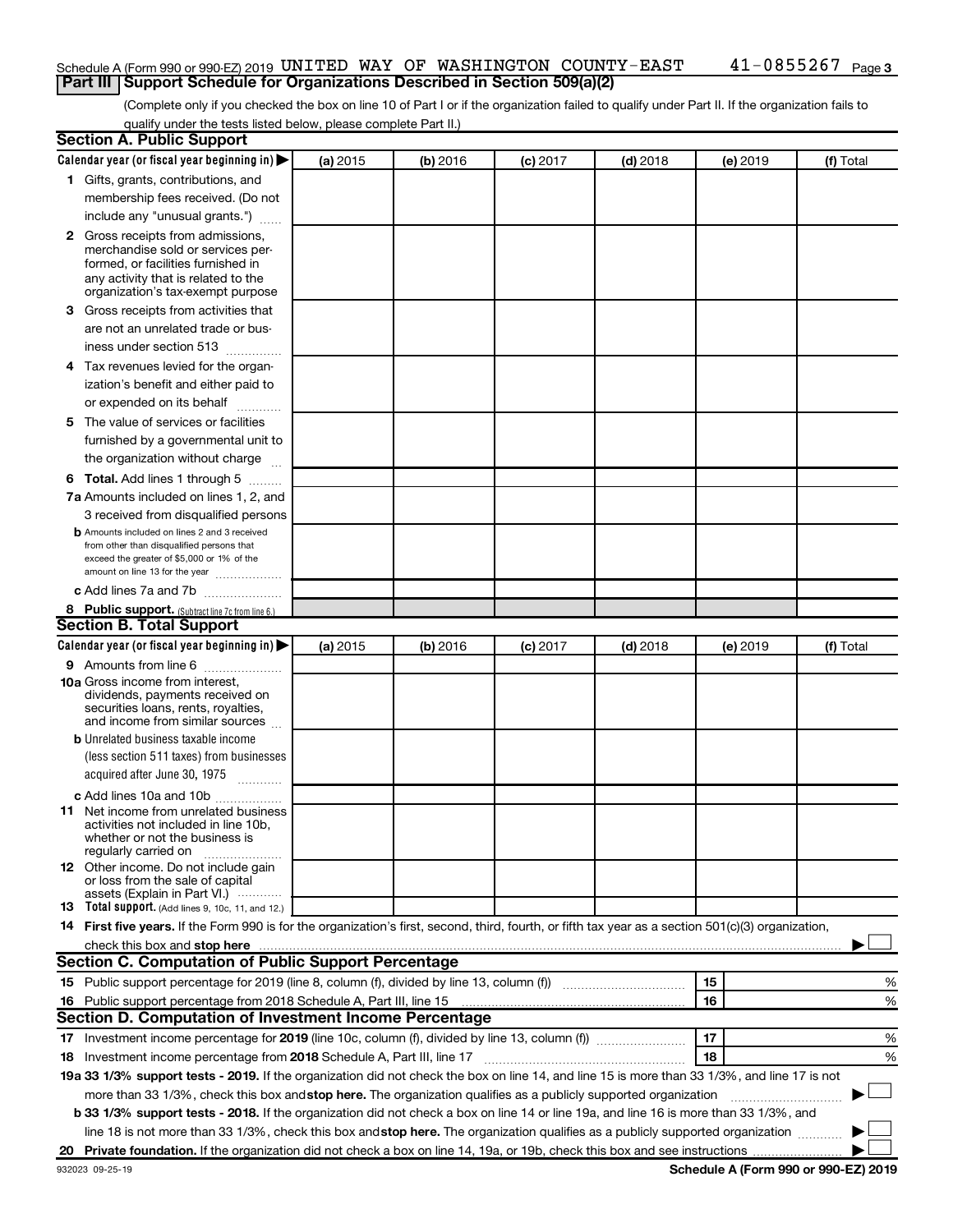# **Part IV Supporting Organizations**

(Complete only if you checked a box in line 12 on Part I. If you checked 12a of Part I, complete Sections A and B. If you checked 12b of Part I, complete Sections A and C. If you checked 12c of Part I, complete Sections A, D, and E. If you checked 12d of Part I, complete Sections A and D, and complete Part V.)

## **Section A. All Supporting Organizations**

- **1** Are all of the organization's supported organizations listed by name in the organization's governing documents? If "No," describe in Part VI how the supported organizations are designated. If designated by *class or purpose, describe the designation. If historic and continuing relationship, explain.*
- **2** Did the organization have any supported organization that does not have an IRS determination of status under section 509(a)(1) or (2)? If "Yes," explain in Part **VI** how the organization determined that the supported *organization was described in section 509(a)(1) or (2).*
- **3a** Did the organization have a supported organization described in section 501(c)(4), (5), or (6)? If "Yes," answer *(b) and (c) below.*
- **b** Did the organization confirm that each supported organization qualified under section 501(c)(4), (5), or (6) and satisfied the public support tests under section 509(a)(2)? If "Yes," describe in Part VI when and how the *organization made the determination.*
- **c** Did the organization ensure that all support to such organizations was used exclusively for section 170(c)(2)(B) purposes? If "Yes," explain in Part VI what controls the organization put in place to ensure such use.
- **4 a** *If* Was any supported organization not organized in the United States ("foreign supported organization")? *"Yes," and if you checked 12a or 12b in Part I, answer (b) and (c) below.*
- **b** Did the organization have ultimate control and discretion in deciding whether to make grants to the foreign supported organization? If "Yes," describe in Part VI how the organization had such control and discretion *despite being controlled or supervised by or in connection with its supported organizations.*
- **c** Did the organization support any foreign supported organization that does not have an IRS determination under sections 501(c)(3) and 509(a)(1) or (2)? If "Yes," explain in Part VI what controls the organization used *to ensure that all support to the foreign supported organization was used exclusively for section 170(c)(2)(B) purposes.*
- **5a** Did the organization add, substitute, or remove any supported organizations during the tax year? If "Yes," answer (b) and (c) below (if applicable). Also, provide detail in **Part VI,** including (i) the names and EIN *numbers of the supported organizations added, substituted, or removed; (ii) the reasons for each such action; (iii) the authority under the organization's organizing document authorizing such action; and (iv) how the action was accomplished (such as by amendment to the organizing document).*
- **b** Type I or Type II only. Was any added or substituted supported organization part of a class already designated in the organization's organizing document?
- **c Substitutions only.**  Was the substitution the result of an event beyond the organization's control?
- **6** Did the organization provide support (whether in the form of grants or the provision of services or facilities) to **Part VI.** support or benefit one or more of the filing organization's supported organizations? If "Yes," provide detail in anyone other than (i) its supported organizations, (ii) individuals that are part of the charitable class benefited by one or more of its supported organizations, or (iii) other supporting organizations that also
- **7** Did the organization provide a grant, loan, compensation, or other similar payment to a substantial contributor regard to a substantial contributor? If "Yes," complete Part I of Schedule L (Form 990 or 990-EZ). (as defined in section 4958(c)(3)(C)), a family member of a substantial contributor, or a 35% controlled entity with
- **8** Did the organization make a loan to a disqualified person (as defined in section 4958) not described in line 7? *If "Yes," complete Part I of Schedule L (Form 990 or 990-EZ).*
- **9 a** Was the organization controlled directly or indirectly at any time during the tax year by one or more in section 509(a)(1) or (2))? If "Yes," provide detail in **Part VI.** disqualified persons as defined in section 4946 (other than foundation managers and organizations described
- **b** Did one or more disqualified persons (as defined in line 9a) hold a controlling interest in any entity in which the supporting organization had an interest? If "Yes," provide detail in Part VI.
- **c** Did a disqualified person (as defined in line 9a) have an ownership interest in, or derive any personal benefit from, assets in which the supporting organization also had an interest? If "Yes," provide detail in Part VI.
- **10 a** Was the organization subject to the excess business holdings rules of section 4943 because of section supporting organizations)? If "Yes," answer 10b below. 4943(f) (regarding certain Type II supporting organizations, and all Type III non-functionally integrated
- **b** Did the organization have any excess business holdings in the tax year? (Use Schedule C, Form 4720, to *determine whether the organization had excess business holdings.)*

**Yes No**

**10b**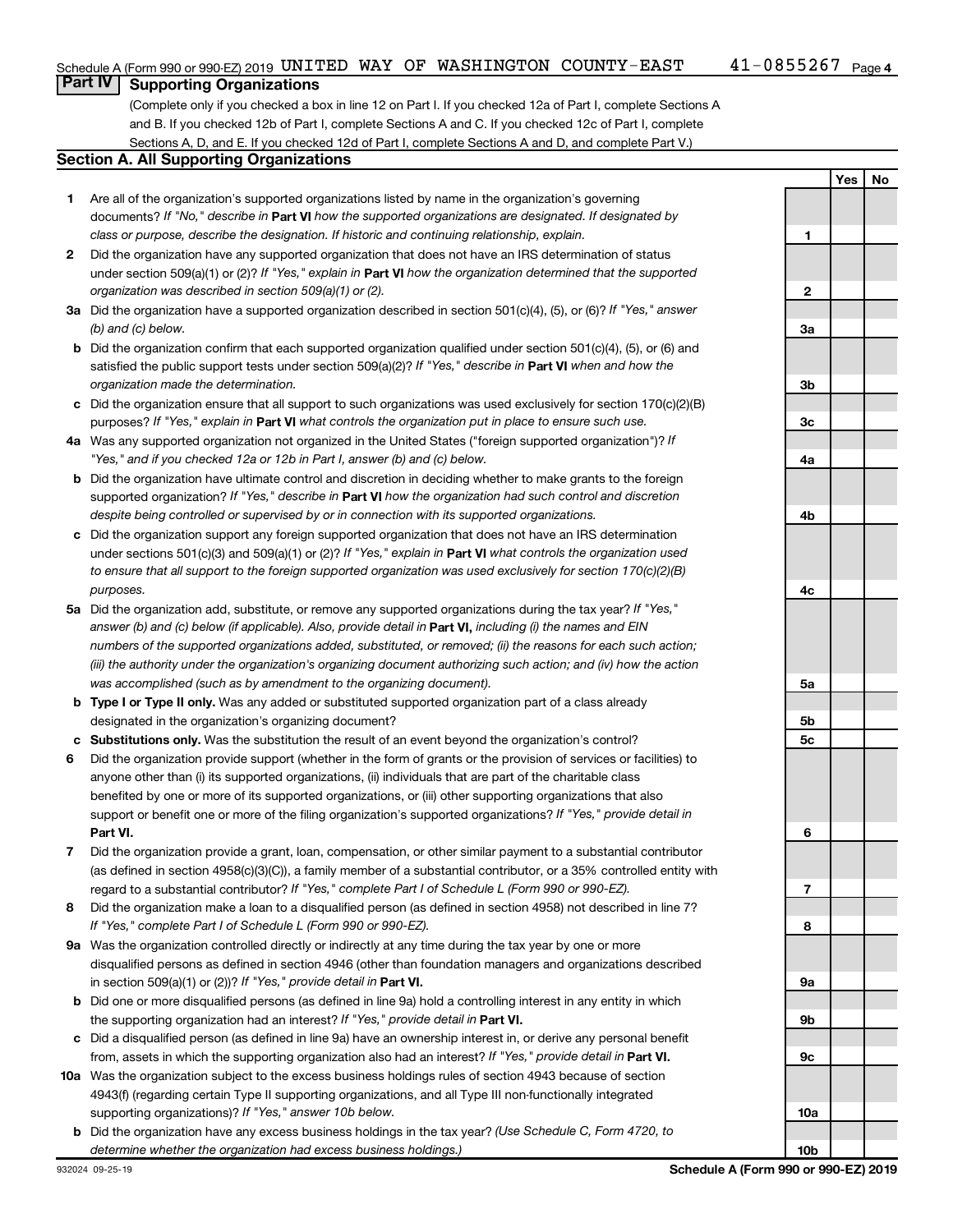#### 41-0855267 Page 5 Schedule A (Form 990 or 990-EZ) 2019 UN L'I'EID WAY UF WASHING'I'ON COUN'I'Y – EAS'I' 4 L – U 8 5 5 46 7 Page UNITED WAY OF WASHINGTON COUNTY-EAST 41-0855267

|    | Part IV<br><b>Supporting Organizations (continued)</b>                                                                          |                 |     |    |
|----|---------------------------------------------------------------------------------------------------------------------------------|-----------------|-----|----|
|    |                                                                                                                                 |                 | Yes | No |
| 11 | Has the organization accepted a gift or contribution from any of the following persons?                                         |                 |     |    |
|    | a A person who directly or indirectly controls, either alone or together with persons described in (b) and (c)                  |                 |     |    |
|    | below, the governing body of a supported organization?                                                                          | 11a             |     |    |
|    | <b>b</b> A family member of a person described in (a) above?                                                                    | 11 <sub>b</sub> |     |    |
|    | c A 35% controlled entity of a person described in (a) or (b) above? If "Yes" to a, b, or c, provide detail in Part VI.         | 11c             |     |    |
|    | <b>Section B. Type I Supporting Organizations</b>                                                                               |                 |     |    |
|    |                                                                                                                                 |                 | Yes | No |
| 1. | Did the directors, trustees, or membership of one or more supported organizations have the power to                             |                 |     |    |
|    | regularly appoint or elect at least a majority of the organization's directors or trustees at all times during the              |                 |     |    |
|    | tax year? If "No," describe in Part VI how the supported organization(s) effectively operated, supervised, or                   |                 |     |    |
|    | controlled the organization's activities. If the organization had more than one supported organization,                         |                 |     |    |
|    | describe how the powers to appoint and/or remove directors or trustees were allocated among the supported                       |                 |     |    |
|    | organizations and what conditions or restrictions, if any, applied to such powers during the tax year.                          | 1               |     |    |
| 2  | Did the organization operate for the benefit of any supported organization other than the supported                             |                 |     |    |
|    | organization(s) that operated, supervised, or controlled the supporting organization? If "Yes," explain in                      |                 |     |    |
|    | Part VI how providing such benefit carried out the purposes of the supported organization(s) that operated,                     |                 |     |    |
|    | supervised, or controlled the supporting organization.                                                                          | $\mathbf{2}$    |     |    |
|    | <b>Section C. Type II Supporting Organizations</b>                                                                              |                 |     |    |
|    |                                                                                                                                 |                 | Yes | No |
| 1. | Were a majority of the organization's directors or trustees during the tax year also a majority of the directors                |                 |     |    |
|    | or trustees of each of the organization's supported organization(s)? If "No," describe in Part VI how control                   |                 |     |    |
|    | or management of the supporting organization was vested in the same persons that controlled or managed                          |                 |     |    |
|    | the supported organization(s).                                                                                                  | 1               |     |    |
|    | <b>Section D. All Type III Supporting Organizations</b>                                                                         |                 |     |    |
|    |                                                                                                                                 |                 | Yes | No |
| 1  | Did the organization provide to each of its supported organizations, by the last day of the fifth month of the                  |                 |     |    |
|    | organization's tax year, (i) a written notice describing the type and amount of support provided during the prior tax           |                 |     |    |
|    | year, (ii) a copy of the Form 990 that was most recently filed as of the date of notification, and (iii) copies of the          |                 |     |    |
|    | organization's governing documents in effect on the date of notification, to the extent not previously provided?                | 1               |     |    |
| 2  | Were any of the organization's officers, directors, or trustees either (i) appointed or elected by the supported                |                 |     |    |
|    | organization(s) or (ii) serving on the governing body of a supported organization? If "No," explain in Part VI how              |                 |     |    |
|    | the organization maintained a close and continuous working relationship with the supported organization(s).                     | 2               |     |    |
| 3  | By reason of the relationship described in (2), did the organization's supported organizations have a                           |                 |     |    |
|    | significant voice in the organization's investment policies and in directing the use of the organization's                      |                 |     |    |
|    | income or assets at all times during the tax year? If "Yes," describe in Part VI the role the organization's                    |                 |     |    |
|    | supported organizations played in this regard.                                                                                  | з               |     |    |
|    | Section E. Type III Functionally Integrated Supporting Organizations                                                            |                 |     |    |
| 1  | Check the box next to the method that the organization used to satisfy the Integral Part Test during the yealsee instructions). |                 |     |    |
| а  | The organization satisfied the Activities Test. Complete line 2 below.                                                          |                 |     |    |
| b  | The organization is the parent of each of its supported organizations. Complete line 3 below.                                   |                 |     |    |
| с  | The organization supported a governmental entity. Describe in Part VI how you supported a government entity (see instructions). |                 |     |    |
| 2  | Activities Test. Answer (a) and (b) below.                                                                                      |                 | Yes | No |
| а  | Did substantially all of the organization's activities during the tax year directly further the exempt purposes of              |                 |     |    |
|    | the supported organization(s) to which the organization was responsive? If "Yes," then in Part VI identify                      |                 |     |    |
|    | those supported organizations and explain how these activities directly furthered their exempt purposes,                        |                 |     |    |
|    | how the organization was responsive to those supported organizations, and how the organization determined                       |                 |     |    |
|    | that these activities constituted substantially all of its activities.                                                          | 2a              |     |    |
| b  | Did the activities described in (a) constitute activities that, but for the organization's involvement, one or more             |                 |     |    |
|    | of the organization's supported organization(s) would have been engaged in? If "Yes," explain in Part VI the                    |                 |     |    |
|    | reasons for the organization's position that its supported organization(s) would have engaged in these                          |                 |     |    |
|    | activities but for the organization's involvement.                                                                              | 2b              |     |    |
| З  | Parent of Supported Organizations. Answer (a) and (b) below.                                                                    |                 |     |    |
|    | a Did the organization have the power to regularly appoint or elect a majority of the officers, directors, or                   |                 |     |    |
|    |                                                                                                                                 |                 |     |    |

**b** Did the organization exercise a substantial degree of direction over the policies, programs, and activities of each trustees of each of the supported organizations? Provide details in Part VI. of its supported organizations? If "Yes," describe in Part VI the role played by the organization in this regard.

**Schedule A (Form 990 or 990-EZ) 2019**

**3a**

**3b**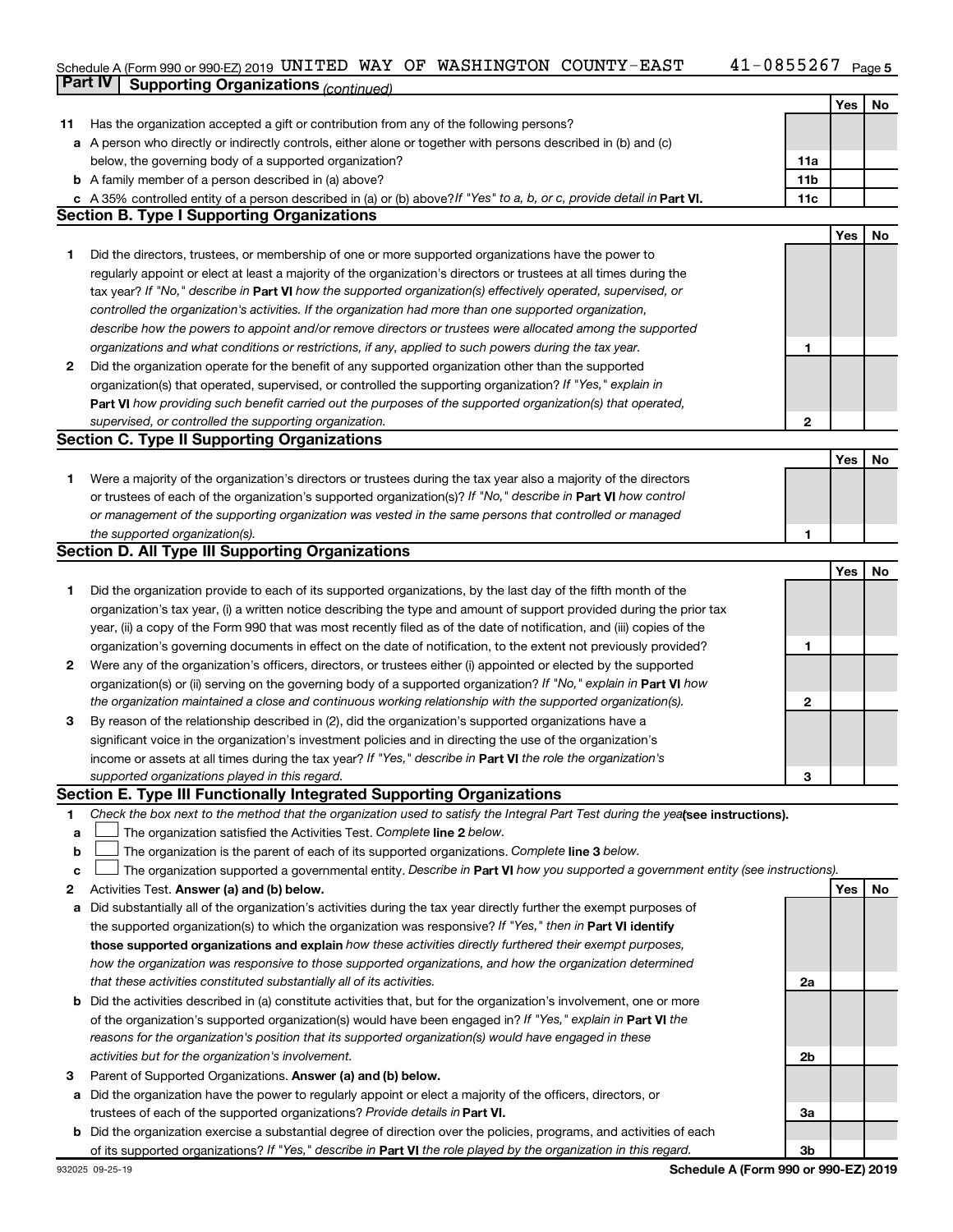| 1            | Check here if the organization satisfied the Integral Part Test as a qualifying trust on Nov. 20, 1970 (explain in Part VI). See instructions. All |                          |                |                                |
|--------------|----------------------------------------------------------------------------------------------------------------------------------------------------|--------------------------|----------------|--------------------------------|
|              | other Type III non-functionally integrated supporting organizations must complete Sections A through E.                                            |                          |                |                                |
|              | Section A - Adjusted Net Income                                                                                                                    |                          | (A) Prior Year | (B) Current Year<br>(optional) |
| 1.           | Net short-term capital gain                                                                                                                        | 1                        |                |                                |
| 2            | Recoveries of prior-year distributions                                                                                                             | $\mathbf{2}$             |                |                                |
| 3            | Other gross income (see instructions)                                                                                                              | 3                        |                |                                |
| 4            | Add lines 1 through 3.                                                                                                                             | 4                        |                |                                |
| 5            | Depreciation and depletion                                                                                                                         | 5                        |                |                                |
| 6            | Portion of operating expenses paid or incurred for production or                                                                                   |                          |                |                                |
|              | collection of gross income or for management, conservation, or                                                                                     |                          |                |                                |
|              | maintenance of property held for production of income (see instructions)                                                                           | 6                        |                |                                |
| 7            | Other expenses (see instructions)                                                                                                                  | $\overline{\phantom{a}}$ |                |                                |
| 8            | Adjusted Net Income (subtract lines 5, 6, and 7 from line 4)                                                                                       | 8                        |                |                                |
|              | Section B - Minimum Asset Amount                                                                                                                   |                          | (A) Prior Year | (B) Current Year<br>(optional) |
| 1            | Aggregate fair market value of all non-exempt-use assets (see                                                                                      |                          |                |                                |
|              | instructions for short tax year or assets held for part of year):                                                                                  |                          |                |                                |
|              | a Average monthly value of securities                                                                                                              | 1a                       |                |                                |
|              | <b>b</b> Average monthly cash balances                                                                                                             | 1b                       |                |                                |
|              | c Fair market value of other non-exempt-use assets                                                                                                 | 1c                       |                |                                |
|              | d Total (add lines 1a, 1b, and 1c)                                                                                                                 | 1d                       |                |                                |
|              | e Discount claimed for blockage or other                                                                                                           |                          |                |                                |
|              | factors (explain in detail in Part VI):                                                                                                            |                          |                |                                |
| $\mathbf{2}$ | Acquisition indebtedness applicable to non-exempt-use assets                                                                                       | $\mathbf{2}$             |                |                                |
| 3            | Subtract line 2 from line 1d.                                                                                                                      | 3                        |                |                                |
| 4            | Cash deemed held for exempt use. Enter 1-1/2% of line 3 (for greater amount,                                                                       |                          |                |                                |
|              | see instructions)                                                                                                                                  | 4                        |                |                                |
| 5            | Net value of non-exempt-use assets (subtract line 4 from line 3)                                                                                   | 5                        |                |                                |
| 6            | Multiply line 5 by .035.                                                                                                                           | 6                        |                |                                |
| 7            | Recoveries of prior-year distributions                                                                                                             | $\overline{7}$           |                |                                |
| 8            | Minimum Asset Amount (add line 7 to line 6)                                                                                                        | 8                        |                |                                |
|              | <b>Section C - Distributable Amount</b>                                                                                                            |                          |                | <b>Current Year</b>            |
|              | Adjusted net income for prior year (from Section A, line 8, Column A)                                                                              | 1                        |                |                                |
| 2            | Enter 85% of line 1.                                                                                                                               | $\mathbf{2}$             |                |                                |
| З            | Minimum asset amount for prior year (from Section B, line 8, Column A)                                                                             | 3                        |                |                                |

### 41-0855267 Page 6 Schedule A (Form 990 or 990-EZ) 2019 UNITED WAY OF WASHINGTON COUNTY-EAST  $41\text{--}0855267$   $_\text{Page}$ **Part V Type III Non-Functionally Integrated 509(a)(3) Supporting Organizations**

**7** emergency temporary reduction (see instructions). Check here if the current year is the organization's first as a non-functionally integrated Type III supporting organization (see † instructions).

Distributable Amount. Subtract line 5 from line 4, unless subject to

**4 5**

**6**

**Schedule A (Form 990 or 990-EZ) 2019**

**4 5 6**

Enter greater of line 2 or line 3. Income tax imposed in prior year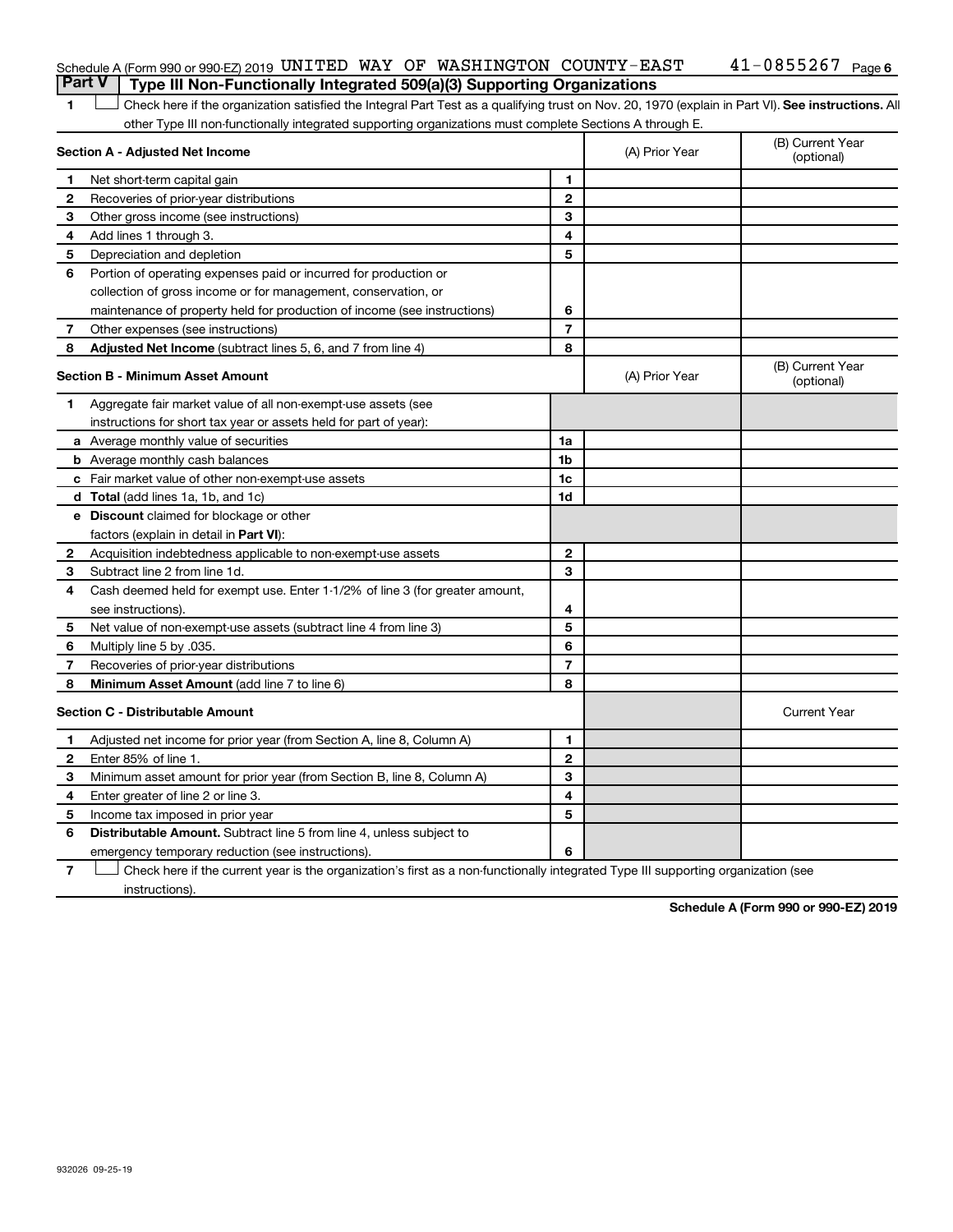### Schedule A (Form 990 or 990-EZ) 2019 UN L'I'EID WAY UF WASHING'I'ON COUN'I'Y – EAS'I' 4 L – U 8 5 5 46 7 Page UNITED WAY OF WASHINGTON COUNTY-EAST 41-0855267

| <b>Part V</b> | Type III Non-Functionally Integrated 509(a)(3) Supporting Organizations (continued)        |                             |                                       |                                                |  |  |  |  |  |  |  |  |  |  |  |
|---------------|--------------------------------------------------------------------------------------------|-----------------------------|---------------------------------------|------------------------------------------------|--|--|--|--|--|--|--|--|--|--|--|
|               | <b>Section D - Distributions</b>                                                           |                             |                                       | <b>Current Year</b>                            |  |  |  |  |  |  |  |  |  |  |  |
| 1             | Amounts paid to supported organizations to accomplish exempt purposes                      |                             |                                       |                                                |  |  |  |  |  |  |  |  |  |  |  |
| 2             | Amounts paid to perform activity that directly furthers exempt purposes of supported       |                             |                                       |                                                |  |  |  |  |  |  |  |  |  |  |  |
|               | organizations, in excess of income from activity                                           |                             |                                       |                                                |  |  |  |  |  |  |  |  |  |  |  |
| 3             | Administrative expenses paid to accomplish exempt purposes of supported organizations      |                             |                                       |                                                |  |  |  |  |  |  |  |  |  |  |  |
| 4             | Amounts paid to acquire exempt-use assets                                                  |                             |                                       |                                                |  |  |  |  |  |  |  |  |  |  |  |
| 5             | Qualified set-aside amounts (prior IRS approval required)                                  |                             |                                       |                                                |  |  |  |  |  |  |  |  |  |  |  |
| 6             | Other distributions (describe in Part VI). See instructions.                               |                             |                                       |                                                |  |  |  |  |  |  |  |  |  |  |  |
| 7             | <b>Total annual distributions.</b> Add lines 1 through 6.                                  |                             |                                       |                                                |  |  |  |  |  |  |  |  |  |  |  |
| 8             | Distributions to attentive supported organizations to which the organization is responsive |                             |                                       |                                                |  |  |  |  |  |  |  |  |  |  |  |
|               | (provide details in Part VI). See instructions.                                            |                             |                                       |                                                |  |  |  |  |  |  |  |  |  |  |  |
| 9             | Distributable amount for 2019 from Section C, line 6                                       |                             |                                       |                                                |  |  |  |  |  |  |  |  |  |  |  |
| 10            | Line 8 amount divided by line 9 amount                                                     |                             |                                       |                                                |  |  |  |  |  |  |  |  |  |  |  |
| (i)<br>(ii)   |                                                                                            |                             |                                       |                                                |  |  |  |  |  |  |  |  |  |  |  |
|               | <b>Section E - Distribution Allocations (see instructions)</b>                             | <b>Excess Distributions</b> | <b>Underdistributions</b><br>Pre-2019 | <b>Distributable</b><br><b>Amount for 2019</b> |  |  |  |  |  |  |  |  |  |  |  |
| 1.            | Distributable amount for 2019 from Section C, line 6                                       |                             |                                       |                                                |  |  |  |  |  |  |  |  |  |  |  |
| $\mathbf{2}$  | Underdistributions, if any, for years prior to 2019 (reason-                               |                             |                                       |                                                |  |  |  |  |  |  |  |  |  |  |  |
|               | able cause required- explain in Part VI). See instructions.                                |                             |                                       |                                                |  |  |  |  |  |  |  |  |  |  |  |
| 3             | Excess distributions carryover, if any, to 2019                                            |                             |                                       |                                                |  |  |  |  |  |  |  |  |  |  |  |
|               | a From 2014                                                                                |                             |                                       |                                                |  |  |  |  |  |  |  |  |  |  |  |
|               | <b>b</b> From 2015                                                                         |                             |                                       |                                                |  |  |  |  |  |  |  |  |  |  |  |
|               | c From 2016                                                                                |                             |                                       |                                                |  |  |  |  |  |  |  |  |  |  |  |
|               | d From 2017                                                                                |                             |                                       |                                                |  |  |  |  |  |  |  |  |  |  |  |
|               | e From 2018                                                                                |                             |                                       |                                                |  |  |  |  |  |  |  |  |  |  |  |
|               | f Total of lines 3a through e                                                              |                             |                                       |                                                |  |  |  |  |  |  |  |  |  |  |  |
|               | <b>g</b> Applied to underdistributions of prior years                                      |                             |                                       |                                                |  |  |  |  |  |  |  |  |  |  |  |
|               | <b>h</b> Applied to 2019 distributable amount                                              |                             |                                       |                                                |  |  |  |  |  |  |  |  |  |  |  |
|               | Carryover from 2014 not applied (see instructions)                                         |                             |                                       |                                                |  |  |  |  |  |  |  |  |  |  |  |
|               | Remainder. Subtract lines 3g, 3h, and 3i from 3f.                                          |                             |                                       |                                                |  |  |  |  |  |  |  |  |  |  |  |
| 4             | Distributions for 2019 from Section D,                                                     |                             |                                       |                                                |  |  |  |  |  |  |  |  |  |  |  |
|               | $line 7$ :                                                                                 |                             |                                       |                                                |  |  |  |  |  |  |  |  |  |  |  |
|               | <b>a</b> Applied to underdistributions of prior years                                      |                             |                                       |                                                |  |  |  |  |  |  |  |  |  |  |  |
|               | <b>b</b> Applied to 2019 distributable amount                                              |                             |                                       |                                                |  |  |  |  |  |  |  |  |  |  |  |
| с             | Remainder. Subtract lines 4a and 4b from 4.                                                |                             |                                       |                                                |  |  |  |  |  |  |  |  |  |  |  |
| 5             | Remaining underdistributions for years prior to 2019, if                                   |                             |                                       |                                                |  |  |  |  |  |  |  |  |  |  |  |
|               | any. Subtract lines 3g and 4a from line 2. For result greater                              |                             |                                       |                                                |  |  |  |  |  |  |  |  |  |  |  |
|               | than zero, explain in Part VI. See instructions.                                           |                             |                                       |                                                |  |  |  |  |  |  |  |  |  |  |  |
| 6             | Remaining underdistributions for 2019. Subtract lines 3h                                   |                             |                                       |                                                |  |  |  |  |  |  |  |  |  |  |  |
|               | and 4b from line 1. For result greater than zero, explain in                               |                             |                                       |                                                |  |  |  |  |  |  |  |  |  |  |  |
|               | <b>Part VI.</b> See instructions.                                                          |                             |                                       |                                                |  |  |  |  |  |  |  |  |  |  |  |
| $\mathbf{7}$  | Excess distributions carryover to 2020. Add lines 3j                                       |                             |                                       |                                                |  |  |  |  |  |  |  |  |  |  |  |
|               | and 4c.                                                                                    |                             |                                       |                                                |  |  |  |  |  |  |  |  |  |  |  |
| 8             | Breakdown of line 7:                                                                       |                             |                                       |                                                |  |  |  |  |  |  |  |  |  |  |  |
|               | a Excess from 2015                                                                         |                             |                                       |                                                |  |  |  |  |  |  |  |  |  |  |  |
|               | <b>b</b> Excess from 2016                                                                  |                             |                                       |                                                |  |  |  |  |  |  |  |  |  |  |  |
|               | c Excess from 2017                                                                         |                             |                                       |                                                |  |  |  |  |  |  |  |  |  |  |  |
|               | d Excess from 2018                                                                         |                             |                                       |                                                |  |  |  |  |  |  |  |  |  |  |  |
|               | e Excess from 2019                                                                         |                             |                                       |                                                |  |  |  |  |  |  |  |  |  |  |  |

**Schedule A (Form 990 or 990-EZ) 2019**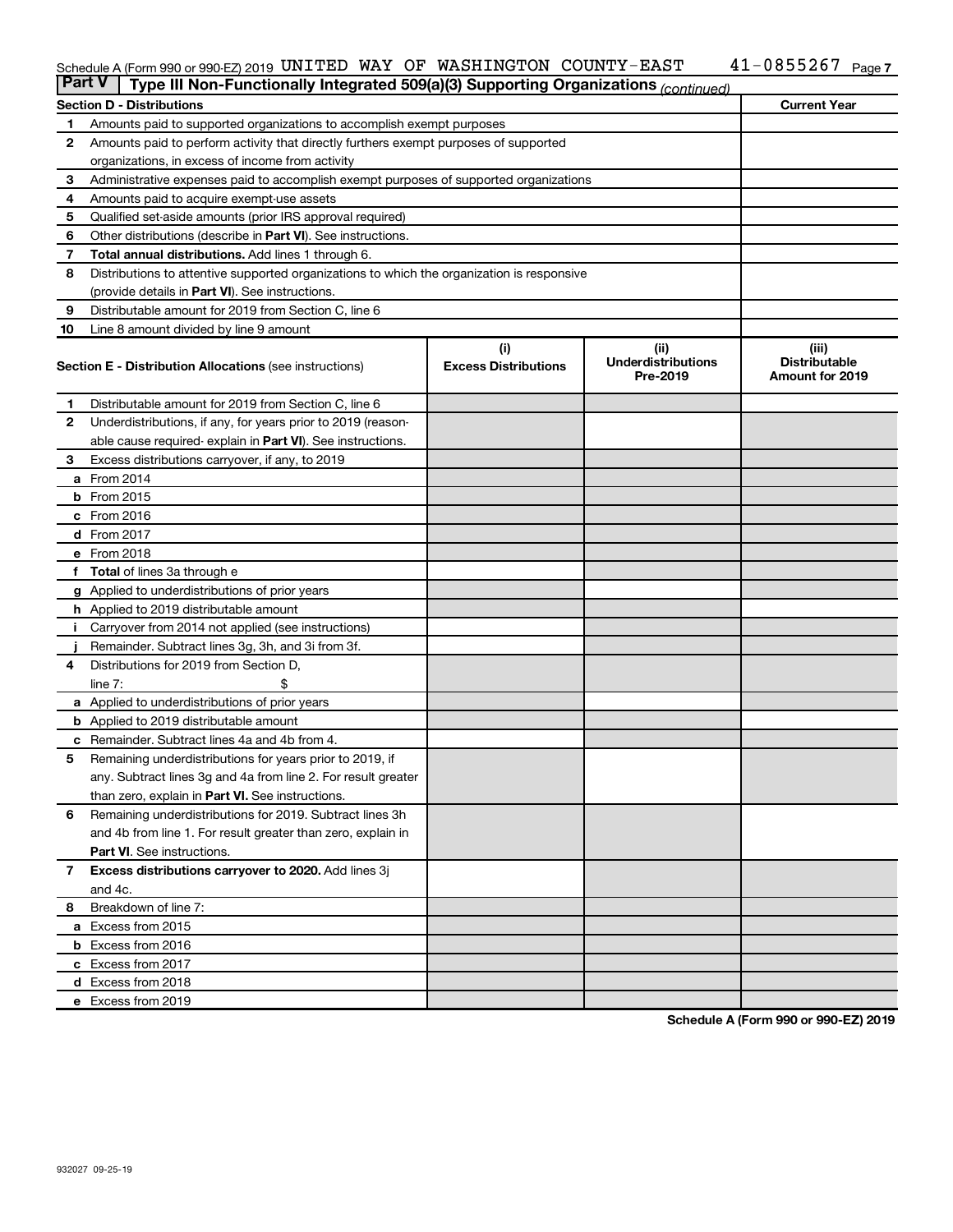|                | Schedule A (Form 990 or 990-EZ) 2019 UNITED WAY OF WASHINGTON COUNTY-EAST |  |  |  |  | $41 - 0855267$ Page 8                                                                                                                                                                                                                                                                                                                                                                                                             |  |
|----------------|---------------------------------------------------------------------------|--|--|--|--|-----------------------------------------------------------------------------------------------------------------------------------------------------------------------------------------------------------------------------------------------------------------------------------------------------------------------------------------------------------------------------------------------------------------------------------|--|
| <b>Part VI</b> |                                                                           |  |  |  |  | Supplemental Information. Provide the explanations required by Part II, line 10; Part II, line 17a or 17b; Part III, line 12;<br>Part IV, Section A, lines 1, 2, 3b, 3c, 4b, 4c, 5a, 6, 9a, 9b, 9c, 11a, 11b, and 11c; Part IV, Section B, lines 1 and 2; Part IV, Section C,<br>line 1; Part IV, Section D, lines 2 and 3; Part IV, Section E, lines 1c, 2a, 2b, 3a, and 3b; Part V, line 1; Part V, Section B, line 1e; Part V, |  |
|                | (See instructions.)                                                       |  |  |  |  | Section D, lines 5, 6, and 8; and Part V, Section E, lines 2, 5, and 6. Also complete this part for any additional information.                                                                                                                                                                                                                                                                                                   |  |
|                |                                                                           |  |  |  |  |                                                                                                                                                                                                                                                                                                                                                                                                                                   |  |
|                |                                                                           |  |  |  |  |                                                                                                                                                                                                                                                                                                                                                                                                                                   |  |
|                |                                                                           |  |  |  |  |                                                                                                                                                                                                                                                                                                                                                                                                                                   |  |
|                |                                                                           |  |  |  |  |                                                                                                                                                                                                                                                                                                                                                                                                                                   |  |
|                |                                                                           |  |  |  |  |                                                                                                                                                                                                                                                                                                                                                                                                                                   |  |
|                |                                                                           |  |  |  |  |                                                                                                                                                                                                                                                                                                                                                                                                                                   |  |
|                |                                                                           |  |  |  |  |                                                                                                                                                                                                                                                                                                                                                                                                                                   |  |
|                |                                                                           |  |  |  |  |                                                                                                                                                                                                                                                                                                                                                                                                                                   |  |
|                |                                                                           |  |  |  |  |                                                                                                                                                                                                                                                                                                                                                                                                                                   |  |
|                |                                                                           |  |  |  |  |                                                                                                                                                                                                                                                                                                                                                                                                                                   |  |
|                |                                                                           |  |  |  |  |                                                                                                                                                                                                                                                                                                                                                                                                                                   |  |
|                |                                                                           |  |  |  |  |                                                                                                                                                                                                                                                                                                                                                                                                                                   |  |
|                |                                                                           |  |  |  |  |                                                                                                                                                                                                                                                                                                                                                                                                                                   |  |
|                |                                                                           |  |  |  |  |                                                                                                                                                                                                                                                                                                                                                                                                                                   |  |
|                |                                                                           |  |  |  |  |                                                                                                                                                                                                                                                                                                                                                                                                                                   |  |
|                |                                                                           |  |  |  |  |                                                                                                                                                                                                                                                                                                                                                                                                                                   |  |
|                |                                                                           |  |  |  |  |                                                                                                                                                                                                                                                                                                                                                                                                                                   |  |
|                |                                                                           |  |  |  |  |                                                                                                                                                                                                                                                                                                                                                                                                                                   |  |
|                |                                                                           |  |  |  |  |                                                                                                                                                                                                                                                                                                                                                                                                                                   |  |
|                |                                                                           |  |  |  |  |                                                                                                                                                                                                                                                                                                                                                                                                                                   |  |
|                |                                                                           |  |  |  |  |                                                                                                                                                                                                                                                                                                                                                                                                                                   |  |
|                |                                                                           |  |  |  |  |                                                                                                                                                                                                                                                                                                                                                                                                                                   |  |
|                |                                                                           |  |  |  |  |                                                                                                                                                                                                                                                                                                                                                                                                                                   |  |
|                |                                                                           |  |  |  |  |                                                                                                                                                                                                                                                                                                                                                                                                                                   |  |
|                |                                                                           |  |  |  |  |                                                                                                                                                                                                                                                                                                                                                                                                                                   |  |
|                |                                                                           |  |  |  |  |                                                                                                                                                                                                                                                                                                                                                                                                                                   |  |
|                |                                                                           |  |  |  |  |                                                                                                                                                                                                                                                                                                                                                                                                                                   |  |
|                |                                                                           |  |  |  |  |                                                                                                                                                                                                                                                                                                                                                                                                                                   |  |
|                |                                                                           |  |  |  |  |                                                                                                                                                                                                                                                                                                                                                                                                                                   |  |
|                |                                                                           |  |  |  |  |                                                                                                                                                                                                                                                                                                                                                                                                                                   |  |
|                |                                                                           |  |  |  |  |                                                                                                                                                                                                                                                                                                                                                                                                                                   |  |
|                |                                                                           |  |  |  |  |                                                                                                                                                                                                                                                                                                                                                                                                                                   |  |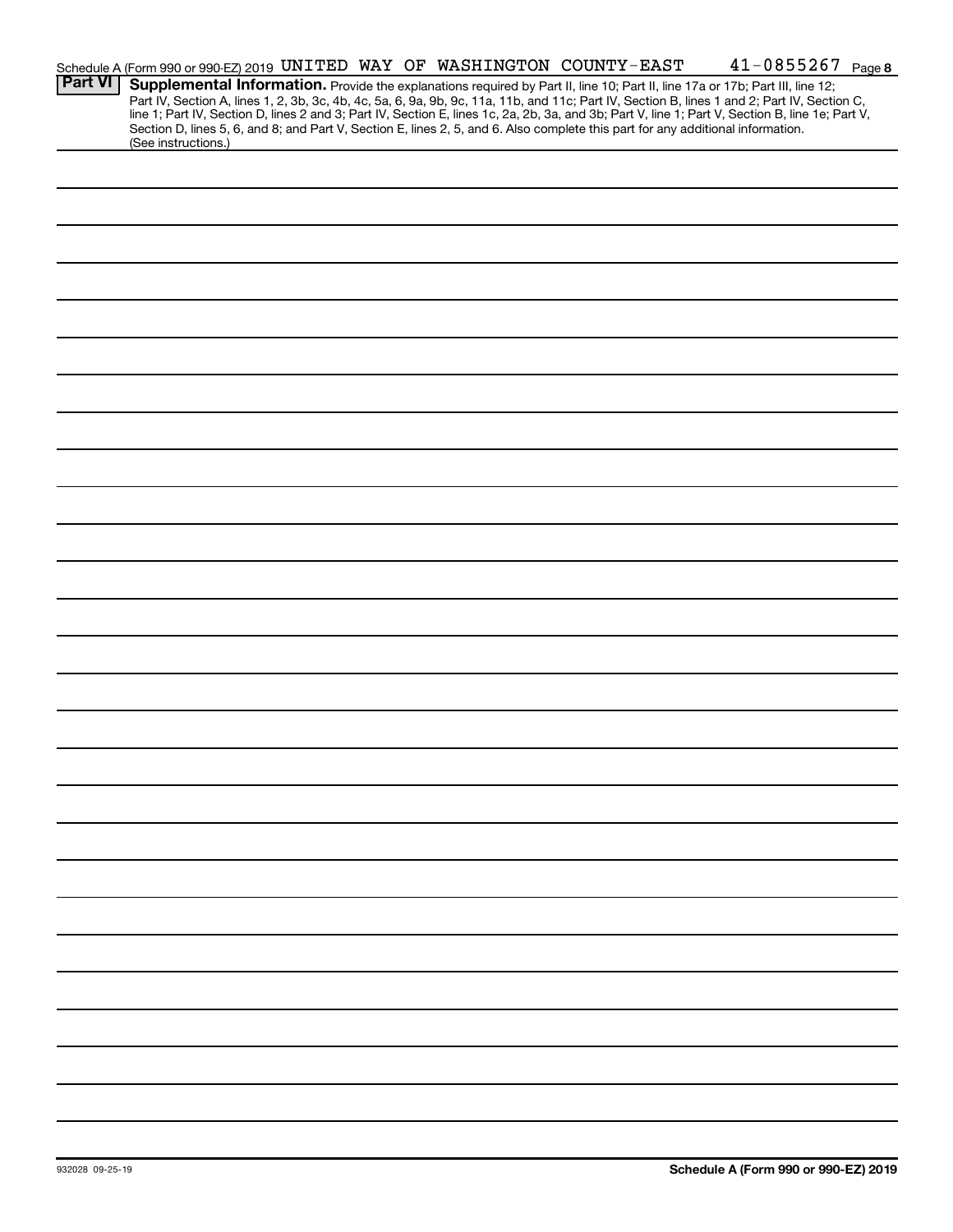Department of the Treasury Internal Revenue Service

| (Form 990) |  |
|------------|--|
|------------|--|

# **SCHEDULE D Supplemental Financial Statements**<br> **Form 990 2019**<br> **Part IV** line 6.7.8.9.10, 11a, 11b, 11d, 11d, 11d, 11d, 11d, 12a, 0r, 12b

**(Form 990) | Complete if the organization answered "Yes" on Form 990, Part IV, line 6, 7, 8, 9, 10, 11a, 11b, 11c, 11d, 11e, 11f, 12a, or 12b.**

**| Attach to Form 990. |Go to www.irs.gov/Form990 for instructions and the latest information.**



Name of the organization<br> **UNITED WAY OF WASHINGTON COUNTY-EAST Employer identification number**<br>
41-0855267 UNITED WAY OF WASHINGTON COUNTY-EAST

| Part I  | Organizations Maintaining Donor Advised Funds or Other Similar Funds or Accounts. Complete if the                                                                                                                             |                         |                                                    |
|---------|-------------------------------------------------------------------------------------------------------------------------------------------------------------------------------------------------------------------------------|-------------------------|----------------------------------------------------|
|         | organization answered "Yes" on Form 990, Part IV, line 6.                                                                                                                                                                     |                         |                                                    |
|         |                                                                                                                                                                                                                               | (a) Donor advised funds | (b) Funds and other accounts                       |
| 1.      |                                                                                                                                                                                                                               |                         |                                                    |
| 2       | Aggregate value of contributions to (during year)                                                                                                                                                                             |                         |                                                    |
| з       | Aggregate value of grants from (during year)                                                                                                                                                                                  |                         |                                                    |
| 4       |                                                                                                                                                                                                                               |                         |                                                    |
| 5       | Did the organization inform all donors and donor advisors in writing that the assets held in donor advised funds                                                                                                              |                         |                                                    |
|         |                                                                                                                                                                                                                               |                         | Yes<br><b>No</b>                                   |
| 6       | Did the organization inform all grantees, donors, and donor advisors in writing that grant funds can be used only                                                                                                             |                         |                                                    |
|         | for charitable purposes and not for the benefit of the donor or donor advisor, or for any other purpose conferring                                                                                                            |                         |                                                    |
|         | impermissible private benefit?                                                                                                                                                                                                |                         | Yes<br>No                                          |
| Part II | <b>Conservation Easements.</b> Complete if the organization answered "Yes" on Form 990, Part IV, line 7.                                                                                                                      |                         |                                                    |
| 1.      | Purpose(s) of conservation easements held by the organization (check all that apply).                                                                                                                                         |                         |                                                    |
|         | Preservation of land for public use (for example, recreation or education)                                                                                                                                                    |                         | Preservation of a historically important land area |
|         | Protection of natural habitat                                                                                                                                                                                                 |                         | Preservation of a certified historic structure     |
|         | Preservation of open space                                                                                                                                                                                                    |                         |                                                    |
| 2       | Complete lines 2a through 2d if the organization held a qualified conservation contribution in the form of a conservation easement on the last                                                                                |                         |                                                    |
|         | day of the tax year.                                                                                                                                                                                                          |                         | Held at the End of the Tax Year                    |
|         |                                                                                                                                                                                                                               |                         | 2a                                                 |
|         | <b>b</b> Total acreage restricted by conservation easements                                                                                                                                                                   |                         | 2b                                                 |
|         |                                                                                                                                                                                                                               |                         | 2c                                                 |
|         | d Number of conservation easements included in (c) acquired after 7/25/06, and not on a historic structure                                                                                                                    |                         |                                                    |
|         | listed in the National Register [11, 1200] [12] The National Register [11, 1200] [12] The National Register [11, 1200] [12] The National Register [11, 1200] [12] The National Register [11, 1200] [12] The National Register |                         | 2d                                                 |
| 3.      | Number of conservation easements modified, transferred, released, extinguished, or terminated by the organization during the tax                                                                                              |                         |                                                    |
|         | $\vee$ ear $\blacktriangleright$                                                                                                                                                                                              |                         |                                                    |
| 4       | Number of states where property subject to conservation easement is located >                                                                                                                                                 |                         |                                                    |
| 5       | Does the organization have a written policy regarding the periodic monitoring, inspection, handling of                                                                                                                        |                         |                                                    |
|         | violations, and enforcement of the conservation easements it holds?                                                                                                                                                           |                         | Yes<br><b>No</b>                                   |
| 6       | Staff and volunteer hours devoted to monitoring, inspecting, handling of violations, and enforcing conservation easements during the year                                                                                     |                         |                                                    |
| 7       | Amount of expenses incurred in monitoring, inspecting, handling of violations, and enforcing conservation easements during the year                                                                                           |                         |                                                    |
|         | $\blacktriangleright$ \$                                                                                                                                                                                                      |                         |                                                    |
| 8       | Does each conservation easement reported on line 2(d) above satisfy the requirements of section 170(h)(4)(B)(i)                                                                                                               |                         |                                                    |
|         |                                                                                                                                                                                                                               |                         | Yes<br>No                                          |
| 9       | In Part XIII, describe how the organization reports conservation easements in its revenue and expense statement and                                                                                                           |                         |                                                    |
|         | balance sheet, and include, if applicable, the text of the footnote to the organization's financial statements that describes the                                                                                             |                         |                                                    |
|         | organization's accounting for conservation easements.                                                                                                                                                                         |                         |                                                    |
|         | Organizations Maintaining Collections of Art, Historical Treasures, or Other Similar Assets.<br>Part III                                                                                                                      |                         |                                                    |
|         | Complete if the organization answered "Yes" on Form 990, Part IV, line 8.                                                                                                                                                     |                         |                                                    |
|         | 1a If the organization elected, as permitted under FASB ASC 958, not to report in its revenue statement and balance sheet works                                                                                               |                         |                                                    |
|         | of art, historical treasures, or other similar assets held for public exhibition, education, or research in furtherance of public                                                                                             |                         |                                                    |
|         | service, provide in Part XIII the text of the footnote to its financial statements that describes these items.                                                                                                                |                         |                                                    |
|         | <b>b</b> If the organization elected, as permitted under FASB ASC 958, to report in its revenue statement and balance sheet works of                                                                                          |                         |                                                    |
|         | art, historical treasures, or other similar assets held for public exhibition, education, or research in furtherance of public service,                                                                                       |                         |                                                    |
|         | provide the following amounts relating to these items:                                                                                                                                                                        |                         |                                                    |
|         |                                                                                                                                                                                                                               |                         |                                                    |
|         | (ii) Assets included in Form 990, Part X                                                                                                                                                                                      |                         | $\blacktriangleright$ s                            |
| 2       | If the organization received or held works of art, historical treasures, or other similar assets for financial gain, provide                                                                                                  |                         |                                                    |
|         | the following amounts required to be reported under FASB ASC 958 relating to these items:                                                                                                                                     |                         |                                                    |
|         |                                                                                                                                                                                                                               |                         |                                                    |
|         |                                                                                                                                                                                                                               |                         | $\blacktriangleright$ s                            |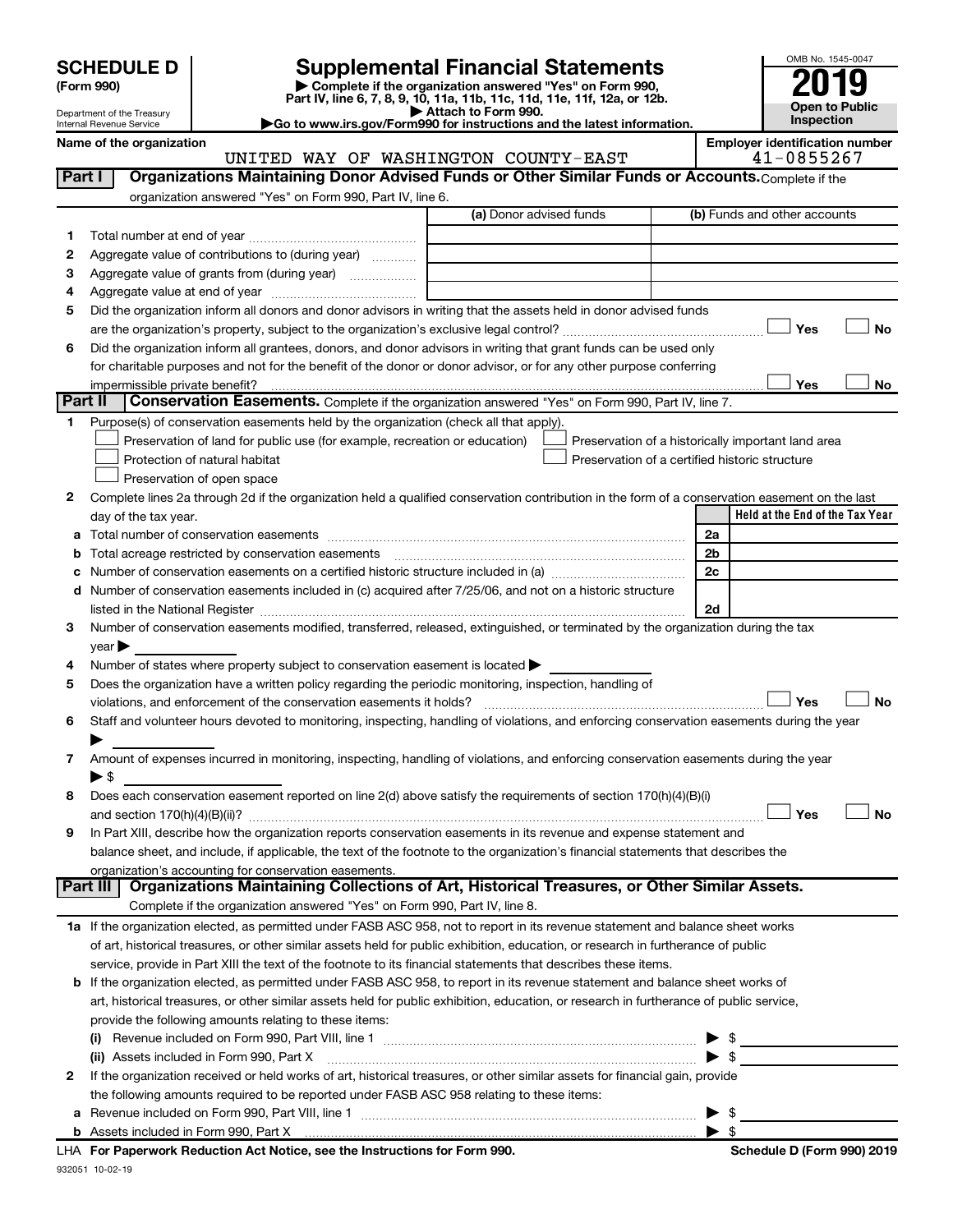|        | Schedule D (Form 990) 2019                                                                                                                                                                                                     | UNITED WAY OF WASHINGTON COUNTY-EAST    |                |                                    |                                 | $41 - 0855267$ Page 2 |                |                     |
|--------|--------------------------------------------------------------------------------------------------------------------------------------------------------------------------------------------------------------------------------|-----------------------------------------|----------------|------------------------------------|---------------------------------|-----------------------|----------------|---------------------|
|        | Part III<br>Organizations Maintaining Collections of Art, Historical Treasures, or Other Similar Assets (continued)                                                                                                            |                                         |                |                                    |                                 |                       |                |                     |
| 3      | Using the organization's acquisition, accession, and other records, check any of the following that make significant use of its                                                                                                |                                         |                |                                    |                                 |                       |                |                     |
|        | collection items (check all that apply):                                                                                                                                                                                       |                                         |                |                                    |                                 |                       |                |                     |
| a      | Public exhibition                                                                                                                                                                                                              |                                         |                | Loan or exchange program           |                                 |                       |                |                     |
| b      | Scholarly research                                                                                                                                                                                                             | e                                       | Other          |                                    |                                 |                       |                |                     |
| c      | Preservation for future generations                                                                                                                                                                                            |                                         |                |                                    |                                 |                       |                |                     |
|        | Provide a description of the organization's collections and explain how they further the organization's exempt purpose in Part XIII.                                                                                           |                                         |                |                                    |                                 |                       |                |                     |
| 5      | During the year, did the organization solicit or receive donations of art, historical treasures, or other similar assets                                                                                                       |                                         |                |                                    |                                 |                       |                |                     |
|        |                                                                                                                                                                                                                                |                                         |                |                                    |                                 |                       | Yes            | No                  |
|        | <b>Part IV</b><br><b>Escrow and Custodial Arrangements.</b> Complete if the organization answered "Yes" on Form 990, Part IV, line 9, or                                                                                       |                                         |                |                                    |                                 |                       |                |                     |
|        | reported an amount on Form 990, Part X, line 21.                                                                                                                                                                               |                                         |                |                                    |                                 |                       |                |                     |
|        | 1a Is the organization an agent, trustee, custodian or other intermediary for contributions or other assets not included                                                                                                       |                                         |                |                                    |                                 |                       |                |                     |
|        |                                                                                                                                                                                                                                |                                         |                |                                    |                                 |                       | Yes            | No                  |
|        | b If "Yes," explain the arrangement in Part XIII and complete the following table:                                                                                                                                             |                                         |                |                                    |                                 |                       |                |                     |
|        |                                                                                                                                                                                                                                |                                         |                |                                    |                                 |                       | Amount         |                     |
|        |                                                                                                                                                                                                                                |                                         |                |                                    | 1c                              |                       |                |                     |
|        |                                                                                                                                                                                                                                |                                         |                |                                    | 1d                              |                       |                |                     |
|        | e Distributions during the year manufactured and contain an account of the year manufactured and the year manufactured and the year manufactured and the year manufactured and the year manufactured and the year manufactured |                                         |                |                                    | 1e                              |                       |                |                     |
|        |                                                                                                                                                                                                                                |                                         |                |                                    |                                 | 1f                    |                |                     |
|        | 2a Did the organization include an amount on Form 990, Part X, line 21, for escrow or custodial account liability?                                                                                                             |                                         |                |                                    |                                 | .                     | Yes            | No                  |
| Part V | <b>b</b> If "Yes," explain the arrangement in Part XIII. Check here if the explanation has been provided on Part XIII                                                                                                          |                                         |                |                                    |                                 |                       |                |                     |
|        | Endowment Funds. Complete if the organization answered "Yes" on Form 990, Part IV, line 10.                                                                                                                                    |                                         |                |                                    |                                 |                       |                |                     |
|        |                                                                                                                                                                                                                                | (a) Current year                        | (b) Prior year | (c) Two years back                 |                                 | (d) Three years back  |                | (e) Four years back |
|        | <b>1a</b> Beginning of year balance                                                                                                                                                                                            | 22,912.                                 | 23, 267.       | 21,789.                            |                                 | 19,567.               |                | 19,925.             |
|        |                                                                                                                                                                                                                                | $-134.$                                 | 478.           |                                    |                                 |                       |                | $-358.$             |
|        | Net investment earnings, gains, and losses                                                                                                                                                                                     |                                         |                | 1,478.                             |                                 | 2,222.                |                |                     |
|        |                                                                                                                                                                                                                                |                                         |                |                                    |                                 |                       |                |                     |
|        | e Other expenditures for facilities                                                                                                                                                                                            | 897.                                    | 833.           |                                    |                                 |                       |                |                     |
|        | and programs                                                                                                                                                                                                                   |                                         |                |                                    |                                 |                       |                |                     |
|        |                                                                                                                                                                                                                                | 21,881.                                 | 22,912.        | 23, 267.                           |                                 | 21,789.               |                | 19,567.             |
| g      | Provide the estimated percentage of the current year end balance (line 1g, column (a)) held as:                                                                                                                                |                                         |                |                                    |                                 |                       |                |                     |
| 2      | Board designated or quasi-endowment                                                                                                                                                                                            |                                         | %              |                                    |                                 |                       |                |                     |
|        | <b>b</b> Permanent endowment $\blacktriangleright$                                                                                                                                                                             | %                                       |                |                                    |                                 |                       |                |                     |
|        | c Term endowment $\blacktriangleright$                                                                                                                                                                                         | %                                       |                |                                    |                                 |                       |                |                     |
|        | The percentages on lines 2a, 2b, and 2c should equal 100%.                                                                                                                                                                     |                                         |                |                                    |                                 |                       |                |                     |
|        | 3a Are there endowment funds not in the possession of the organization that are held and administered for the organization                                                                                                     |                                         |                |                                    |                                 |                       |                |                     |
|        | by:                                                                                                                                                                                                                            |                                         |                |                                    |                                 |                       |                | Yes<br><b>No</b>    |
|        | (i)                                                                                                                                                                                                                            |                                         |                |                                    |                                 |                       | 3a(i)          | х                   |
|        |                                                                                                                                                                                                                                |                                         |                |                                    |                                 |                       | 3a(ii)         | X                   |
|        |                                                                                                                                                                                                                                |                                         |                |                                    |                                 |                       | 3b             |                     |
|        | Describe in Part XIII the intended uses of the organization's endowment funds.                                                                                                                                                 |                                         |                |                                    |                                 |                       |                |                     |
|        | Land, Buildings, and Equipment.<br><b>Part VI</b>                                                                                                                                                                              |                                         |                |                                    |                                 |                       |                |                     |
|        | Complete if the organization answered "Yes" on Form 990, Part IV, line 11a. See Form 990, Part X, line 10.                                                                                                                     |                                         |                |                                    |                                 |                       |                |                     |
|        | Description of property                                                                                                                                                                                                        | (a) Cost or other<br>basis (investment) |                | (b) Cost or other<br>basis (other) | (c) Accumulated<br>depreciation |                       | (d) Book value |                     |
|        |                                                                                                                                                                                                                                |                                         |                |                                    |                                 |                       |                |                     |
|        |                                                                                                                                                                                                                                |                                         |                |                                    |                                 |                       |                |                     |
|        |                                                                                                                                                                                                                                |                                         |                |                                    |                                 |                       |                |                     |
|        |                                                                                                                                                                                                                                |                                         |                | 59,868.                            |                                 | 56,436.               |                | 3,432.              |
|        |                                                                                                                                                                                                                                |                                         |                |                                    |                                 |                       |                |                     |
|        | Total. Add lines 1a through 1e. (Column (d) must equal Form 990, Part X, column (B), line 10c.)                                                                                                                                |                                         |                |                                    |                                 |                       |                | 3,432.              |
|        |                                                                                                                                                                                                                                |                                         |                |                                    |                                 |                       |                |                     |

**Schedule D (Form 990) 2019**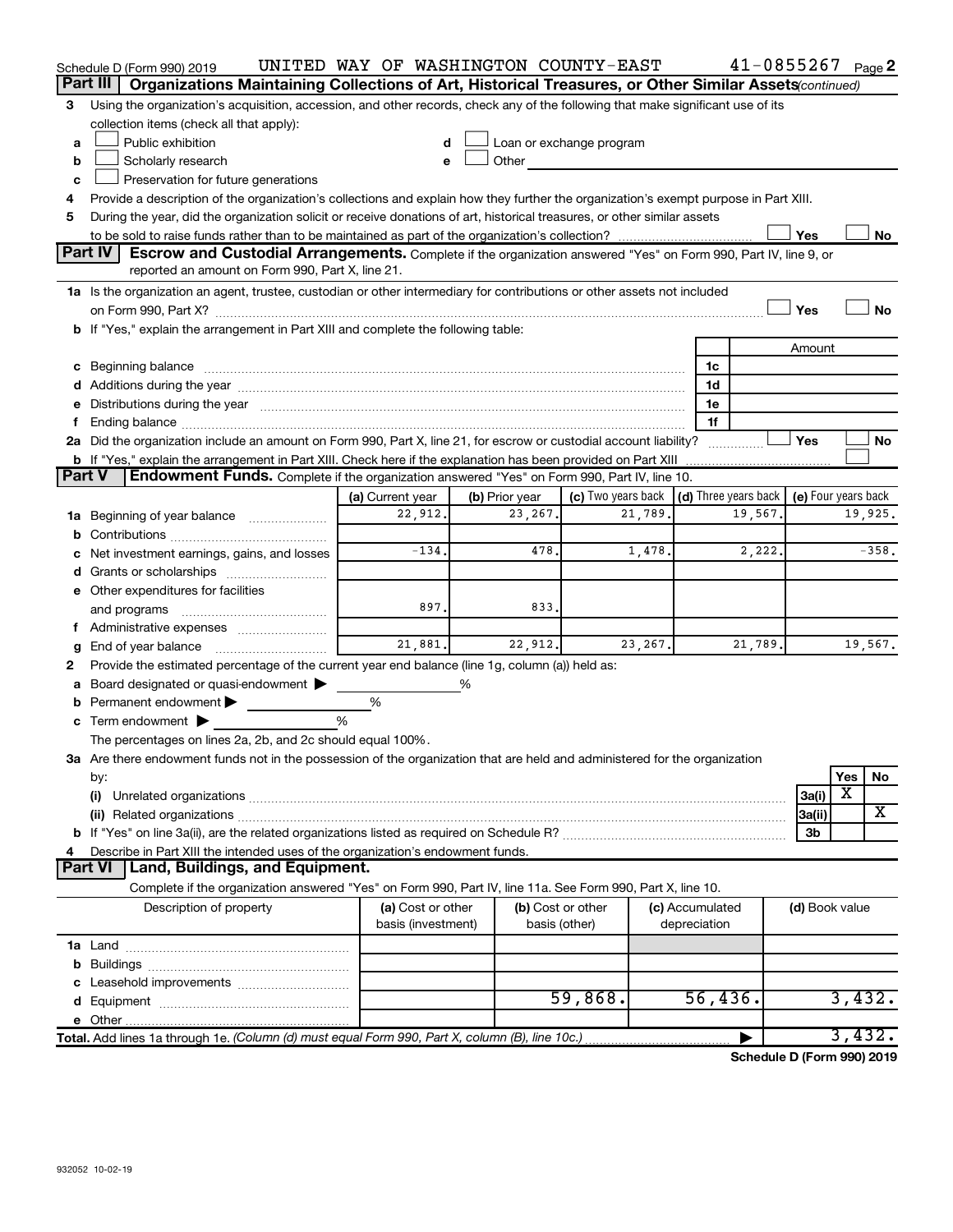|            | Part VII Investments - Other Securities.                                                                                                                          |                 |                                                           |                |
|------------|-------------------------------------------------------------------------------------------------------------------------------------------------------------------|-----------------|-----------------------------------------------------------|----------------|
|            | Complete if the organization answered "Yes" on Form 990, Part IV, line 11b. See Form 990, Part X, line 12.                                                        |                 |                                                           |                |
|            | (a) Description of security or category (including name of security)                                                                                              | (b) Book value  | (c) Method of valuation: Cost or end-of-year market value |                |
|            | (1) Financial derivatives                                                                                                                                         |                 |                                                           |                |
|            |                                                                                                                                                                   |                 |                                                           |                |
| (3) Other  |                                                                                                                                                                   |                 |                                                           |                |
| (A)        |                                                                                                                                                                   |                 |                                                           |                |
| (B)        |                                                                                                                                                                   |                 |                                                           |                |
| (C)        |                                                                                                                                                                   |                 |                                                           |                |
| (D)        |                                                                                                                                                                   |                 |                                                           |                |
| (E)        |                                                                                                                                                                   |                 |                                                           |                |
| (F)        |                                                                                                                                                                   |                 |                                                           |                |
| (G)<br>(H) |                                                                                                                                                                   |                 |                                                           |                |
|            | <b>Total.</b> (Col. (b) must equal Form 990, Part X, col. (B) line 12.)                                                                                           |                 |                                                           |                |
|            | Part VIII Investments - Program Related.                                                                                                                          |                 |                                                           |                |
|            | Complete if the organization answered "Yes" on Form 990, Part IV, line 11c. See Form 990, Part X, line 13.                                                        |                 |                                                           |                |
|            | (a) Description of investment                                                                                                                                     | (b) Book value  | (c) Method of valuation: Cost or end-of-year market value |                |
| (1)        |                                                                                                                                                                   |                 |                                                           |                |
| (2)        |                                                                                                                                                                   |                 |                                                           |                |
| (3)        |                                                                                                                                                                   |                 |                                                           |                |
| (4)        |                                                                                                                                                                   |                 |                                                           |                |
| (5)        |                                                                                                                                                                   |                 |                                                           |                |
| (6)        |                                                                                                                                                                   |                 |                                                           |                |
| (7)        |                                                                                                                                                                   |                 |                                                           |                |
| (8)        |                                                                                                                                                                   |                 |                                                           |                |
| (9)        |                                                                                                                                                                   |                 |                                                           |                |
|            | <b>Total.</b> (Col. (b) must equal Form 990, Part X, col. (B) line 13.)                                                                                           |                 |                                                           |                |
| Part IX    | <b>Other Assets.</b>                                                                                                                                              |                 |                                                           |                |
|            | Complete if the organization answered "Yes" on Form 990, Part IV, line 11d. See Form 990, Part X, line 15.                                                        |                 |                                                           |                |
|            |                                                                                                                                                                   | (a) Description |                                                           | (b) Book value |
| (1)        | LEGACY ENDOWMENT FUND                                                                                                                                             |                 |                                                           | 21,881.        |
| (2)        | CD'S MATURING IN MORE THAN ONE YEAR                                                                                                                               |                 |                                                           | 37,713.        |
| (3)        |                                                                                                                                                                   |                 |                                                           |                |
| (4)        |                                                                                                                                                                   |                 |                                                           |                |
| (5)        |                                                                                                                                                                   |                 |                                                           |                |
| (6)        |                                                                                                                                                                   |                 |                                                           |                |
| (7)        |                                                                                                                                                                   |                 |                                                           |                |
| (8)        |                                                                                                                                                                   |                 |                                                           |                |
| (9)        |                                                                                                                                                                   |                 |                                                           |                |
|            | Total. (Column (b) must equal Form 990, Part X, col. (B) line 15.)                                                                                                |                 |                                                           | 59,594.        |
| Part X     | <b>Other Liabilities.</b>                                                                                                                                         |                 |                                                           |                |
|            | Complete if the organization answered "Yes" on Form 990, Part IV, line 11e or 11f. See Form 990, Part X, line 25.<br>(a) Description of liability                 |                 |                                                           | (b) Book value |
| 1.         |                                                                                                                                                                   |                 |                                                           |                |
| (1)        | Federal income taxes<br>FUND DISTRIBUTION PAYABLE                                                                                                                 |                 |                                                           | 289,526.       |
| (2)        |                                                                                                                                                                   |                 |                                                           |                |
| (3)        |                                                                                                                                                                   |                 |                                                           |                |
| (4)        |                                                                                                                                                                   |                 |                                                           |                |
| (5)        |                                                                                                                                                                   |                 |                                                           |                |
| (6)        |                                                                                                                                                                   |                 |                                                           |                |
| (7)        |                                                                                                                                                                   |                 |                                                           |                |
| (8)        |                                                                                                                                                                   |                 |                                                           |                |
| (9)        |                                                                                                                                                                   |                 |                                                           | 289,526.       |
|            | 2. Liability for uncertain tax positions. In Part XIII, provide the text of the footnote to the organization's financial statements that reports the              |                 |                                                           |                |
|            | organization's liability for uncertain tax positions under FASB ASC 740. Check here if the text of the footnote has been provided in Part XIII $\boxed{\text{X}}$ |                 |                                                           |                |

Schedule D (Form 990) 2019  $\;$  UNITED WAY OF WASHINGTON COUNTY-EAST  $\;$  41-0855267  $\;$  Page

41-0855267 Page 3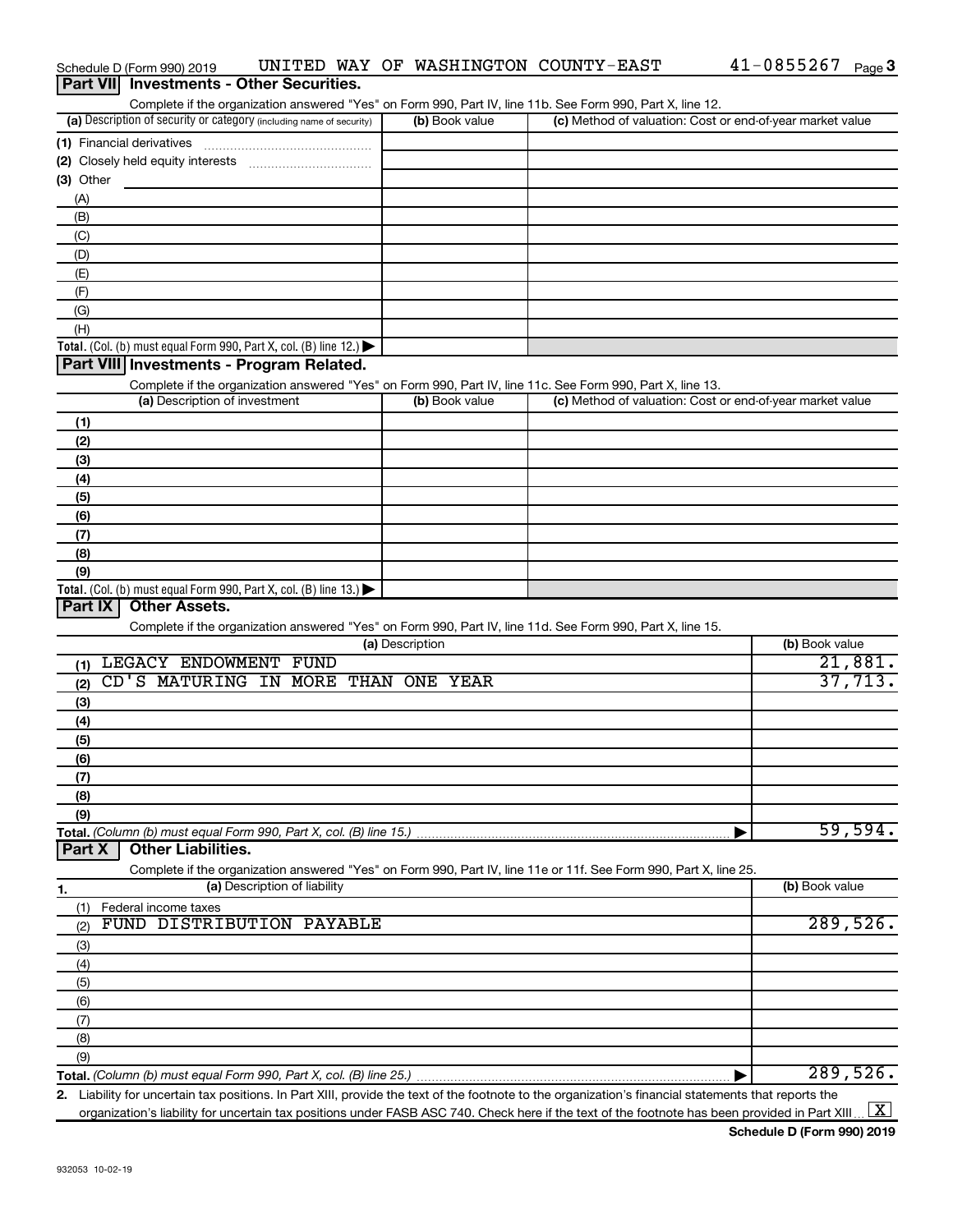|    | UNITED WAY OF WASHINGTON COUNTY-EAST<br>Schedule D (Form 990) 2019                                                                                                                                                                  |                |           |                | $41 - 0855267$ Page 4 |
|----|-------------------------------------------------------------------------------------------------------------------------------------------------------------------------------------------------------------------------------------|----------------|-----------|----------------|-----------------------|
|    | Reconciliation of Revenue per Audited Financial Statements With Revenue per Return.<br>Part XI                                                                                                                                      |                |           |                |                       |
|    | Complete if the organization answered "Yes" on Form 990, Part IV, line 12a.                                                                                                                                                         |                |           |                |                       |
| 1  | Total revenue, gains, and other support per audited financial statements                                                                                                                                                            |                |           | $\blacksquare$ | 977,441.              |
| 2  | Amounts included on line 1 but not on Form 990, Part VIII, line 12:                                                                                                                                                                 |                |           |                |                       |
| a  | Net unrealized gains (losses) on investments [111] [12] matter and all products and all products are not all p                                                                                                                      | 2a             |           |                |                       |
|    |                                                                                                                                                                                                                                     | 2 <sub>b</sub> |           |                |                       |
| c  |                                                                                                                                                                                                                                     | 2 <sub>c</sub> |           |                |                       |
| d  |                                                                                                                                                                                                                                     | 2d             | 27,524.   |                |                       |
| е  | Add lines 2a through 2d                                                                                                                                                                                                             |                |           | 2е             | 27,524.               |
| з  |                                                                                                                                                                                                                                     |                |           | 3              | 949,917.              |
| 4  | Amounts included on Form 990, Part VIII, line 12, but not on line 1:                                                                                                                                                                |                |           |                |                       |
|    |                                                                                                                                                                                                                                     | 4a             |           |                |                       |
| b  |                                                                                                                                                                                                                                     | 4 <sub>h</sub> |           |                |                       |
| c. | Add lines 4a and 4b                                                                                                                                                                                                                 |                |           | 4с             | 0.                    |
|    |                                                                                                                                                                                                                                     | 5              | 949, 917. |                |                       |
|    |                                                                                                                                                                                                                                     |                |           |                |                       |
|    | Part XII   Reconciliation of Expenses per Audited Financial Statements With Expenses per Return.                                                                                                                                    |                |           |                |                       |
|    | Complete if the organization answered "Yes" on Form 990, Part IV, line 12a.                                                                                                                                                         |                |           |                |                       |
| 1  |                                                                                                                                                                                                                                     |                |           | $\mathbf{1}$   | 1,012,791.            |
| 2  | Amounts included on line 1 but not on Form 990, Part IX, line 25:                                                                                                                                                                   |                |           |                |                       |
| a  |                                                                                                                                                                                                                                     | 2a             |           |                |                       |
| b  |                                                                                                                                                                                                                                     | 2 <sub>b</sub> |           |                |                       |
|    |                                                                                                                                                                                                                                     | 2 <sub>c</sub> |           |                |                       |
| d  |                                                                                                                                                                                                                                     | 2d             | 27,524.   |                |                       |
|    | Add lines 2a through 2d <b>[10]</b> University material contracts and the set of the set of the set of the set of the set of the set of the set of the set of the set of the set of the set of the set of the set of the set of the |                |           | 2e             | 27,524.               |
| 3  |                                                                                                                                                                                                                                     |                |           | 3              | 985, 267.             |
| 4  | Amounts included on Form 990, Part IX, line 25, but not on line 1:                                                                                                                                                                  |                |           |                |                       |
|    |                                                                                                                                                                                                                                     | 4a             |           |                |                       |
| b  |                                                                                                                                                                                                                                     | 4 <sub>b</sub> |           |                |                       |
|    | Add lines 4a and 4b                                                                                                                                                                                                                 |                |           | 4c             | 0.                    |
|    | Part XIII Supplemental Information.                                                                                                                                                                                                 |                |           | 5              | 985, 267.             |

Provide the descriptions required for Part II, lines 3, 5, and 9; Part III, lines 1a and 4; Part IV, lines 1b and 2b; Part V, line 4; Part X, line 2; Part XI, lines 2d and 4b; and Part XII, lines 2d and 4b. Also complete this part to provide any additional information.

## PART V, LINE 4:

|  |  |  |  | THE ENDOWMENT WAS SET UP TO RECOGNIZE DONORS WHO WISH TO HAVE THEIR        |  |  |  |  |  |  |
|--|--|--|--|----------------------------------------------------------------------------|--|--|--|--|--|--|
|  |  |  |  | COMMUNITY SUPPORT REMAIN WHEN THEY ARE NO LONGER PRESENT. EARNINGS ABOVE   |  |  |  |  |  |  |
|  |  |  |  | THE CONTRIBUTED BASIS IN THE ENDOWMENT WILL BE DISTRIBUTED ANNUALLY TO THE |  |  |  |  |  |  |
|  |  |  |  | UNITED WAY AS FUNDS ARE NEEDED. THE INTENTION IS TO HAVE DONORS CONTRIBUTE |  |  |  |  |  |  |
|  |  |  |  | TO THE ENDOWMENT TO INCREASE EARNINGS POTENTIAL AND ENSURE THE ENDOWMENT   |  |  |  |  |  |  |
|  |  |  |  | CAN CONTINUE TO SUPPORT THE UNITED WAY FOR MANY YEARS TO COME.             |  |  |  |  |  |  |

PART X, LINE 2:

THE ORGANIZATION IS EXEMPT FROM INCOME TAXES UNDER SECTION 501(C)(3) OF

THE INTERNAL REVENUE CODE. MANAGEMENT HAS DETERMINED THAT THE ORGANIZATION

# DOES NOT HAVE ANY UNCERTAIN TAX POSITIONS AND ASSOCIATED UNRECOGNIZED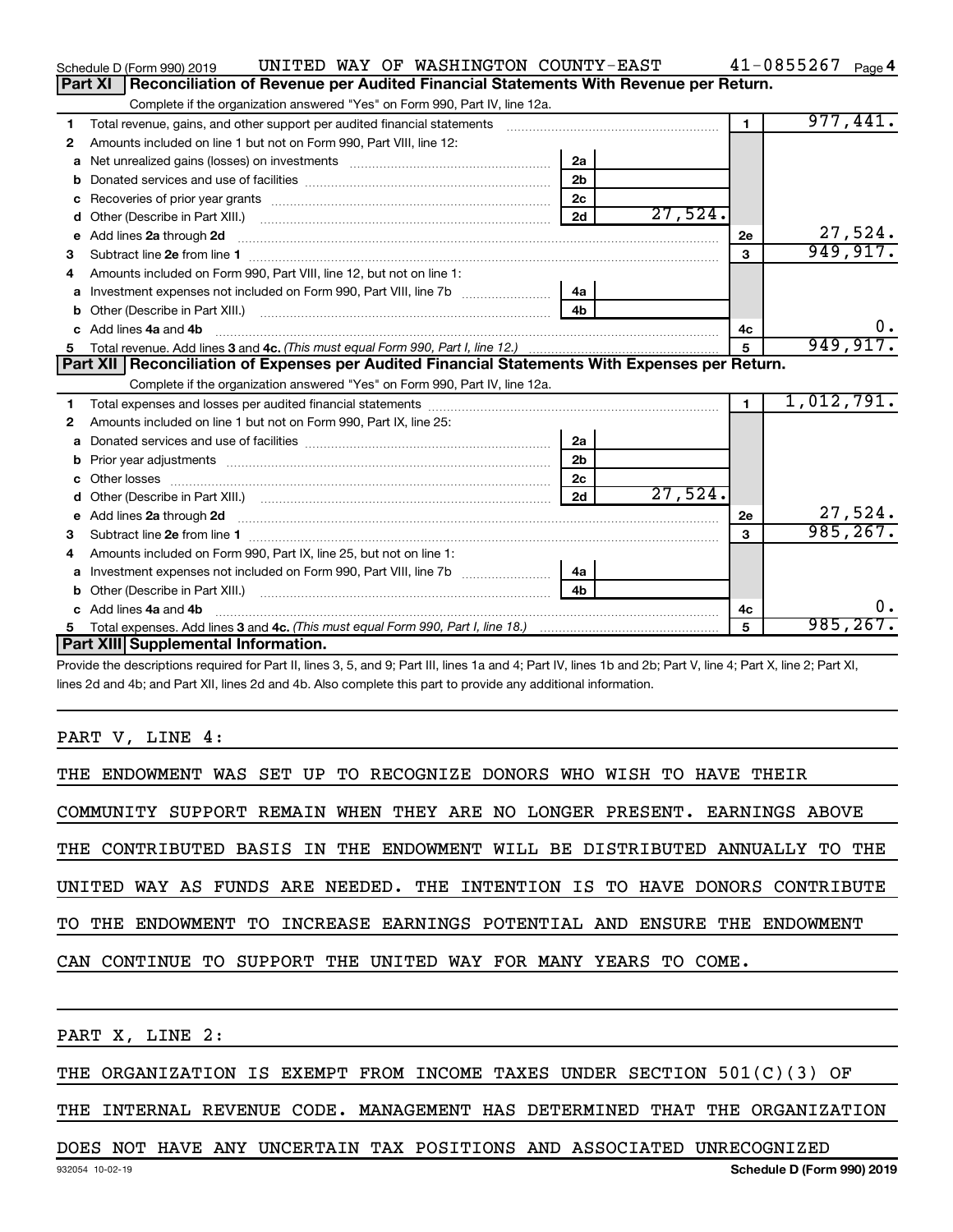41-0855267 Page 5 *(continued)* **Part XIII Supplemental Information**  Schedule D (Form 990) 2019  $\,$  UNITED WAY OF WASHINGTON COUNTY-EAST  $\,$  41-0855267  $_{\rm Page}$ 

BENEFITS THAT MATERIALLY IMPACT THE FINANCIAL STATEMENTS OR RELATED

DISCLOSURES.

THE ORGANIZATION'S FEDERAL INFORMATION RETURNS ARE SUBJECT TO EXAMINATION

BY THE IRS, GENERALLY FOR THREE YEARS AFTER THEY WERE FILED.

PART XI, LINE 2D - OTHER ADJUSTMENTS:

FUNDRAISING IN-KIND DONATED SERVICES AND MATERIALS

DIRECT EXPENSES RELATED TO FUNDRAISING

PART XII, LINE 2D - OTHER ADJUSTMENTS:

FUNDRAISING IN-KIND DONATED SERVICES AND MATERIALS

DIRECT EXPENSES RELATED TO FUNDRAISING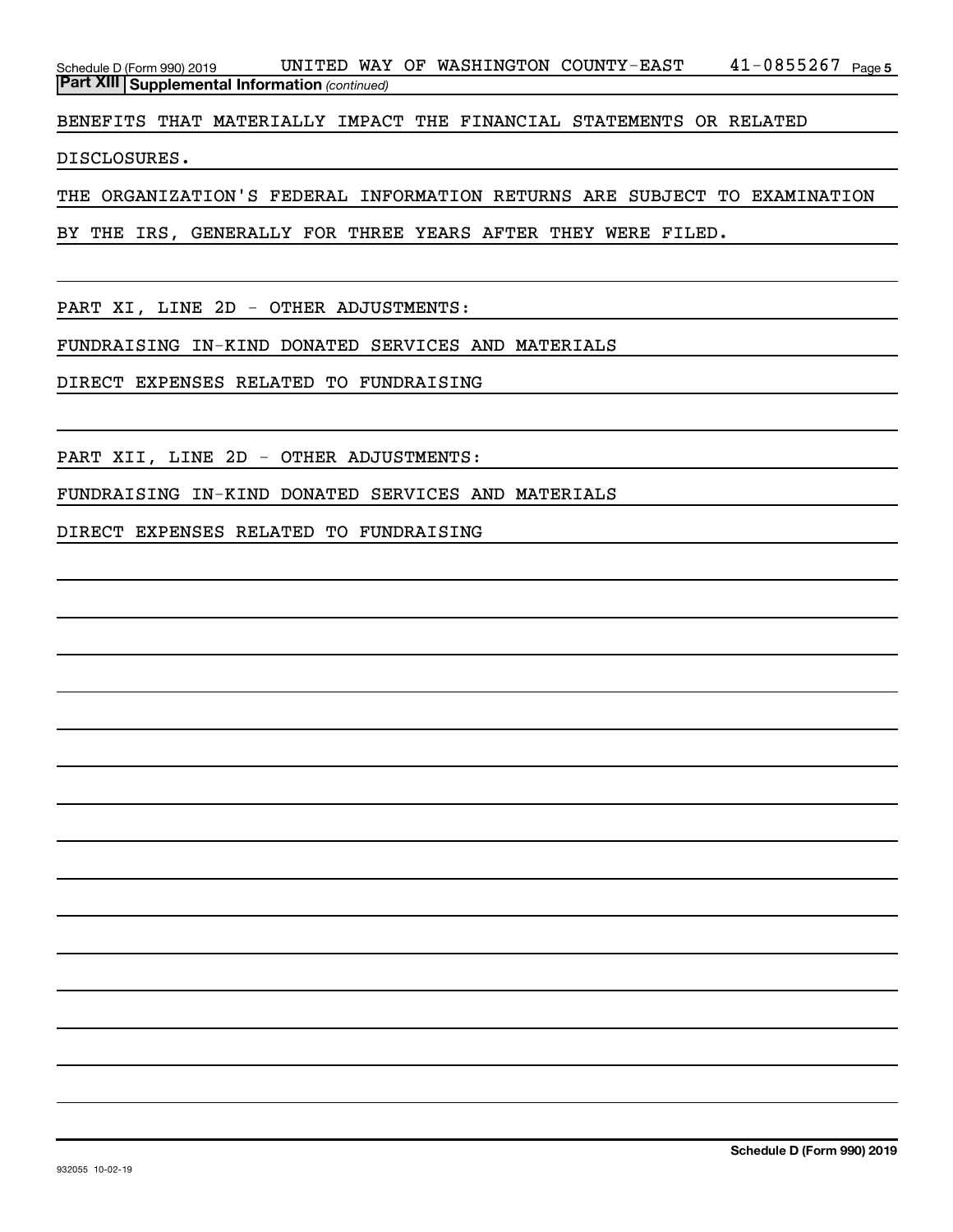| <b>SCHEDULE G</b>                                            |                                                                                                                                                     | <b>Supplemental Information Regarding Fundraising or Gaming Activities</b>                                                                                                                                                                |                                                          |    |                                      |  |                                   | OMB No. 1545-0047                                   |  |  |  |
|--------------------------------------------------------------|-----------------------------------------------------------------------------------------------------------------------------------------------------|-------------------------------------------------------------------------------------------------------------------------------------------------------------------------------------------------------------------------------------------|----------------------------------------------------------|----|--------------------------------------|--|-----------------------------------|-----------------------------------------------------|--|--|--|
| (Form 990 or 990-EZ)                                         |                                                                                                                                                     | Complete if the organization answered "Yes" on Form 990, Part IV, line 17, 18, or 19, or if the<br>organization entered more than \$15,000 on Form 990-EZ, line 6a.                                                                       |                                                          |    |                                      |  |                                   | 019                                                 |  |  |  |
| Department of the Treasury                                   |                                                                                                                                                     | Attach to Form 990 or Form 990-EZ.                                                                                                                                                                                                        |                                                          |    |                                      |  |                                   | <b>Open to Public</b>                               |  |  |  |
| Internal Revenue Service<br>Name of the organization         |                                                                                                                                                     | Go to www.irs.gov/Form990 for instructions and the latest information.                                                                                                                                                                    |                                                          |    |                                      |  |                                   | Inspection<br><b>Employer identification number</b> |  |  |  |
|                                                              |                                                                                                                                                     | UNITED WAY OF WASHINGTON COUNTY-EAST                                                                                                                                                                                                      |                                                          |    |                                      |  | 41-0855267                        |                                                     |  |  |  |
| Part I                                                       |                                                                                                                                                     | Fundraising Activities. Complete if the organization answered "Yes" on Form 990, Part IV, line 17. Form 990-EZ filers are not                                                                                                             |                                                          |    |                                      |  |                                   |                                                     |  |  |  |
|                                                              | required to complete this part.                                                                                                                     |                                                                                                                                                                                                                                           |                                                          |    |                                      |  |                                   |                                                     |  |  |  |
|                                                              |                                                                                                                                                     | 1 Indicate whether the organization raised funds through any of the following activities. Check all that apply.                                                                                                                           |                                                          |    |                                      |  |                                   |                                                     |  |  |  |
| b                                                            | Mail solicitations<br>Solicitation of non-government grants<br>a<br>e<br>Solicitation of government grants<br>Internet and email solicitations<br>f |                                                                                                                                                                                                                                           |                                                          |    |                                      |  |                                   |                                                     |  |  |  |
| Phone solicitations<br>с                                     |                                                                                                                                                     | Special fundraising events<br>g                                                                                                                                                                                                           |                                                          |    |                                      |  |                                   |                                                     |  |  |  |
| In-person solicitations<br>d                                 |                                                                                                                                                     |                                                                                                                                                                                                                                           |                                                          |    |                                      |  |                                   |                                                     |  |  |  |
|                                                              |                                                                                                                                                     | 2 a Did the organization have a written or oral agreement with any individual (including officers, directors, trustees, or<br>key employees listed in Form 990, Part VII) or entity in connection with professional fundraising services? |                                                          |    |                                      |  | Yes                               | <b>No</b>                                           |  |  |  |
|                                                              |                                                                                                                                                     | b If "Yes," list the 10 highest paid individuals or entities (fundraisers) pursuant to agreements under which the fundraiser is to be                                                                                                     |                                                          |    |                                      |  |                                   |                                                     |  |  |  |
| compensated at least \$5,000 by the organization.            |                                                                                                                                                     |                                                                                                                                                                                                                                           |                                                          |    |                                      |  |                                   |                                                     |  |  |  |
|                                                              |                                                                                                                                                     |                                                                                                                                                                                                                                           |                                                          |    |                                      |  | (v) Amount paid                   |                                                     |  |  |  |
| (i) Name and address of individual<br>or entity (fundraiser) |                                                                                                                                                     | (ii) Activity                                                                                                                                                                                                                             | (iii) Did<br>fundraiser<br>have custody<br>or control of |    | (iv) Gross receipts<br>from activity |  | to (or retained by)<br>fundraiser | (vi) Amount paid<br>to (or retained by)             |  |  |  |
|                                                              |                                                                                                                                                     |                                                                                                                                                                                                                                           | contributions?                                           |    |                                      |  | listed in col. (i)                | organization                                        |  |  |  |
|                                                              |                                                                                                                                                     |                                                                                                                                                                                                                                           | Yes                                                      | No |                                      |  |                                   |                                                     |  |  |  |
|                                                              |                                                                                                                                                     |                                                                                                                                                                                                                                           |                                                          |    |                                      |  |                                   |                                                     |  |  |  |
|                                                              |                                                                                                                                                     |                                                                                                                                                                                                                                           |                                                          |    |                                      |  |                                   |                                                     |  |  |  |
|                                                              |                                                                                                                                                     |                                                                                                                                                                                                                                           |                                                          |    |                                      |  |                                   |                                                     |  |  |  |
|                                                              |                                                                                                                                                     |                                                                                                                                                                                                                                           |                                                          |    |                                      |  |                                   |                                                     |  |  |  |
|                                                              |                                                                                                                                                     |                                                                                                                                                                                                                                           |                                                          |    |                                      |  |                                   |                                                     |  |  |  |
|                                                              |                                                                                                                                                     |                                                                                                                                                                                                                                           |                                                          |    |                                      |  |                                   |                                                     |  |  |  |
|                                                              |                                                                                                                                                     |                                                                                                                                                                                                                                           |                                                          |    |                                      |  |                                   |                                                     |  |  |  |
|                                                              |                                                                                                                                                     |                                                                                                                                                                                                                                           |                                                          |    |                                      |  |                                   |                                                     |  |  |  |
|                                                              |                                                                                                                                                     |                                                                                                                                                                                                                                           |                                                          |    |                                      |  |                                   |                                                     |  |  |  |
|                                                              |                                                                                                                                                     |                                                                                                                                                                                                                                           |                                                          |    |                                      |  |                                   |                                                     |  |  |  |
|                                                              |                                                                                                                                                     |                                                                                                                                                                                                                                           |                                                          |    |                                      |  |                                   |                                                     |  |  |  |
|                                                              |                                                                                                                                                     |                                                                                                                                                                                                                                           |                                                          |    |                                      |  |                                   |                                                     |  |  |  |
|                                                              |                                                                                                                                                     |                                                                                                                                                                                                                                           |                                                          |    |                                      |  |                                   |                                                     |  |  |  |
|                                                              |                                                                                                                                                     |                                                                                                                                                                                                                                           |                                                          |    |                                      |  |                                   |                                                     |  |  |  |
|                                                              |                                                                                                                                                     |                                                                                                                                                                                                                                           |                                                          |    |                                      |  |                                   |                                                     |  |  |  |
| Total                                                        |                                                                                                                                                     |                                                                                                                                                                                                                                           |                                                          |    |                                      |  |                                   |                                                     |  |  |  |
| or licensing                                                 |                                                                                                                                                     | 3 List all states in which the organization is registered or licensed to solicit contributions or has been notified it is exempt from registration                                                                                        |                                                          |    |                                      |  |                                   |                                                     |  |  |  |
|                                                              |                                                                                                                                                     |                                                                                                                                                                                                                                           |                                                          |    |                                      |  |                                   |                                                     |  |  |  |
|                                                              |                                                                                                                                                     |                                                                                                                                                                                                                                           |                                                          |    |                                      |  |                                   |                                                     |  |  |  |
|                                                              |                                                                                                                                                     |                                                                                                                                                                                                                                           |                                                          |    |                                      |  |                                   |                                                     |  |  |  |

**For Paperwork Reduction Act Notice, see the Instructions for Form 990 or 990-EZ. Schedule G (Form 990 or 990-EZ) 2019** LHA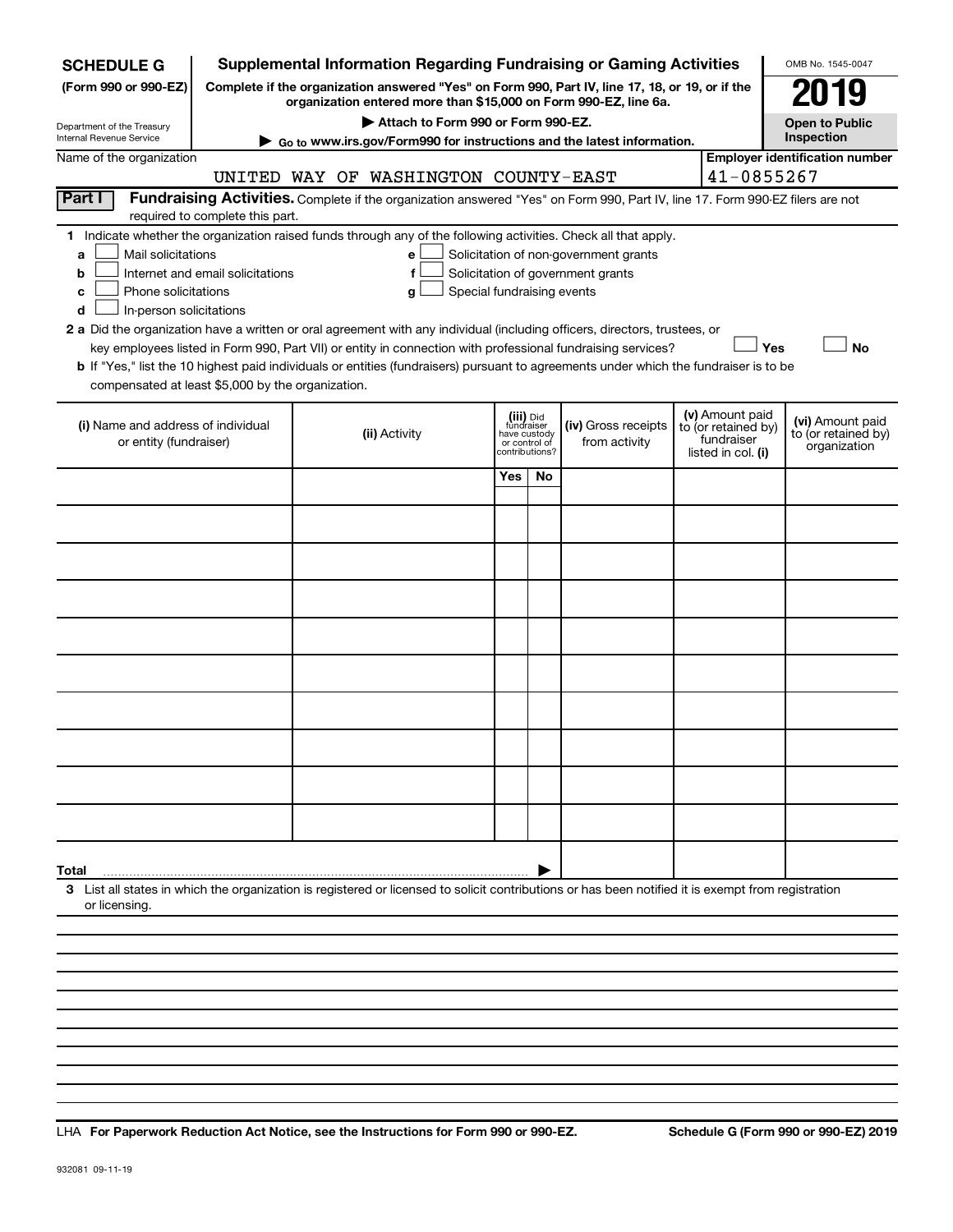41-0855267 Page 2 Schedule G (Form 990 or 990-EZ) 2019 <code>UNITED WAY OF WASHINGTON COUNTY-EAST</code>  $41\text{--}0855267$  <code>Page</code> Part II | Fundraising Events. Complete if the organization answered "Yes" on Form 990, Part IV, line 18, or reported more than \$15,000

of fundraising event contributions and gross income on Form 990-EZ, lines 1 and 6b. List events with gross receipts greater than \$5,000.

|                 |                                                                                                                      | 3 Gross income (line 1 minus line 2)                                                                     | 12,600.   | 7,067.                                           |                  | 19,667.                                             |  |  |  |  |  |
|-----------------|----------------------------------------------------------------------------------------------------------------------|----------------------------------------------------------------------------------------------------------|-----------|--------------------------------------------------|------------------|-----------------------------------------------------|--|--|--|--|--|
|                 |                                                                                                                      |                                                                                                          |           |                                                  |                  |                                                     |  |  |  |  |  |
|                 |                                                                                                                      |                                                                                                          |           |                                                  |                  |                                                     |  |  |  |  |  |
|                 | 5                                                                                                                    |                                                                                                          |           |                                                  |                  |                                                     |  |  |  |  |  |
|                 | 6                                                                                                                    |                                                                                                          |           |                                                  |                  |                                                     |  |  |  |  |  |
| Direct Expenses | 7                                                                                                                    | Food and beverages                                                                                       |           |                                                  |                  |                                                     |  |  |  |  |  |
|                 | 8                                                                                                                    |                                                                                                          |           |                                                  |                  |                                                     |  |  |  |  |  |
|                 | 9                                                                                                                    |                                                                                                          |           | 3,745.                                           |                  | 3,745.<br>3,745.                                    |  |  |  |  |  |
|                 | 10                                                                                                                   | Direct expense summary. Add lines 4 through 9 in column (d)                                              |           |                                                  |                  | 15,922.                                             |  |  |  |  |  |
|                 | Part III<br>Gaming. Complete if the organization answered "Yes" on Form 990, Part IV, line 19, or reported more than |                                                                                                          |           |                                                  |                  |                                                     |  |  |  |  |  |
|                 |                                                                                                                      | \$15,000 on Form 990-EZ, line 6a.                                                                        |           |                                                  |                  |                                                     |  |  |  |  |  |
| Revenue         |                                                                                                                      |                                                                                                          | (a) Bingo | (b) Pull tabs/instant<br>bingo/progressive bingo | (c) Other gaming | (d) Total gaming (add<br>col. (a) through col. (c)) |  |  |  |  |  |
|                 |                                                                                                                      |                                                                                                          |           |                                                  |                  |                                                     |  |  |  |  |  |
|                 |                                                                                                                      |                                                                                                          |           |                                                  |                  |                                                     |  |  |  |  |  |
|                 |                                                                                                                      |                                                                                                          |           |                                                  |                  |                                                     |  |  |  |  |  |
|                 |                                                                                                                      |                                                                                                          |           |                                                  |                  |                                                     |  |  |  |  |  |
|                 | 3                                                                                                                    |                                                                                                          |           |                                                  |                  |                                                     |  |  |  |  |  |
| Direct Expenses | 4                                                                                                                    |                                                                                                          |           |                                                  |                  |                                                     |  |  |  |  |  |
|                 |                                                                                                                      |                                                                                                          |           |                                                  |                  |                                                     |  |  |  |  |  |
|                 |                                                                                                                      |                                                                                                          | Yes<br>%  | Yes<br>%                                         | Yes<br>%         |                                                     |  |  |  |  |  |
|                 | 6.                                                                                                                   | Volunteer labor                                                                                          | No        | No                                               | No               |                                                     |  |  |  |  |  |
|                 | 7                                                                                                                    | Direct expense summary. Add lines 2 through 5 in column (d)                                              |           |                                                  |                  |                                                     |  |  |  |  |  |
|                 | 8                                                                                                                    |                                                                                                          |           |                                                  |                  |                                                     |  |  |  |  |  |
|                 |                                                                                                                      |                                                                                                          |           |                                                  |                  |                                                     |  |  |  |  |  |
| 9               |                                                                                                                      | Enter the state(s) in which the organization conducts gaming activities:                                 |           |                                                  |                  |                                                     |  |  |  |  |  |
|                 |                                                                                                                      |                                                                                                          |           |                                                  |                  | Yes<br>No                                           |  |  |  |  |  |
|                 |                                                                                                                      | <b>b</b> If "No," explain:<br>the control of the control of the control of the control of the control of |           |                                                  |                  |                                                     |  |  |  |  |  |
|                 |                                                                                                                      |                                                                                                          |           |                                                  |                  |                                                     |  |  |  |  |  |
|                 |                                                                                                                      |                                                                                                          |           |                                                  |                  | Yes<br>No                                           |  |  |  |  |  |
|                 |                                                                                                                      | <b>b</b> If "Yes," explain:                                                                              |           |                                                  |                  |                                                     |  |  |  |  |  |
|                 |                                                                                                                      |                                                                                                          |           |                                                  |                  |                                                     |  |  |  |  |  |

932082 09-11-19

**Schedule G (Form 990 or 990-EZ) 2019**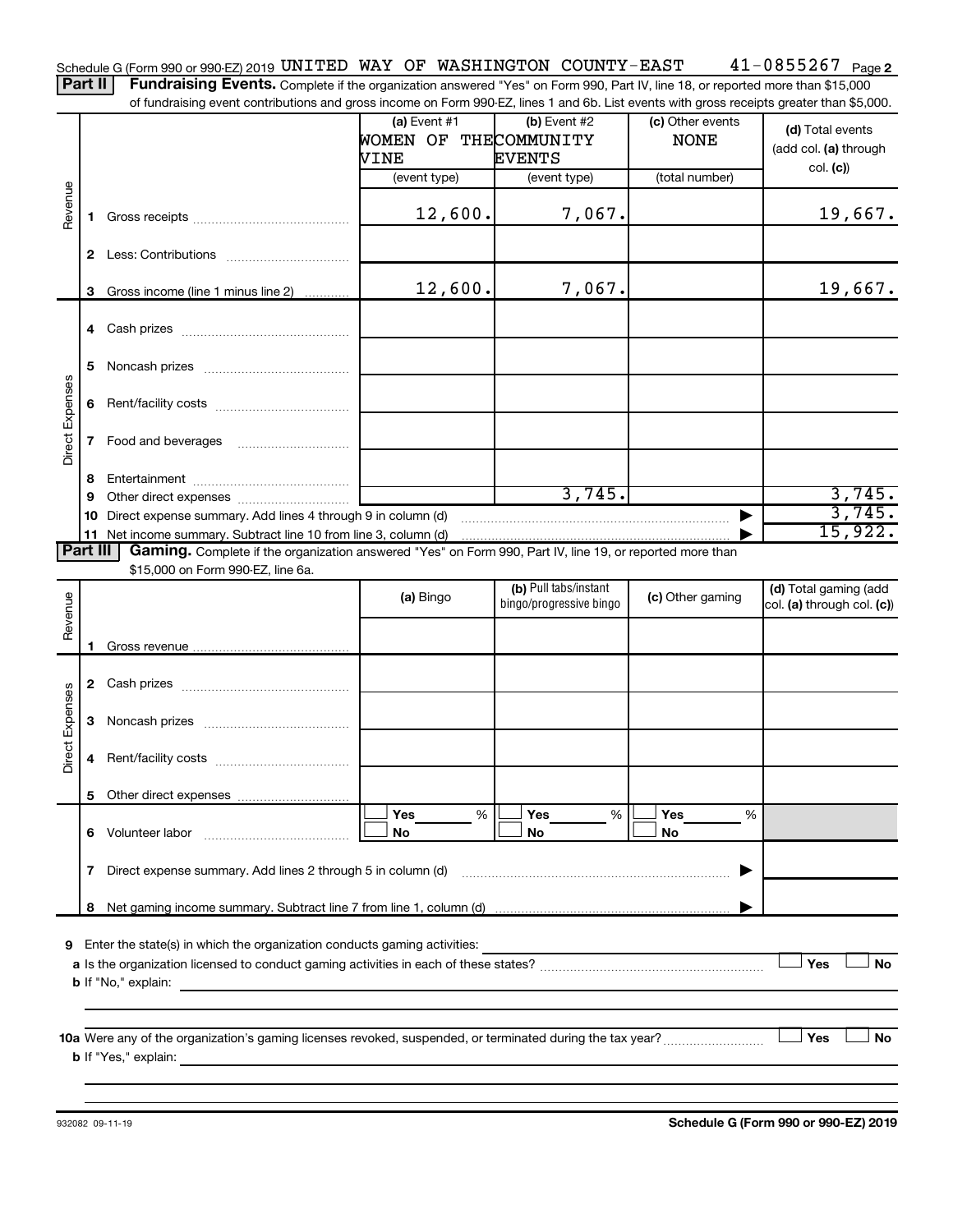| Schedule G (Form 990 or 990-EZ) 2019 UNITED WAY OF WASHINGTON COUNTY-EAST                                                                                                                                                      | 41-0855267          | Page 3    |
|--------------------------------------------------------------------------------------------------------------------------------------------------------------------------------------------------------------------------------|---------------------|-----------|
|                                                                                                                                                                                                                                | Yes                 | <b>No</b> |
| 12 Is the organization a grantor, beneficiary or trustee of a trust, or a member of a partnership or other entity formed                                                                                                       |                     |           |
|                                                                                                                                                                                                                                | ⊥ Yes               | <b>No</b> |
| 13 Indicate the percentage of gaming activity conducted in:                                                                                                                                                                    |                     |           |
|                                                                                                                                                                                                                                | 13a                 | %         |
| <b>b</b> An outside facility <i>www.communicality www.communicality.communicality www.communicality www.communicality.communicality www.communicality.com</i>                                                                  | 13 <sub>b</sub>     | %         |
| 14 Enter the name and address of the person who prepares the organization's gaming/special events books and records:                                                                                                           |                     |           |
| Name $\blacktriangleright$<br><u> 1989 - Johann Barbara, martin a bhaile ann an t-</u>                                                                                                                                         |                     |           |
|                                                                                                                                                                                                                                |                     |           |
| 15 Yes The organization have a contract with a third party from whom the organization receives gaming revenue?                                                                                                                 |                     | <b>No</b> |
|                                                                                                                                                                                                                                |                     |           |
| of gaming revenue retained by the third party $\triangleright$ \$                                                                                                                                                              |                     |           |
| c If "Yes," enter name and address of the third party:                                                                                                                                                                         |                     |           |
|                                                                                                                                                                                                                                |                     |           |
| Name $\blacktriangleright$                                                                                                                                                                                                     |                     |           |
|                                                                                                                                                                                                                                |                     |           |
| <b>16</b> Gaming manager information:                                                                                                                                                                                          |                     |           |
| <u> 1989 - Johann Harry Harry Harry Harry Harry Harry Harry Harry Harry Harry Harry Harry Harry Harry Harry Harry</u><br>Name $\blacktriangleright$                                                                            |                     |           |
| Gaming manager compensation > \$                                                                                                                                                                                               |                     |           |
|                                                                                                                                                                                                                                |                     |           |
| Description of services provided states and the contract of the contract of the contract of the contract of the contract of the contract of the contract of the contract of the contract of the contract of the contract of th |                     |           |
|                                                                                                                                                                                                                                |                     |           |
|                                                                                                                                                                                                                                |                     |           |
| Director/officer<br>Employee<br>Independent contractor                                                                                                                                                                         |                     |           |
| <b>17</b> Mandatory distributions:                                                                                                                                                                                             |                     |           |
| a Is the organization required under state law to make charitable distributions from the gaming proceeds to                                                                                                                    |                     |           |
| retain the state gaming license?                                                                                                                                                                                               | $\Box$ Yes $\ \bot$ | $\Box$ No |
| <b>b</b> Enter the amount of distributions required under state law to be distributed to other exempt organizations or spent in the                                                                                            |                     |           |
| organization's own exempt activities during the tax year $\triangleright$ \$                                                                                                                                                   |                     |           |
| Part IV<br>Supplemental Information. Provide the explanations required by Part I, line 2b, columns (iii) and (v); and Part III, lines 9, 9b, 10b,                                                                              |                     |           |
| 15b, 15c, 16, and 17b, as applicable. Also provide any additional information. See instructions.                                                                                                                               |                     |           |
|                                                                                                                                                                                                                                |                     |           |
|                                                                                                                                                                                                                                |                     |           |
|                                                                                                                                                                                                                                |                     |           |
|                                                                                                                                                                                                                                |                     |           |
|                                                                                                                                                                                                                                |                     |           |
|                                                                                                                                                                                                                                |                     |           |
|                                                                                                                                                                                                                                |                     |           |
|                                                                                                                                                                                                                                |                     |           |
|                                                                                                                                                                                                                                |                     |           |
|                                                                                                                                                                                                                                |                     |           |
|                                                                                                                                                                                                                                |                     |           |
|                                                                                                                                                                                                                                |                     |           |
|                                                                                                                                                                                                                                |                     |           |
|                                                                                                                                                                                                                                |                     |           |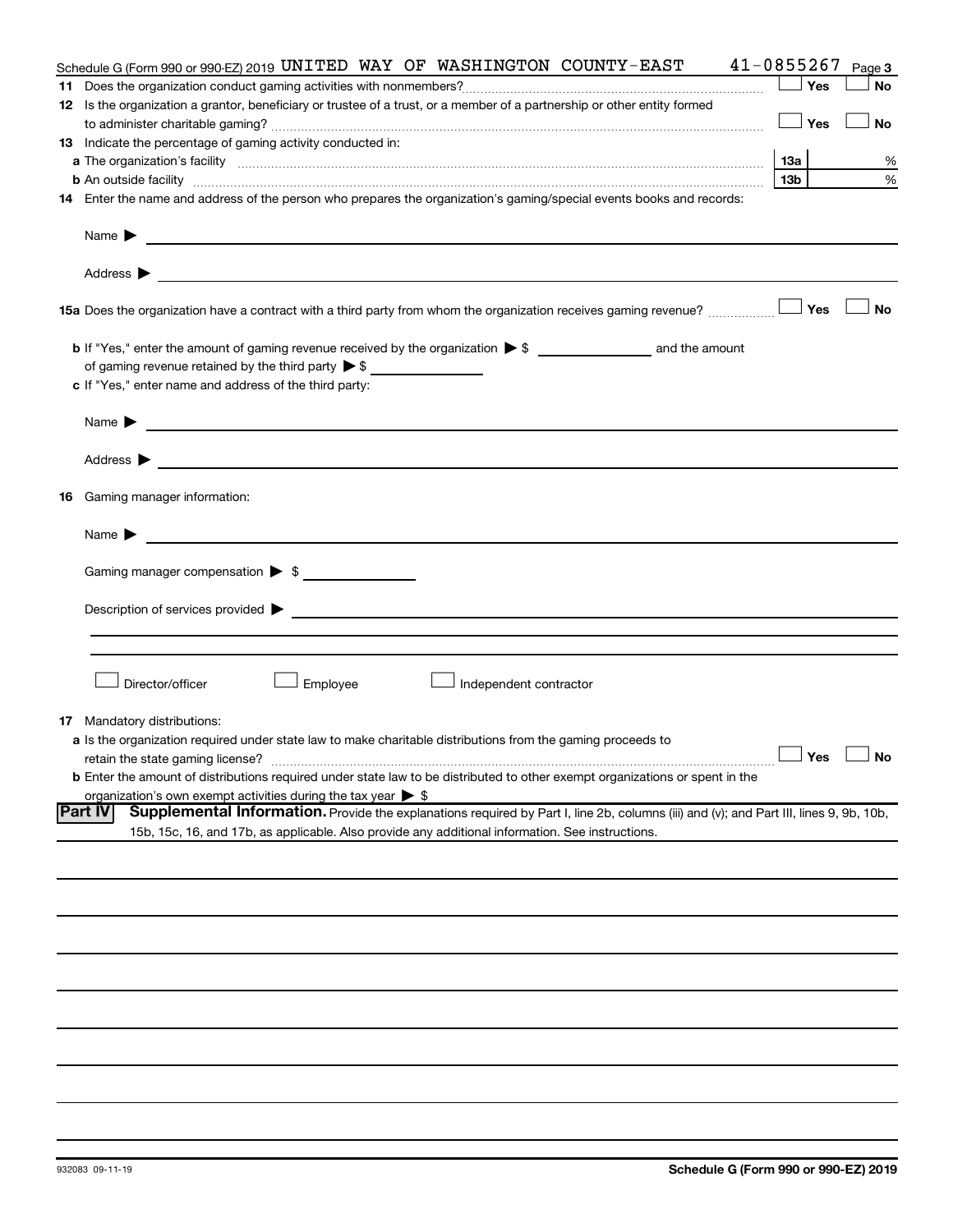|                                                                                                     |  | UNITED WAY OF WASHINGTON COUNTY-EAST | $41 - 0855267$ Page 4 |
|-----------------------------------------------------------------------------------------------------|--|--------------------------------------|-----------------------|
| Schedule G (Form 990 or 990-EZ) UNITED WAY<br><b>Part IV   Supplemental Information</b> (continued) |  |                                      |                       |
|                                                                                                     |  |                                      |                       |
|                                                                                                     |  |                                      |                       |
|                                                                                                     |  |                                      |                       |
|                                                                                                     |  |                                      |                       |
|                                                                                                     |  |                                      |                       |
|                                                                                                     |  |                                      |                       |
|                                                                                                     |  |                                      |                       |
|                                                                                                     |  |                                      |                       |
|                                                                                                     |  |                                      |                       |
|                                                                                                     |  |                                      |                       |
|                                                                                                     |  |                                      |                       |
|                                                                                                     |  |                                      |                       |
|                                                                                                     |  |                                      |                       |
|                                                                                                     |  |                                      |                       |
|                                                                                                     |  |                                      |                       |
|                                                                                                     |  |                                      |                       |
|                                                                                                     |  |                                      |                       |
|                                                                                                     |  |                                      |                       |
|                                                                                                     |  |                                      |                       |
|                                                                                                     |  |                                      |                       |
|                                                                                                     |  |                                      |                       |
|                                                                                                     |  |                                      |                       |
|                                                                                                     |  |                                      |                       |
|                                                                                                     |  |                                      |                       |
|                                                                                                     |  |                                      |                       |
|                                                                                                     |  |                                      |                       |
|                                                                                                     |  |                                      |                       |
|                                                                                                     |  |                                      |                       |
|                                                                                                     |  |                                      |                       |
|                                                                                                     |  |                                      |                       |
|                                                                                                     |  |                                      |                       |
|                                                                                                     |  |                                      |                       |
|                                                                                                     |  |                                      |                       |
|                                                                                                     |  |                                      |                       |
|                                                                                                     |  |                                      |                       |
|                                                                                                     |  |                                      |                       |
|                                                                                                     |  |                                      |                       |
|                                                                                                     |  |                                      |                       |
|                                                                                                     |  |                                      |                       |
|                                                                                                     |  |                                      |                       |
|                                                                                                     |  |                                      |                       |
|                                                                                                     |  |                                      |                       |
|                                                                                                     |  |                                      |                       |
|                                                                                                     |  |                                      |                       |
|                                                                                                     |  |                                      |                       |
|                                                                                                     |  |                                      |                       |
|                                                                                                     |  |                                      |                       |
|                                                                                                     |  |                                      |                       |
|                                                                                                     |  |                                      |                       |
|                                                                                                     |  |                                      |                       |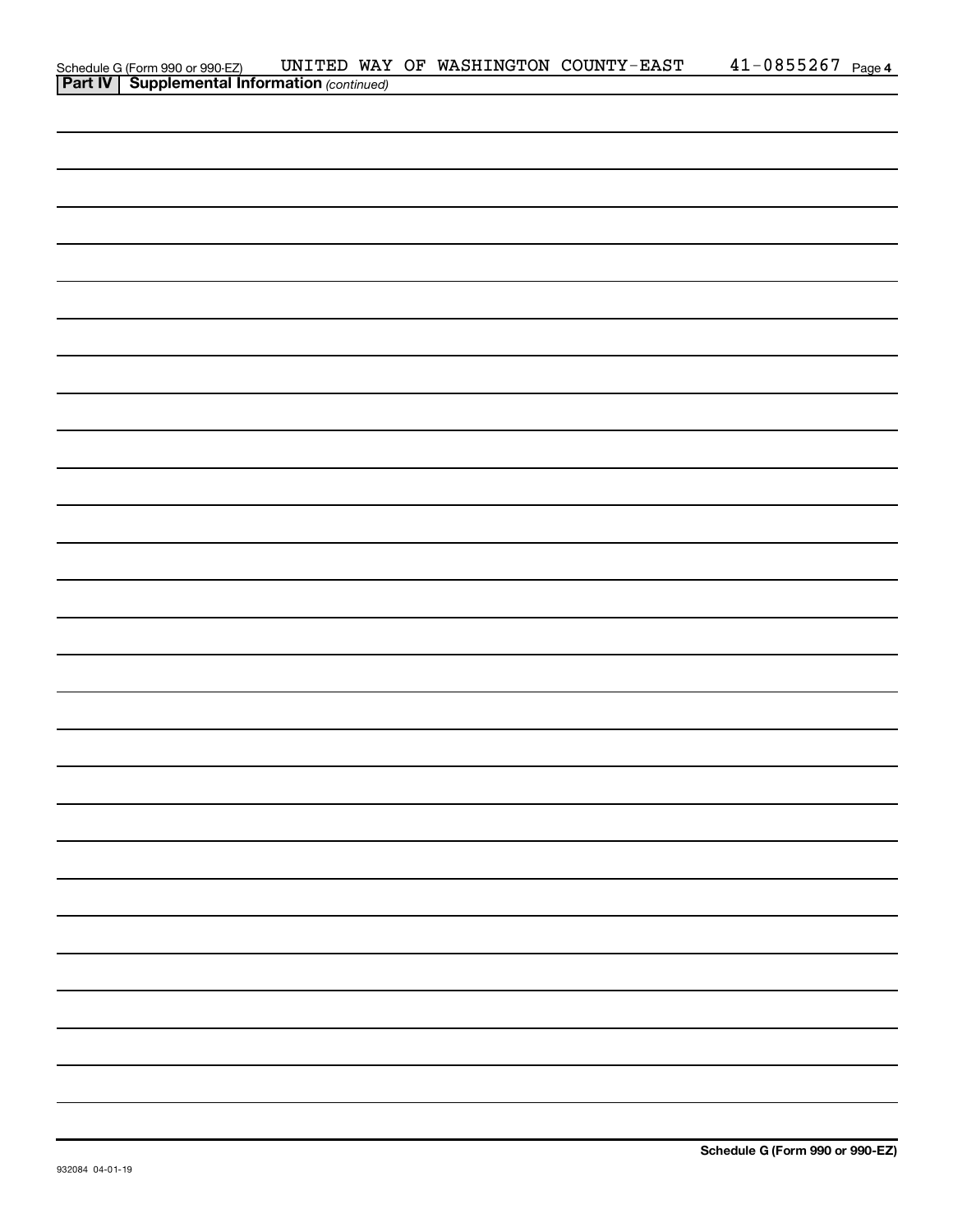| <b>SCHEDULE I</b><br>(Form 990)                                                                                                                                                                                                                                                                                                          |                                                                                                                                                                             | <b>Grants and Other Assistance to Organizations,</b><br>Governments, and Individuals in the United States<br>Complete if the organization answered "Yes" on Form 990, Part IV, line 21 or 22. |                                      |                                                                              |                                         |                                                                |                                          |                                                     |  |  |  |  |  |
|------------------------------------------------------------------------------------------------------------------------------------------------------------------------------------------------------------------------------------------------------------------------------------------------------------------------------------------|-----------------------------------------------------------------------------------------------------------------------------------------------------------------------------|-----------------------------------------------------------------------------------------------------------------------------------------------------------------------------------------------|--------------------------------------|------------------------------------------------------------------------------|-----------------------------------------|----------------------------------------------------------------|------------------------------------------|-----------------------------------------------------|--|--|--|--|--|
| Department of the Treasury<br>Internal Revenue Service                                                                                                                                                                                                                                                                                   |                                                                                                                                                                             |                                                                                                                                                                                               |                                      | Attach to Form 990.<br>Go to www.irs.gov/Form990 for the latest information. |                                         |                                                                |                                          | <b>Open to Public</b><br>Inspection                 |  |  |  |  |  |
| Name of the organization                                                                                                                                                                                                                                                                                                                 |                                                                                                                                                                             |                                                                                                                                                                                               | UNITED WAY OF WASHINGTON COUNTY-EAST |                                                                              |                                         |                                                                |                                          | <b>Employer identification number</b><br>41-0855267 |  |  |  |  |  |
| Part I<br><b>General Information on Grants and Assistance</b>                                                                                                                                                                                                                                                                            |                                                                                                                                                                             |                                                                                                                                                                                               |                                      |                                                                              |                                         |                                                                |                                          |                                                     |  |  |  |  |  |
| Does the organization maintain records to substantiate the amount of the grants or assistance, the grantees' eligibility for the grants or assistance, and the selection<br>$\mathbf 1$<br>$ \mathbf{X} $ Yes<br>l No<br>2 Describe in Part IV the organization's procedures for monitoring the use of grant funds in the United States. |                                                                                                                                                                             |                                                                                                                                                                                               |                                      |                                                                              |                                         |                                                                |                                          |                                                     |  |  |  |  |  |
| Part II                                                                                                                                                                                                                                                                                                                                  | Grants and Other Assistance to Domestic Organizations and Domestic Governments. Complete if the organization answered "Yes" on Form 990, Part IV, line 21, for any          |                                                                                                                                                                                               |                                      |                                                                              |                                         |                                                                |                                          |                                                     |  |  |  |  |  |
|                                                                                                                                                                                                                                                                                                                                          | recipient that received more than \$5,000. Part II can be duplicated if additional space is needed.                                                                         |                                                                                                                                                                                               |                                      |                                                                              |                                         |                                                                |                                          |                                                     |  |  |  |  |  |
|                                                                                                                                                                                                                                                                                                                                          | 1 (a) Name and address of organization<br>or government                                                                                                                     | $(b)$ EIN                                                                                                                                                                                     | (c) IRC section<br>(if applicable)   | (d) Amount of<br>cash grant                                                  | (e) Amount of<br>non-cash<br>assistance | (f) Method of<br>valuation (book.<br>FMV, appraisal,<br>other) | (g) Description of<br>noncash assistance | (h) Purpose of grant<br>or assistance               |  |  |  |  |  |
| COMMUNITY THREAD<br>2300 WEST ORLEANS STREET<br>STILLWATER, MN 55082                                                                                                                                                                                                                                                                     |                                                                                                                                                                             | $41-0967271$ 501(C)(3)                                                                                                                                                                        |                                      | 41,647.                                                                      | $\mathbf{0}$                            |                                                                |                                          | PROGRAM OPERATING COST                              |  |  |  |  |  |
| COURAGE ST. CROIX<br>1460 CURVE CREST BLVD.<br>STILLWATER, MN 55082                                                                                                                                                                                                                                                                      |                                                                                                                                                                             | $41-0706118$ $501(C)(3)$                                                                                                                                                                      |                                      | 15,106.                                                                      | $\mathbf{0}$                            |                                                                |                                          | PROGRAM OPERATING COST                              |  |  |  |  |  |
| SOLID GROUND<br>WHITE BEAR LAKE, MN 55110                                                                                                                                                                                                                                                                                                | 3521 CENTURY AVENUE NORTH, #213                                                                                                                                             | $36-3578158$ $501(C)(3)$                                                                                                                                                                      |                                      | 61,103.                                                                      | $\mathbf{0}$                            |                                                                |                                          | PROGRAM OPERATING COST                              |  |  |  |  |  |
| HOPE DENTAL<br>435 UNIVERSITY AVENUE<br>ST. PAUL, MN 55130                                                                                                                                                                                                                                                                               |                                                                                                                                                                             | 81-4068287                                                                                                                                                                                    | 501(C)(3)                            | 11,607.                                                                      | $\mathbf{0}$                            |                                                                |                                          | PROGRAM OPERATING COST                              |  |  |  |  |  |
| FAMILY MEANS<br>1875 NORTHWESTERN AVENUE<br>STILLWATER, MN 55082                                                                                                                                                                                                                                                                         |                                                                                                                                                                             | $41-6045574$ $501(C)(3)$                                                                                                                                                                      |                                      | 119,040                                                                      | $\mathbf{0}$                            |                                                                |                                          | PROGRAM OPERATING COST                              |  |  |  |  |  |
| CANVAS HEALTH<br>7066 STILLWATER BLVD. NORTH<br>OAKDALE, MN 55128                                                                                                                                                                                                                                                                        |                                                                                                                                                                             | $41-0955577$ $501(C)(3)$                                                                                                                                                                      |                                      | 44,126.                                                                      | $\mathbf{0}$ .                          |                                                                |                                          | PROGRAM OPERATING COST                              |  |  |  |  |  |
|                                                                                                                                                                                                                                                                                                                                          | 2 Enter total number of section 501(c)(3) and government organizations listed in the line 1 table<br>3 Enter total number of other organizations listed in the line 1 table |                                                                                                                                                                                               |                                      |                                                                              |                                         |                                                                |                                          |                                                     |  |  |  |  |  |
|                                                                                                                                                                                                                                                                                                                                          |                                                                                                                                                                             |                                                                                                                                                                                               |                                      |                                                                              |                                         |                                                                |                                          |                                                     |  |  |  |  |  |

**For Paperwork Reduction Act Notice, see the Instructions for Form 990. Schedule I (Form 990) (2019)** LHA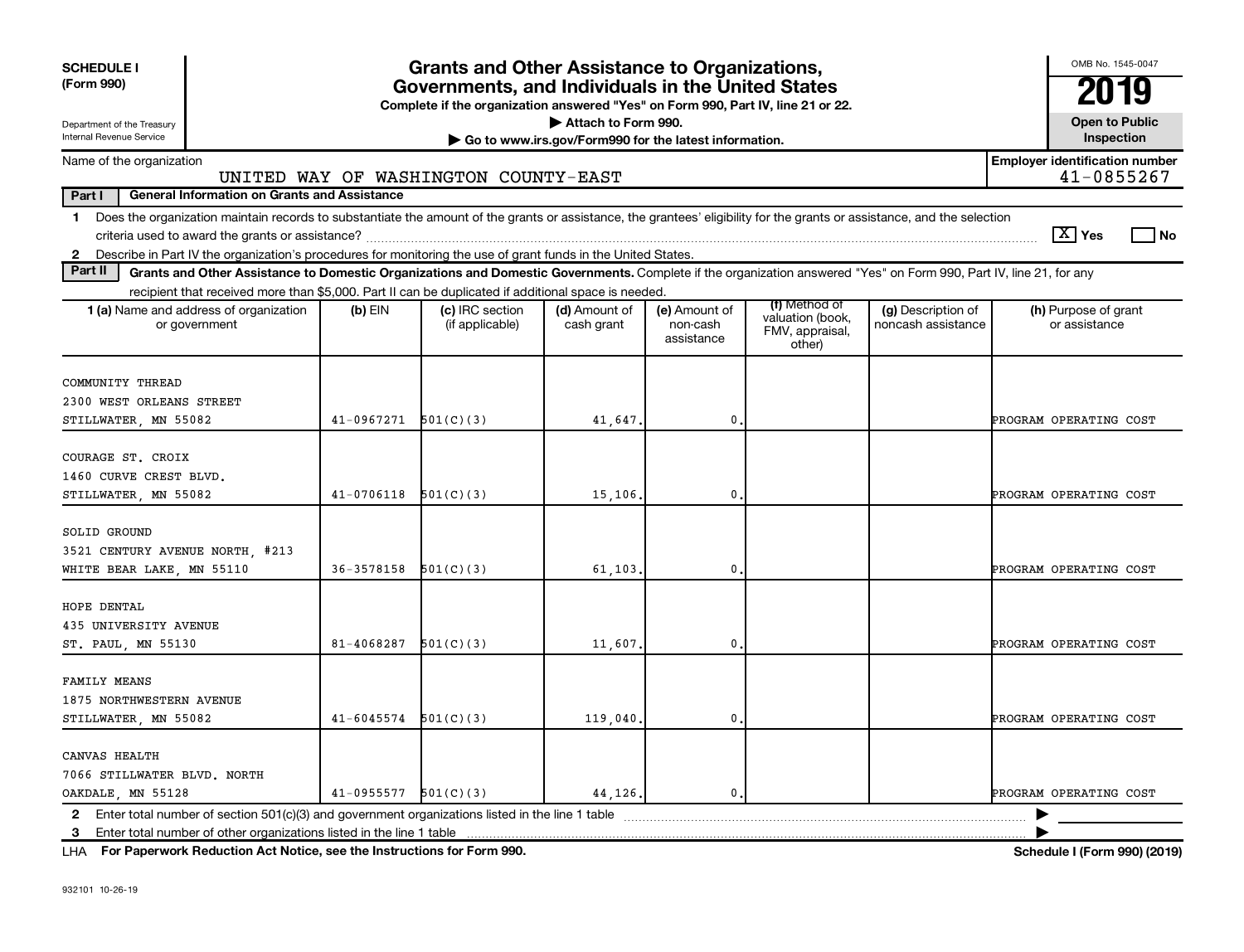#### Schedule I (Form 990) Page 1 UNITED WAY OF WASHINGTON COUNTY-EAST 41-0855267

| 41-0855267 |  |  |  | Page |
|------------|--|--|--|------|
|            |  |  |  |      |

| (a) Name and address of<br>organization or government                   | $(b)$ EIN                | (c) IRC section<br>if applicable | (d) Amount of<br>cash grant | (e) Amount of<br>non-cash<br>assistance | (f) Method of<br>valuation<br>(book, FMV,<br>appraisal, other) | (g) Description of<br>non-cash assistance | (h) Purpose of grant<br>or assistance |
|-------------------------------------------------------------------------|--------------------------|----------------------------------|-----------------------------|-----------------------------------------|----------------------------------------------------------------|-------------------------------------------|---------------------------------------|
| LAKEVIEW HOSPITAL - HOSPICE<br>5620 MEMORIAL AVENUE NORTH               |                          |                                  |                             |                                         |                                                                |                                           |                                       |
| STILLWATER, MN 55082                                                    | 41-0811697               | 501(C)(3)                        | 14,241.                     | $\mathbf{0}$                            |                                                                |                                           | PROGRAM OPERATING COST                |
| SOUTHERN MN REGIONAL LEGAL SERVICE<br>55 E 5TH ST                       | 41-1316151               | 501(C)(3)                        |                             | $\mathbf{0}$                            |                                                                |                                           |                                       |
| ST. PAUL, MN 55101                                                      |                          |                                  | 23, 149.                    |                                         |                                                                |                                           | PROGRAM OPERATING COST                |
| PORTICO HEALTHNET<br>5640 MEMORIAL AVENUE NORTH<br>STILLWATER, MN 55082 | 41-1814659               | 501(C)(3)                        | 16,211.                     | $\mathbf 0$ .                           |                                                                |                                           | PROGRAM OPERATING COST                |
|                                                                         |                          |                                  |                             |                                         |                                                                |                                           |                                       |
| TUBMAN FAMILY ALLIANCE<br>3111 FIRST AVENUE SOUTH                       |                          |                                  |                             |                                         |                                                                |                                           |                                       |
| MINNEAPOLIS, MN 55408                                                   | 41-2022341               | 501(C)(3)                        | 33,083.                     | $\mathbf{0}$                            |                                                                |                                           | PROGRAM OPERATING COST                |
| VALLEY OUTREACH<br>1911 CURVE CREST BLVD.                               |                          |                                  |                             |                                         |                                                                |                                           |                                       |
| STILLWATER, MN 55082                                                    | 41-1452973               | 501(C)(3)                        | 87,520                      | $\mathbf{0}$                            |                                                                |                                           | PROGRAM OPERATING COST                |
| YOUTH SERVICE BUREAU<br>101 WEST PINE STREET<br>STILLWATER, MN 55082    | $41-1333578$ $501(C)(3)$ |                                  | 55,637.                     | $\mathbf{0}$                            |                                                                |                                           | PROGRAM OPERATING COST                |
|                                                                         |                          |                                  |                             |                                         |                                                                |                                           |                                       |
| SERVE MN<br>120 SOUTH 6TH ST, SUITE 2260                                |                          |                                  |                             |                                         |                                                                |                                           |                                       |
| MINNEAPOLIS, MN 55402                                                   | $41 - 2010058$           | 501(C)(3)                        | 8,500.                      | $\mathbf 0$                             |                                                                |                                           | PROGRAM OPERATING COST                |
| <b>EVOLVE</b><br>5850 OMAHA AVE N                                       |                          |                                  |                             |                                         |                                                                |                                           |                                       |
| OAK PARK HEIGHTS, MN 55082                                              | 41-1296959               | 501(C)(3)                        | 7,560                       | $\mathbf{0}$                            |                                                                |                                           | PROGRAM OPERATING COST                |
| COMMUNITY RESOURCE CENTER OF ST.<br>ANDREWS - 900 STILLWATER RD. -      |                          |                                  |                             |                                         |                                                                |                                           |                                       |
| MAHTOMEDI, MN 55115                                                     | $41-0880458$ $501(C)(3)$ |                                  | 29,081.                     | $\mathbf{0}$ .                          |                                                                |                                           | PROGRAM OPERATING COST                |

**Schedule I (Form 990)**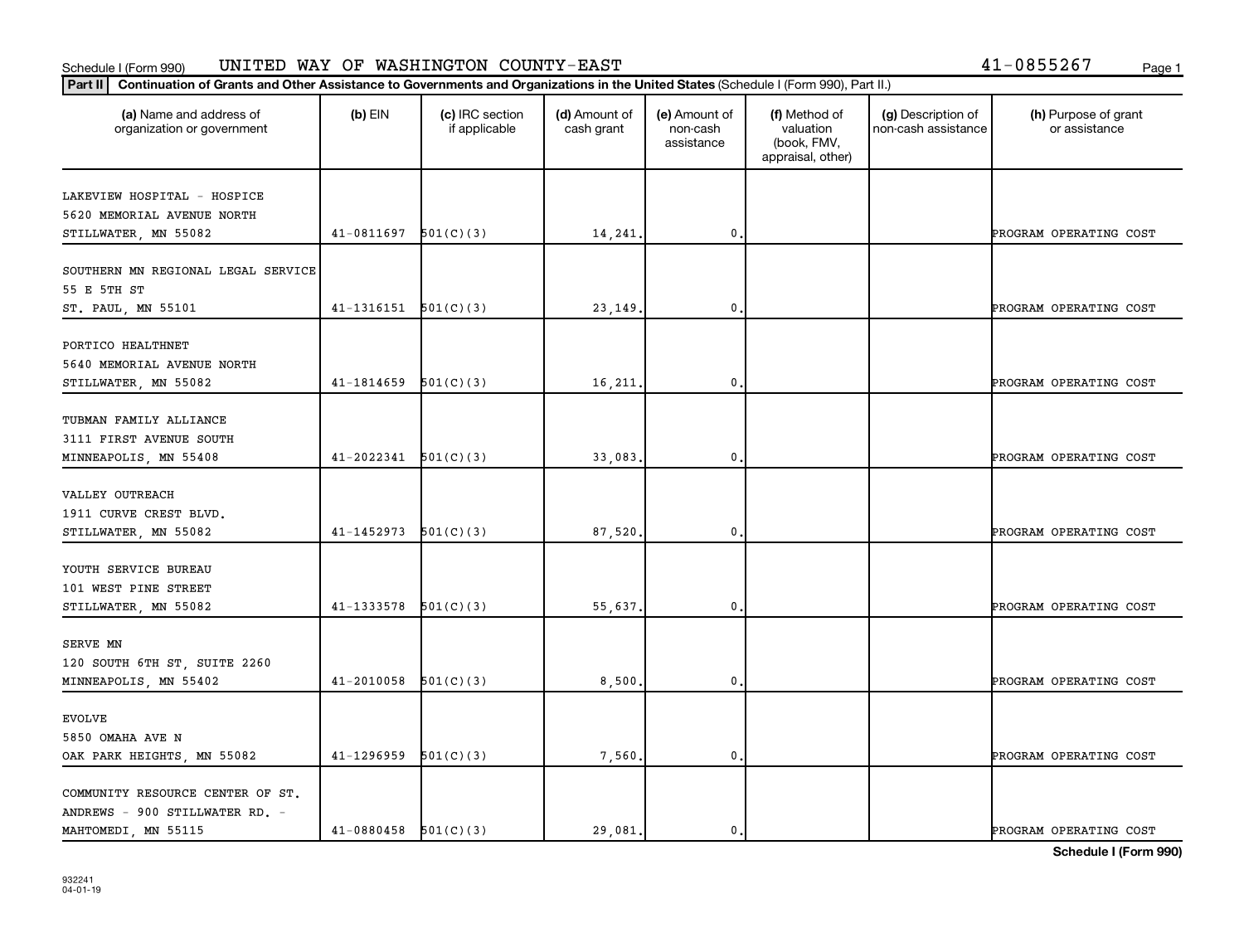## Schedule I (Form 990) UNITED WAY OF WASHINGTON COUNTY-EAST Page 1

|  |  | 41-0855267 | Page |
|--|--|------------|------|
|  |  |            |      |

| Part II   Continuation of Grants and Other Assistance to Governments and Organizations in the United States (Schedule I (Form 990), Part II.) |                        |                                  |                             |                                         |                                                                |                                           |                                       |
|-----------------------------------------------------------------------------------------------------------------------------------------------|------------------------|----------------------------------|-----------------------------|-----------------------------------------|----------------------------------------------------------------|-------------------------------------------|---------------------------------------|
| (a) Name and address of<br>organization or government                                                                                         | $(b)$ EIN              | (c) IRC section<br>if applicable | (d) Amount of<br>cash grant | (e) Amount of<br>non-cash<br>assistance | (f) Method of<br>valuation<br>(book, FMV,<br>appraisal, other) | (g) Description of<br>non-cash assistance | (h) Purpose of grant<br>or assistance |
| OUR COMMUNITY KITCHEN                                                                                                                         |                        |                                  |                             |                                         |                                                                |                                           |                                       |
| 215 NORTH 4TH STREET                                                                                                                          |                        |                                  |                             |                                         |                                                                |                                           |                                       |
| STILLWATER, MN 55082                                                                                                                          | $47 - 2979443$         | 501(C)(3)                        | 7,750.                      | $\mathbf{0}$                            |                                                                |                                           | PROGRAM OPERATING COST                |
| YOUTH ADVANTAGE<br>PO BOX 11                                                                                                                  |                        |                                  |                             |                                         |                                                                |                                           |                                       |
| STILLWATER, MN 55082                                                                                                                          | $26-2920118$ 501(C)(3) |                                  | 3,202.                      | $\mathfrak o$ .                         |                                                                |                                           | PROGRAM OPERATING COST                |
|                                                                                                                                               |                        |                                  |                             |                                         |                                                                |                                           |                                       |
|                                                                                                                                               |                        |                                  |                             |                                         |                                                                |                                           |                                       |
|                                                                                                                                               |                        |                                  |                             |                                         |                                                                |                                           |                                       |
|                                                                                                                                               |                        |                                  |                             |                                         |                                                                |                                           |                                       |
|                                                                                                                                               |                        |                                  |                             |                                         |                                                                |                                           |                                       |
|                                                                                                                                               |                        |                                  |                             |                                         |                                                                |                                           |                                       |
|                                                                                                                                               |                        |                                  |                             |                                         |                                                                |                                           |                                       |
|                                                                                                                                               |                        |                                  |                             |                                         |                                                                |                                           |                                       |
|                                                                                                                                               |                        |                                  |                             |                                         |                                                                |                                           |                                       |
|                                                                                                                                               |                        |                                  |                             |                                         |                                                                |                                           |                                       |
|                                                                                                                                               |                        |                                  |                             |                                         |                                                                |                                           |                                       |
|                                                                                                                                               |                        |                                  |                             |                                         |                                                                |                                           |                                       |
|                                                                                                                                               |                        |                                  |                             |                                         |                                                                |                                           |                                       |
|                                                                                                                                               |                        |                                  |                             |                                         |                                                                |                                           |                                       |
|                                                                                                                                               |                        |                                  |                             |                                         |                                                                |                                           |                                       |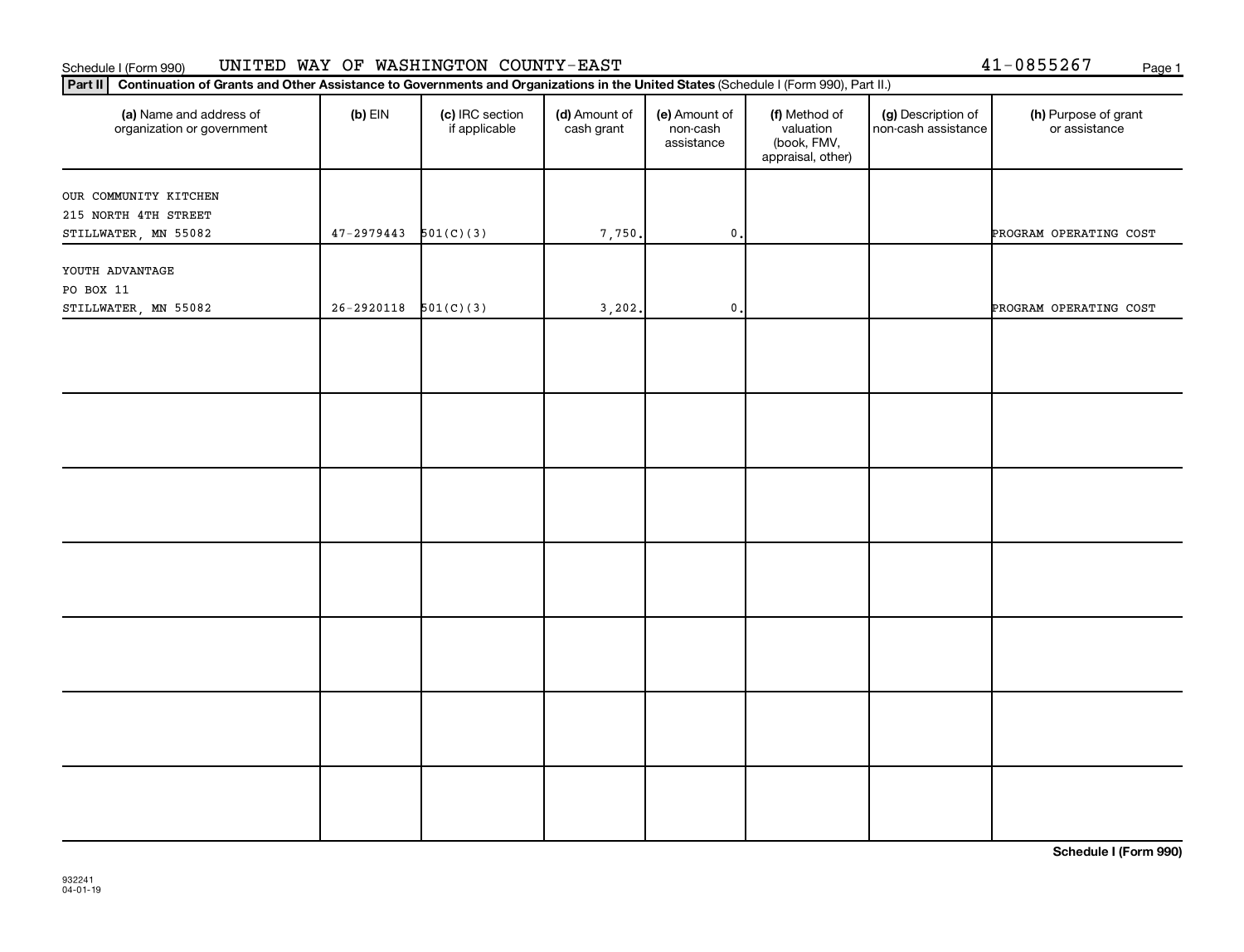## Schedule I (Form 990) (2019) UNITED WAY OF WASHINGTON COUNTY-EAST Page

**2**

Part III | Grants and Other Assistance to Domestic Individuals. Complete if the organization answered "Yes" on Form 990, Part IV, line 22. Part III can be duplicated if additional space is needed.

| (a) Type of grant or assistance                                                                                                                      | (b) Number of<br>recipients | (c) Amount of<br>cash grant | (d) Amount of non-<br>cash assistance | (e) Method of valuation<br>(book, FMV, appraisal, other) | (f) Description of noncash assistance |
|------------------------------------------------------------------------------------------------------------------------------------------------------|-----------------------------|-----------------------------|---------------------------------------|----------------------------------------------------------|---------------------------------------|
|                                                                                                                                                      |                             |                             |                                       |                                                          |                                       |
|                                                                                                                                                      |                             |                             |                                       |                                                          |                                       |
|                                                                                                                                                      |                             |                             |                                       |                                                          |                                       |
|                                                                                                                                                      |                             |                             |                                       |                                                          |                                       |
|                                                                                                                                                      |                             |                             |                                       |                                                          |                                       |
|                                                                                                                                                      |                             |                             |                                       |                                                          |                                       |
|                                                                                                                                                      |                             |                             |                                       |                                                          |                                       |
|                                                                                                                                                      |                             |                             |                                       |                                                          |                                       |
|                                                                                                                                                      |                             |                             |                                       |                                                          |                                       |
|                                                                                                                                                      |                             |                             |                                       |                                                          |                                       |
| Part IV<br>Supplemental Information. Provide the information required in Part I, line 2; Part III, column (b); and any other additional information. |                             |                             |                                       |                                                          |                                       |

PART I, LINE 2:

UNITED WAY REQUIRES ALL FUNDED AGENCIES TO COMPLETE EXTENSIVE GRANT

APPLICATIONS INCLUDING PROGRAM DETAILS AND EXPECTED OUTCOMES USING A

RESULTS BASED ACCOUNTABILITY MODEL. BOARD MEMBERS AND COMMUNITY VOLUNTEERS

REVIEW EACH APPLICATION, THE AGENCY'S FINANCIAL AND ORGANIZATIONAL

INFORMATION, AND THE AGENCY'S NONPROFIT STATUS BEFORE MAKING FUNDING

RECOMMENDATIONS. AGENCIES ARE VISITED BY VOLUNTEERS FOR FURTHER

ASSESSMENT. ALL FUNDED AGENCIES SIGN AN AGREEMENT REGARDING THE USE OF

## FUNDS AND REPORT BACK TO UNITED WAY THREE TIMES A YEAR AS REQUESTED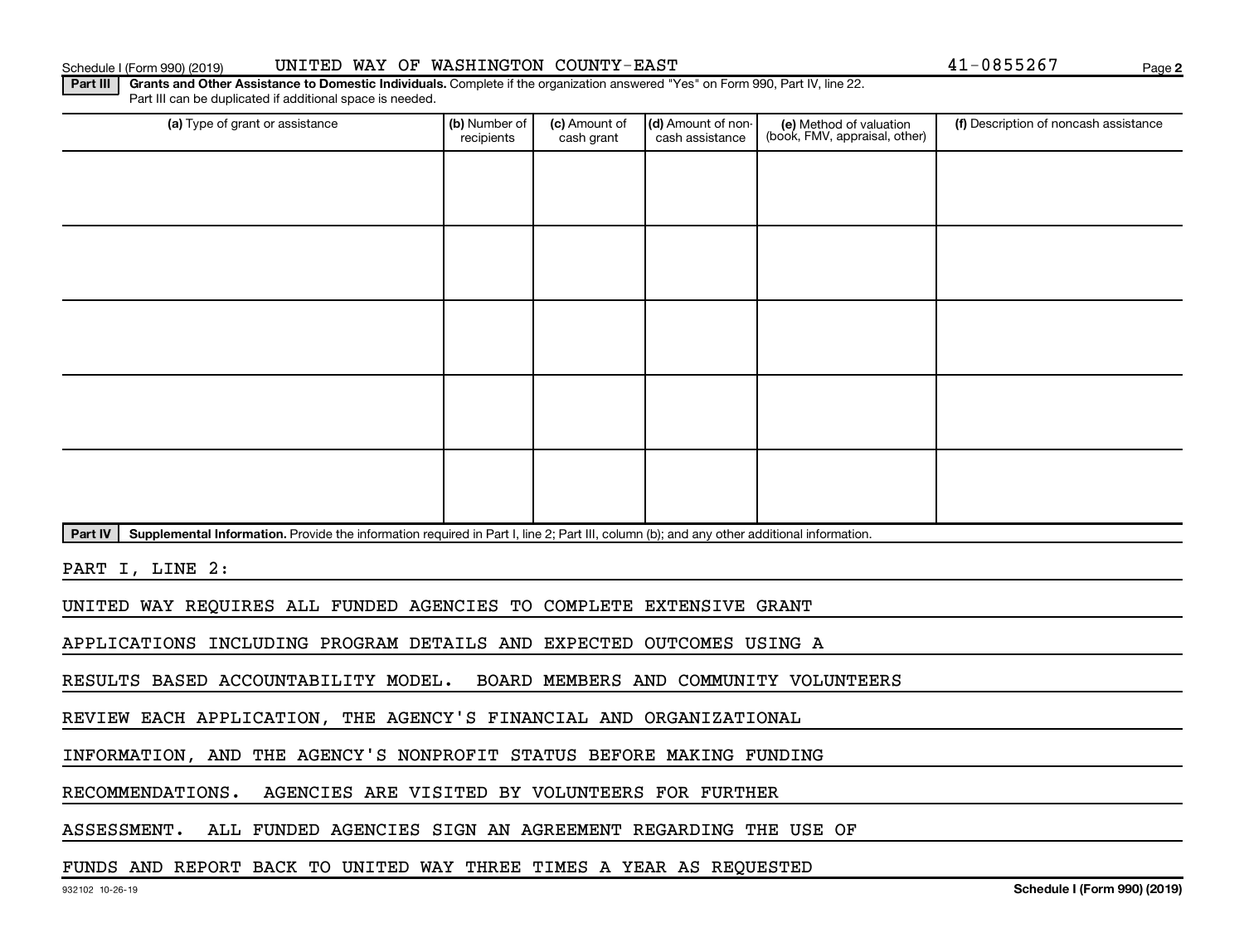| Schedule I (Form 990) UNITE<br><b>Part IV</b> Supplemental Information |  |  |  | UNITED WAY OF WASHINGTON COUNTY-EAST | $41 - 0855267$ Page 2 |  |
|------------------------------------------------------------------------|--|--|--|--------------------------------------|-----------------------|--|
|                                                                        |  |  |  |                                      |                       |  |
| THROUGHOUT THE GRANT PERIOD.                                           |  |  |  |                                      |                       |  |
|                                                                        |  |  |  |                                      |                       |  |
|                                                                        |  |  |  |                                      |                       |  |
|                                                                        |  |  |  |                                      |                       |  |
|                                                                        |  |  |  |                                      |                       |  |
|                                                                        |  |  |  |                                      |                       |  |
|                                                                        |  |  |  |                                      |                       |  |
|                                                                        |  |  |  |                                      |                       |  |
|                                                                        |  |  |  |                                      |                       |  |
|                                                                        |  |  |  |                                      |                       |  |
|                                                                        |  |  |  |                                      |                       |  |
|                                                                        |  |  |  |                                      |                       |  |
|                                                                        |  |  |  |                                      |                       |  |
|                                                                        |  |  |  |                                      |                       |  |
|                                                                        |  |  |  |                                      |                       |  |
|                                                                        |  |  |  |                                      |                       |  |
|                                                                        |  |  |  |                                      |                       |  |
|                                                                        |  |  |  |                                      |                       |  |
|                                                                        |  |  |  |                                      |                       |  |
|                                                                        |  |  |  |                                      |                       |  |
|                                                                        |  |  |  |                                      |                       |  |
|                                                                        |  |  |  |                                      |                       |  |
|                                                                        |  |  |  |                                      |                       |  |
|                                                                        |  |  |  |                                      |                       |  |
|                                                                        |  |  |  |                                      |                       |  |
|                                                                        |  |  |  |                                      |                       |  |
|                                                                        |  |  |  |                                      |                       |  |
|                                                                        |  |  |  |                                      |                       |  |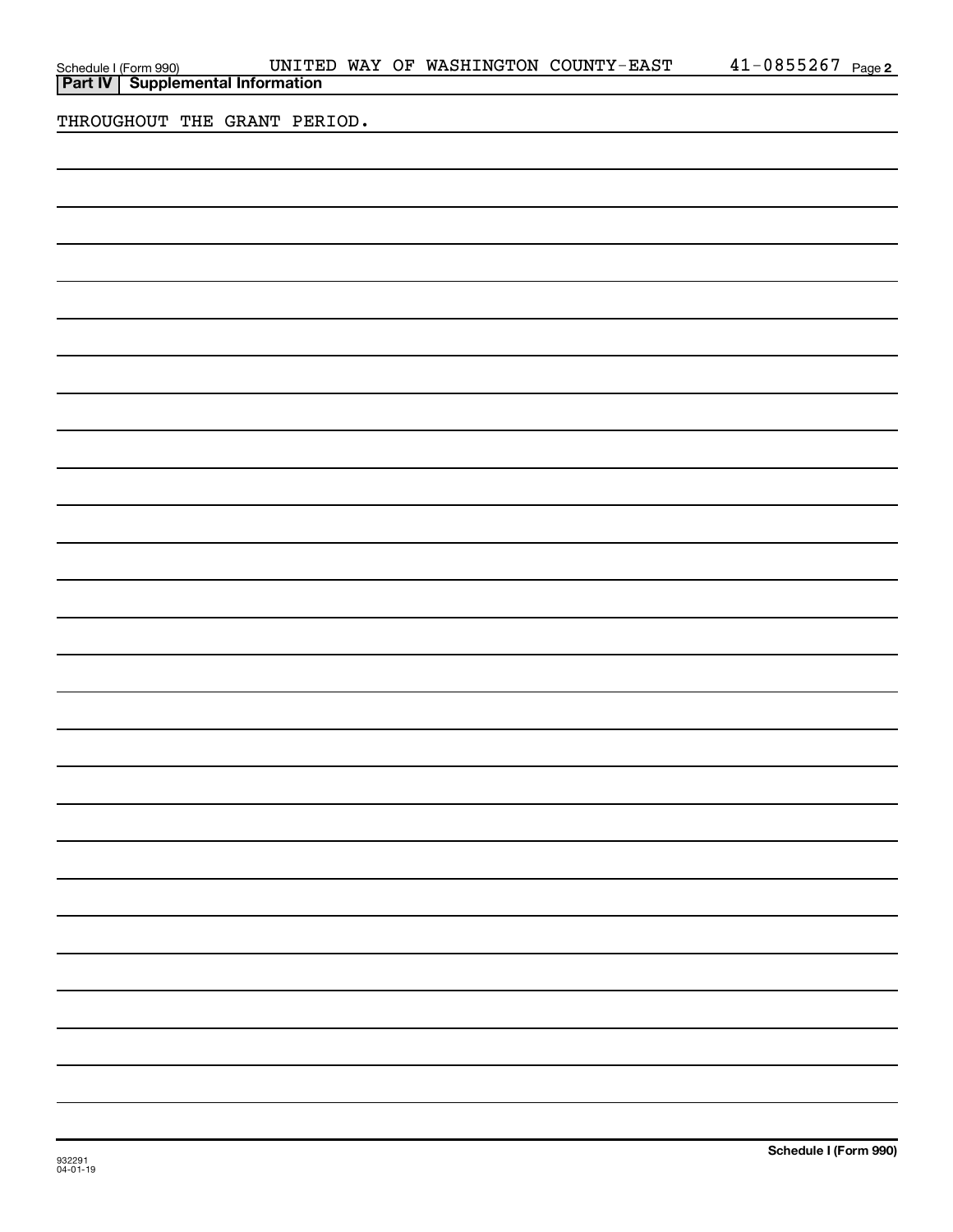Department of the Treasury **(Form 990 or 990-EZ)**

Name of the organization

Internal Revenue Service

SCHEDULE O **Supplemental Information to Form 990 or 990-EZ** 2019<br>(Form 990 or 990-EZ)

**Complete to provide information for responses to specific questions on Form 990 or 990-EZ or to provide any additional information. | Attach to Form 990 or 990-EZ.**

**| Go to www.irs.gov/Form990 for the latest information.**



UNITED WAY OF WASHINGTON COUNTY-EAST 41-0855267

**Employer identification number**

## FORM 990, PART III, LINE 4D, OTHER PROGRAM SERVICES:

THOUSANDS OF YOUTH WERE SERVED BY UWWCE-FUNDED PROGRAMS INCLUDING

VIOLENCE PREVENTION, EARLY CHILDHOOD LEARNING AND BEHAVIOR THERAPY,

YOUTH CENTERS, COMMUNITY JUSTICE AND SCOUTING PROGRAMS. UWWCE ALSO

SUPPORTS A GROWING YOUTH UNITED WAY. PROGRAMS:

- BEHAVIORAL ASSISTANCE AND YOUTH DEVELOPMENT, FOSTER CARE, VIOLENCE

PREVENTION, HUNGER PROGRAMS, MENTAL AND CHEMICAL HEALTH

- KEEP KIDS HEALTHY, PHYSICALLY AND EMOTIONALLY

# - STRENGTHEN FAMILIES

- DEVELOP YOUTH LEADERSHIP, SERVICE AND PHILANTHROPY

THE KAY CLINT FUND FOR EMERGING NEEDS, NAMED FOR THE FIRST EXECUTIVE DIRECTOR OF THE UNITED WAY OF WASHINGTON COUNTY EAST, PROVIDES OUTREACH SUPPORT TO THE COMMUNITY AND PROVIDES A MORE IMMEDIATE SOURCE OF FUNDING FOR EMERGING NEEDS. THE FUND MAKES GRANTS TO SUPPORT NEW AND INNOVATIVE PROGRAMS THAT ADDRESS UNMET OR EMERGING COMMUNITY NEEDS. A GROUP OF VOLUNTEERS LEAD THE GRANTS PROCESS WHICH INCLUDES REVIEWING GRANT APPLICATIONS AND MAKING RECOMMENDATIONS FOR AWARDS. THESE GRANTS ARE REVIEWED AND APPROVED BY THE GROUP OF KAY CLINT VOLUNTEERS.

LHA For Paperwork Reduction Act Notice, see the Instructions for Form 990 or 990-EZ. Schedule O (Form 990 or 990-EZ) (2019) WOMEN UNITED, IS AN AFFILIATE PROGRAM OF THE UNITED WAY OF WASHINGTON COUNTY EAST. THIS PAST YEAR WE HAVE WORKED CLOSLEY WITH OUR PARTNERING AGENCY, VALLEY OUTREACH, TO HELP ENHANCE OUR FOCUS TO SUPPORT WORKING SINGLE PARENTS IN WASHINGTON COUNTY, WITH JOB-ENHANCING PROGRAMS AND WORKSHOPS THROUGH SCHOLARSHIP FUND OPPORTUNITIES. WE CONTINUE TO MAKE NECESSARY MODIFICATIONS TO THIS PROGRAM AND RECENTLY AGREED TO EXPAND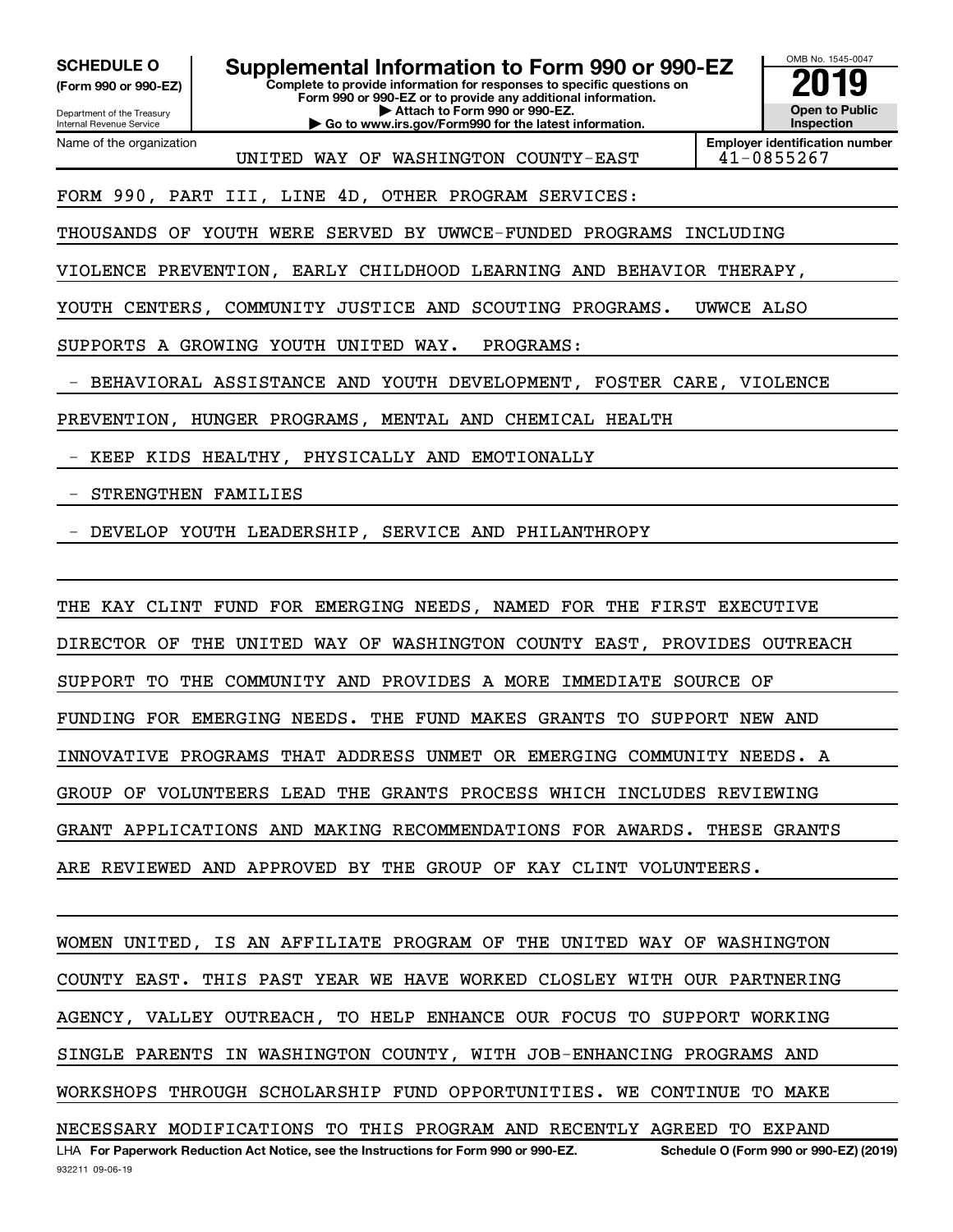| Schedule O (Form 990 or 990-EZ) (2019)                                  | Page 2                                              |  |  |  |  |  |  |  |
|-------------------------------------------------------------------------|-----------------------------------------------------|--|--|--|--|--|--|--|
| Name of the organization<br>UNITED WAY OF WASHINGTON COUNTY-EAST        | <b>Employer identification number</b><br>41-0855267 |  |  |  |  |  |  |  |
| THE FINANCIAL ASSISTANCE VIA A SCHOLARSHIP FUND BY PLACING A PRIORITY   |                                                     |  |  |  |  |  |  |  |
| ON LOWER INCOME SINGLE MOTHERS, BUT ALSO INCLUDING SINGLE PARENTS THAT  |                                                     |  |  |  |  |  |  |  |
| ARE WANTING TO BETTER THEIR EMPLOYMENT OPPORTUNITIES AND A STRONGER     |                                                     |  |  |  |  |  |  |  |
| COMMUNITY SAFTEY NET. A FORMAL PARTNERSHIP WITH VALLEY OUTREACH,        |                                                     |  |  |  |  |  |  |  |
| TUBMAN, SOLID GROUND, AND ST. ANDREW'S RESOURCE CENTER IS IN PLACE TO   |                                                     |  |  |  |  |  |  |  |
| HELP PROMOTE AND SUPPORT THIS PROGRAM.                                  |                                                     |  |  |  |  |  |  |  |
| EXPENSES $$218,798.$<br>INCLUDING GRANTS OF \$ 166,525. REVENUE \$ 0.   |                                                     |  |  |  |  |  |  |  |
|                                                                         |                                                     |  |  |  |  |  |  |  |
| FUNDS WERE DESIGNATED BY DONORS FOR UNRESTRICTED SUPPORT OF SPECIFIC    |                                                     |  |  |  |  |  |  |  |
| UWWCE PARTNER AGENCIES.                                                 |                                                     |  |  |  |  |  |  |  |
|                                                                         |                                                     |  |  |  |  |  |  |  |
| FUNDS WERE DESIGNATED BY DONORS FOR NON-PARTNER AGENCIES OR OTHER LOCAL |                                                     |  |  |  |  |  |  |  |
| UNITED WAYS.                                                            |                                                     |  |  |  |  |  |  |  |
|                                                                         |                                                     |  |  |  |  |  |  |  |
| OUR LOCAL YOUTH UNITED WAY PROGRAM SERVES TO BUILD PHILANTHROPY AND     |                                                     |  |  |  |  |  |  |  |

LEADERSHIP SKILLS IN YOUTH IN GRADES 6-12. THE GROUP ELECTS THEIR OWN PRESIDENT WHO ALSO SERVES AS A MEMBER OF THE UNITED WAY OF WASHINGTON COUNTY-EAST BOARD OF DIRECTORS. THE YOUTH PLAN AND HOLD A NUMBER OF FUNDRAISERS IN THE COMMUNITY THROUGHOUT THE SCHOOL YEAR. EACH YEAR THEY INVITE LOCAL NONPROFITS TO SUBMIT GRANT APPLICATIONS FOR PROGRAMS THAT SERVE YOUTH AND HUNGER PROGRAMS, THEY REVIEW THE APPLICATIONS, AND MAKE DECISIONS ABOUT WHICH PROGRAMS TO FUND. THIS YEAR, YOUTH UNITED WAY AWARDED DOLLARS TO THE FOLLOWING PROGRAMS: YOUTH DEVELOPMENT \$500 AND COMMUNITY MEALS PROGRAM \$650.

FORM 990, PART VI, SECTION B, LINE 11B:

THE EXECUTIVE COMMITTEE REVIEWS THE 990 FIRST. THEN IT IS RECOMMENDED TO